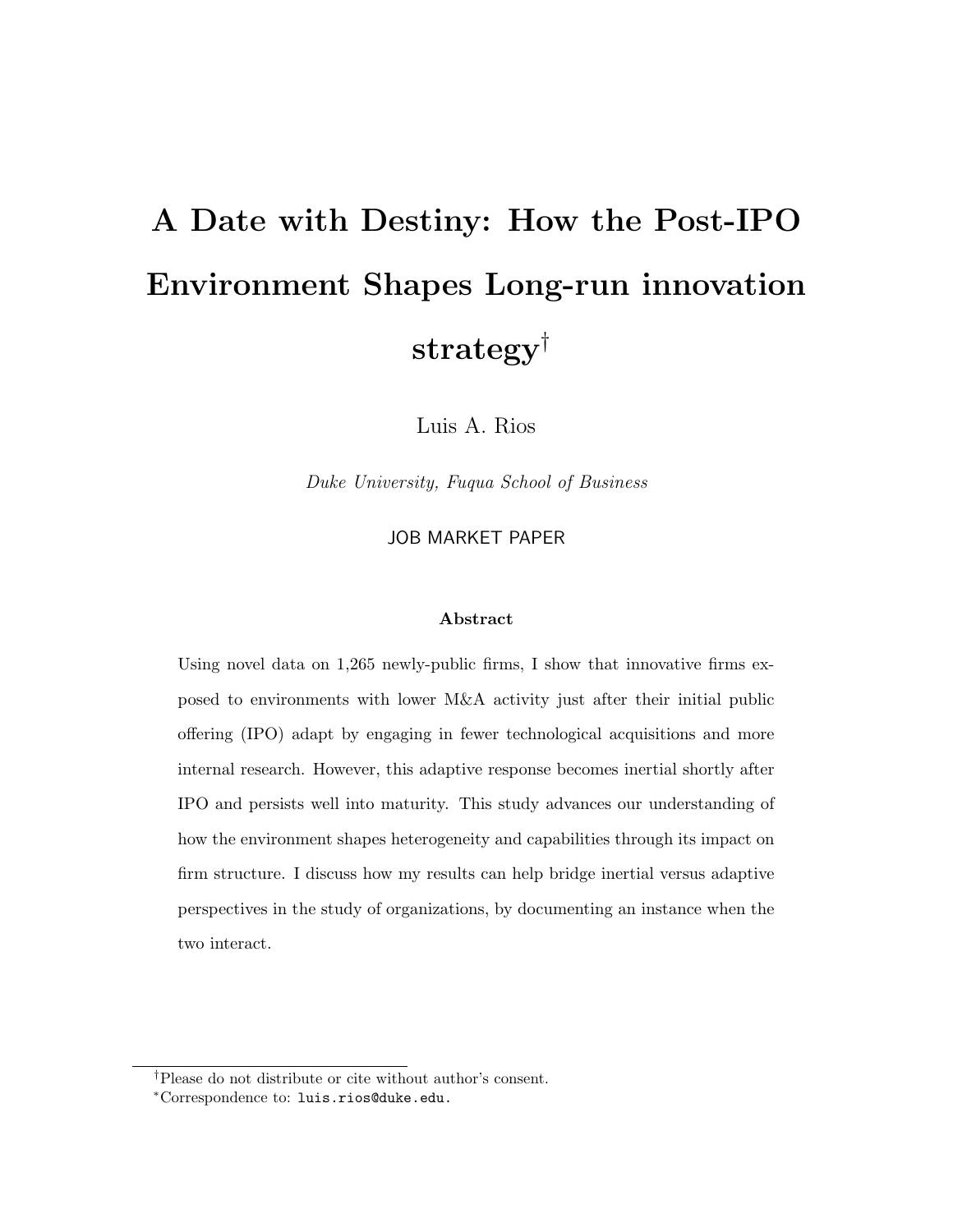### 1. Introduction

How does an organization's unique past shape its future? This paper contributes to our understanding of the origins of heterogeneity and capabilities by showing how the post-IPO environment influenced the divergent evolution of 1,265 technology firms, towards either a more internal or external innovation strategy. A key assumption in modern strategy is that firm differences are important precisely because they at once enable and constrain capabilities (Penrose, 1959). But we know little about how differences originate, evolve, and persist (Cockburn et al., 2000; Siggelkow, 2011). Within the study of innovation in particular, we know that technology firms often draw on both internal and external sources for critical inputs (Cohen and Levinthal, 1990; Kogut and Zander, 1992), but why they favor one channel versus the other is unclear (Arora et al., 2014; Pisano, 1990). My paper proposes one mechanism that may explain some of this divergence: Firms lack fully-developed capabilities for either internal or external technology sourcing at the time of going public, and begin growing through whichever method is most efficient given the prevailing environment. This temporary response then persists because IPOs involve intense firm-level transformation and high plasticity (Gavetti and Rivkin, 2007; Stuart and Sorenson, 2003), leading to structural changes which are then hard to change (Stinchcombe, 1965).

I test this hypothesis using a novel dataset which details the ownership, financial, acquisition, and patenting history for all technology firms that went public between 1975 and 2008. I exploit a series of cyclical shocks that create unfavorable environments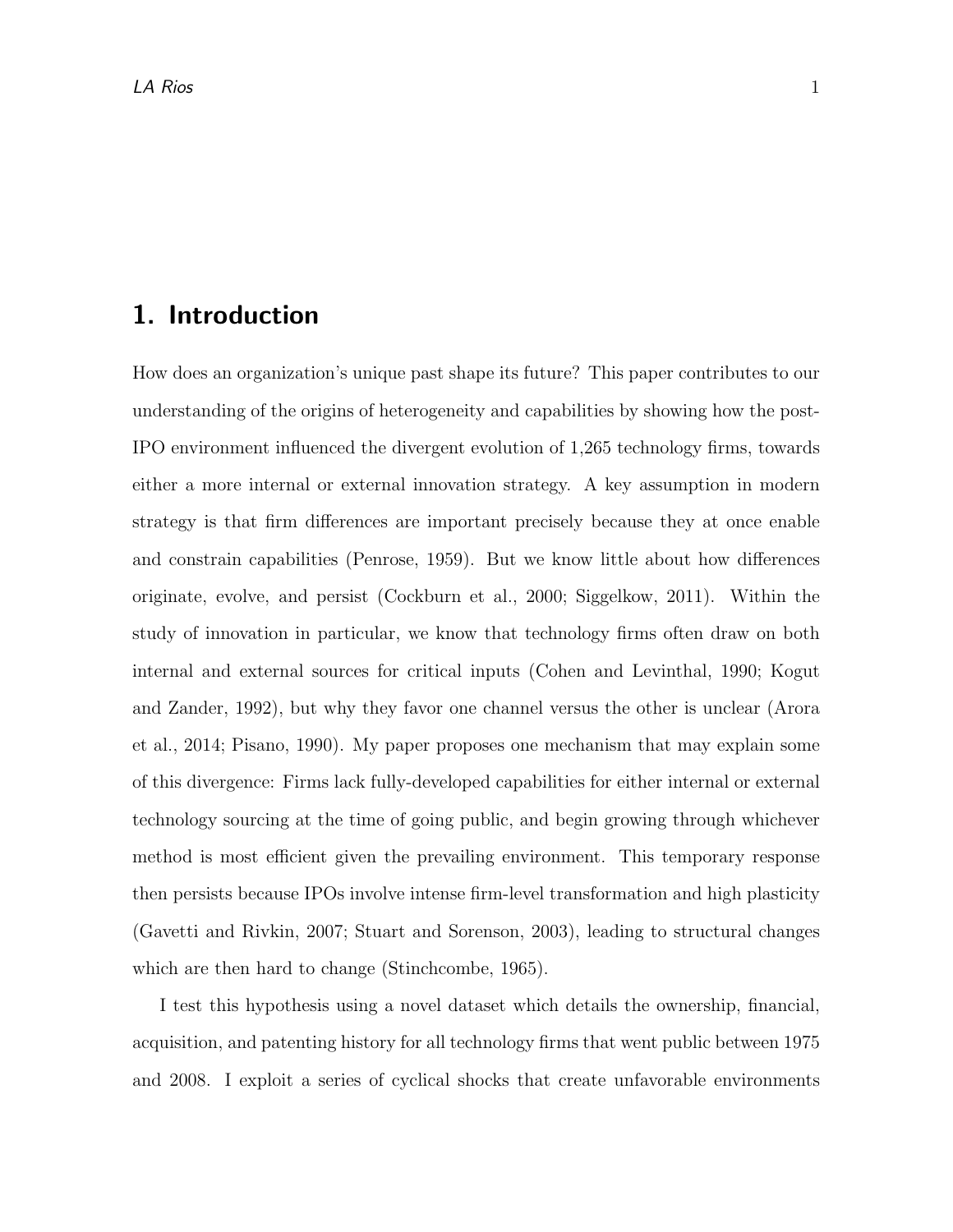for technology acquisition. For firm s that go public late within a cycle, the shocks occur closer to their IPO–a period when firms undergo a rapid expansion of their technological portfolios. This raises search and transaction costs for external technology at a time when firms normally seek growth via acquisitions (Bernstein, 2014; Celikyurt and Sevilir, 2010). I argue that this reduces late firms acquisition opportunities in the short run. And if this results in under-developed acquisition capabilities, we should see this reflected in their long-run innovation strategy. Conversely, because firms still need to find sources of growth, decreased acquisition opportunities should increase their effort, investment and capabilities related to internal research.

While prior work has identified early conditions in a firm's history as key determinants of heterogeneity in capabilities (Boeker, 1989; Eisenhardt and Schoonhoven, 1990; Holbrook et al., 2000), we still lack a coherent theory on how and when firms are constrained by the past. For example, there is evidence that firms cannot adapt after radically changed institutional environments (Kogut and Zander, 2000), but on the other hand, firms often change after the original founder leaves (Hannan et al., 1996). Similarly, while early work suggested that the link between founding and persistence operates through cognitive mechanisms (Boeker, 1989), more recent scholars argue that it is likely to involve multi-level interactions (Marquis, 2013; Siggelkow, 2011), or may operate through limiting the set of local optimization options (Levinthal, 1997). Just as importantly, the literature is virtually silent on which of these mechanisms are responsive to managerial intervention. Therefore, in this paper I look at just one specific temporal setting (the post-IPO window) and one possible conditioning factor (the economic environment), in order to focus the discussion and hopefully clarify and extend prior findings of this diverse literature.

Specifically, I focus on patenting firms exposed to depressed economic conditions after IPO. Market downturns cause temporary shift in the relative cost of internal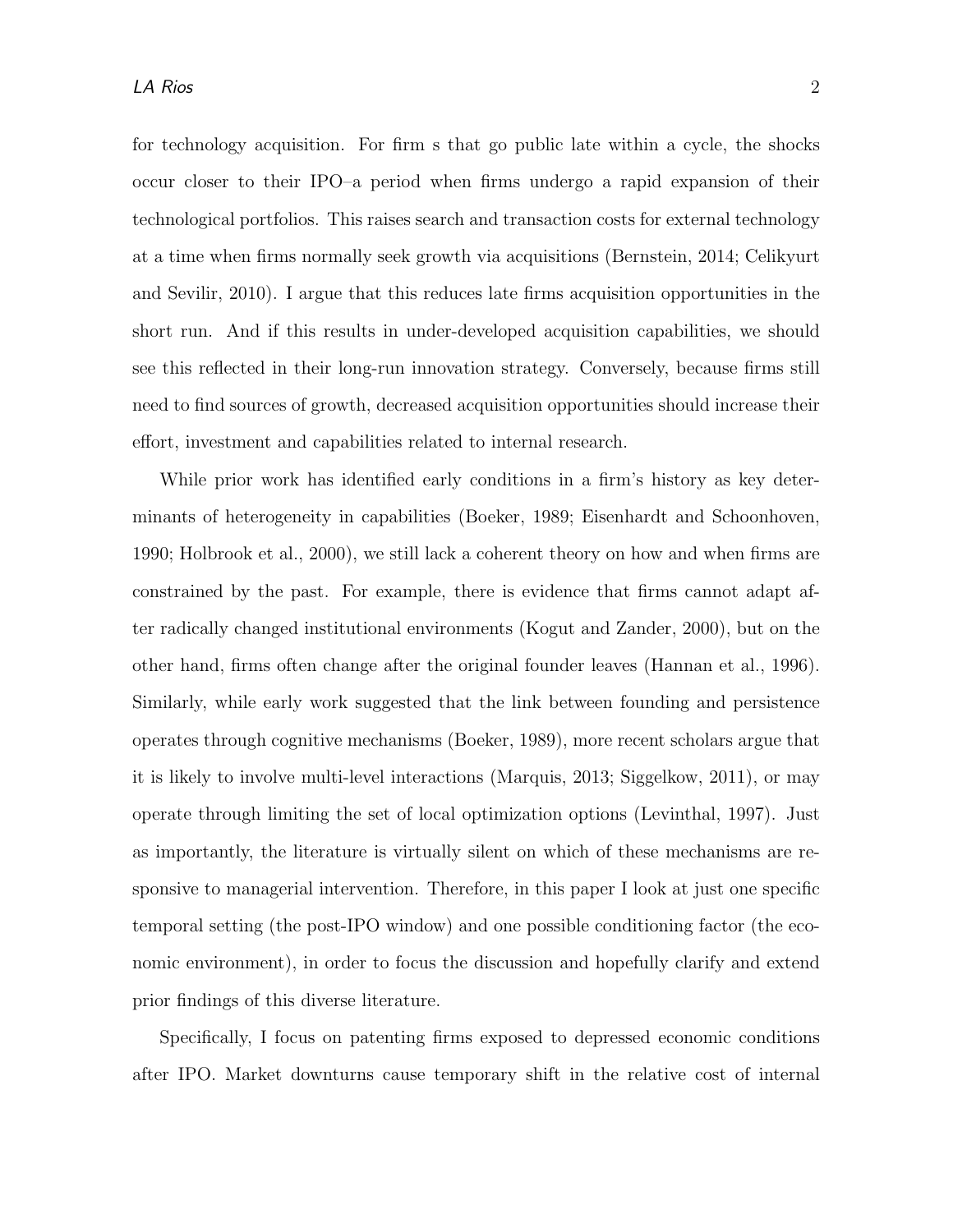development vs. acquisition of external technology (Stiglitz, 2000), which I argue will result in fewer opportunities to engage in M&A and more incentives to invest in internal research. Innovative firms are also sensitive to inertial forces, which should make these early decisions hard to change later. This is because innovation is characterized by lags between inputs and outputs, uncertainty, and imperfect appropriability (Arrow, 1962b; Cohen et al., 2000). Therefore we should expect to find enduring differences in the firms' future corporate strategy mix of business development (external acquisition) vs. internal development through organic R&D.

While this is a straightforward and intuitive argument, its empirical study faces an endogeneity problem. After all, firms pick the exact date of their IPO, thus choosing the economic environment in which they go public (Ritter and Welch, 2002). For example most firms go public during IPO waves, when the financial markets are robust, yet other firms chose (presumably rationally) to go public during recessionary periods. In either case, this self selection makes it difficult to identify the role played by the post-IPO environment on future firm characteristics.

To circumvent this problem, I employ a quasi-experimental setting which exploits the unpredictability in the length of corporate event waves (Harford, 2005). Instead of looking at the date of IPO itself as the independent variable, I focus on economic conditions *just after*, which only become revealed after the firm has made the decision to execute the IPO. I restrict the sample to firms that went public during active IPO waves that ended suddenly (there are seven such waves between 1975 and 2012). Then I assign firms to treatment and control groups based on the temporal distance between their IPO and the end of the wave. Since wave length varies from nine months to 3.5 years, firms cannot know ex ante if they are going public close to the end of a wave. Thus, while firms self-select to go public during an active period, they do not know if they will enjoy a long or short period of robust economic activity as newly-minted public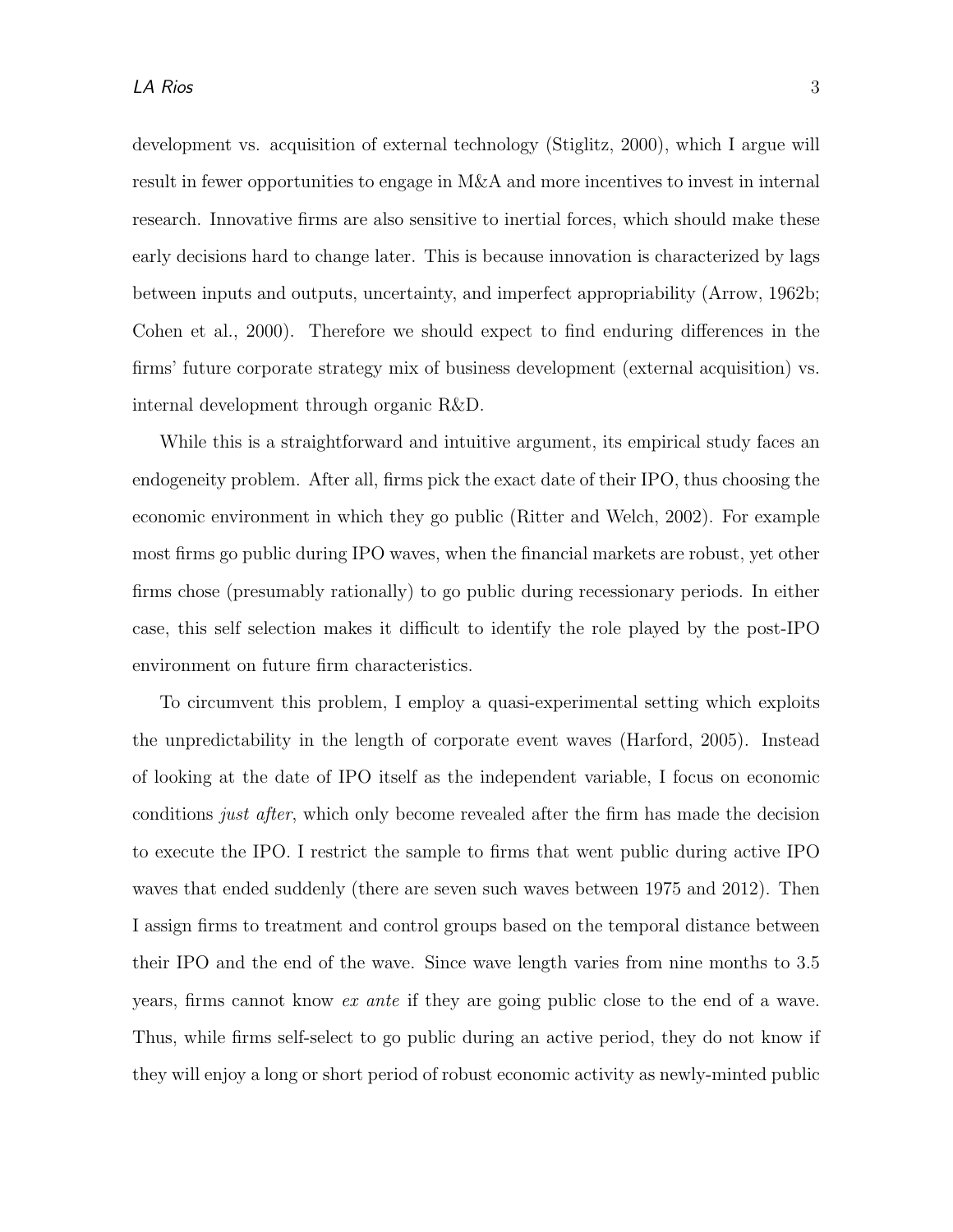firms. My results show stark differences in early (late) firms' reliance on technological acquisitions versus internal research. Firms exposed to fewer acquisition opportunities just after an IPO show 30% less acquisition intensity, even 25 years later. This is strong evidence of long-run persistence.

As expected, late firms also demonstrate higher levels of internal research, as reflected by patent-level measures like generality and originality. This is consistent with the view that the mechanism at work may involve the adaptation of firms' whole set of activities. In other words, acquisition experience does not simply increase acquisition capabilities, but also seems to reduce substitute activities. I also find differences in top management teams. Late firms have more science PhDs and fewer MBAs, which is consistent with more internal research and less acquisition activity.

Interestingly, I find little difference in terms of financial performance between firms that IPO closer or further away from the end of a wave, suggesting that firms adapt quickly given their initial post-IPO environments. However, I document stark performance and survival decreases for firms that do not fit within their expected strategy–for example highly acquisitive treated firms (i.e., that faced slow acquisition periods post IPO). This is an interesting finding, which calls for further study in order to better establish the direction of causality.

Taken together, my findings partly reconcile some of the tension between adaptation and selection (Hannan and Freeman, 1977; Levinthal, 1997), suggesting a brief period of adaptation after IPO followed by long-run inertia.<sup>1</sup> The effects documented show no signs of attenuation over time, even 25 years later.

The paper proceeds as follows: *Section 2* locates this study in relation to prior work on internal and external technology, founding and imprinting effects, and reconciling adaptation versus inertia; Section  $\beta$  describes the empirical methodology, and why the

<sup>&</sup>lt;sup>1</sup>In Section 2 I discuss how my findings relate to and contrast with similar reconciliatory theories, such as punctuated equilibrium and adaptive search.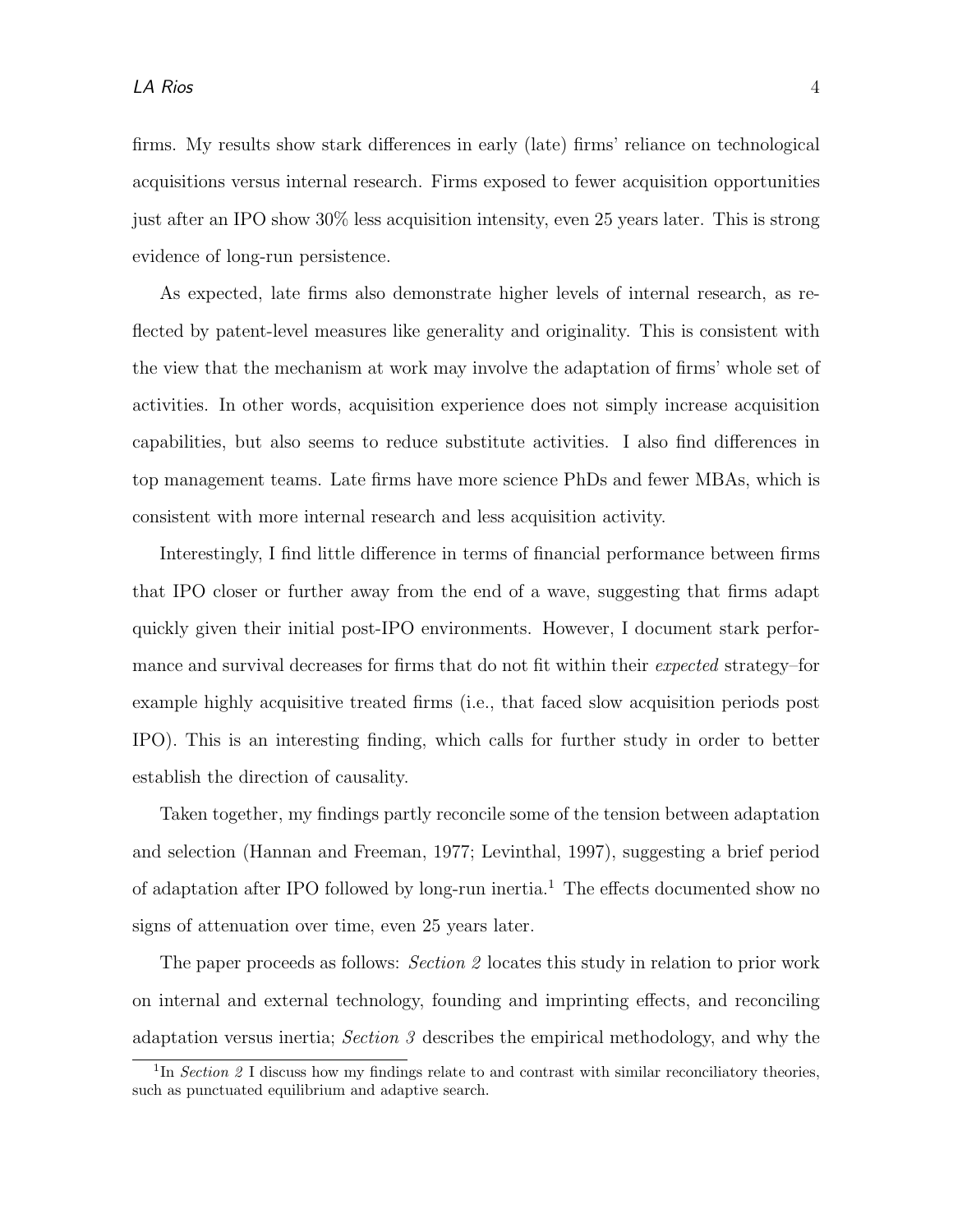IPO setting is ideal for this study; Section 4 describes the data, empirical tests, and results; Section 5 discusses the implications for the study of innovation and organizations, as well as for managers; Section 6 concludes by summarizing the results.

### 2. Theory and background

#### The inertial nature of technology sourcing

Most firms are unable to efficiently generate all the technology they need (Arrow, 1962a), and therefore complement internal research with externally sourced technology (Arora and Gambardella, 1994; Granstrand and Sjölander, 1990). In this section, I focus on the inertial nature of these activities, and highlight that both make and buy should require tacit organizational know-how developed over time. In other words, it is unlikely that firms can quickly become good at either activity.

With regards to *make*, it is well accepted that a firm's ability to perform internal research is closely related to other firm activities, takes time to accumulate, and that once mastered, it can provide competitive advantage (Cohen and Levinthal, 1990; Henderson and Cockburn, 1994). With regards to *buy*, however, the issue is not as obvious. While buying is sometimes characterized as a faster or more nimble way of acquiring resources (Higgins and Rodriguez, 2006; Karim and Mitchell, 2000; Puranam et al., 2006), successful buying and integration are also notoriously tacit and hard to master, learn-by-doing processes (Haleblian, 1999; Haspeslagh and Jemison, 1991). Thus, there is also a widely-held view that acquisitions either do not create value (Hitt and Hoskisson, 1996), or only do so given very specific contingencies (Ahuja and Katila, 2001).

A recurring problem in studying acquisitions comes from the fact that some firms buy often and are good at it, while others simply pursue different channels for accessing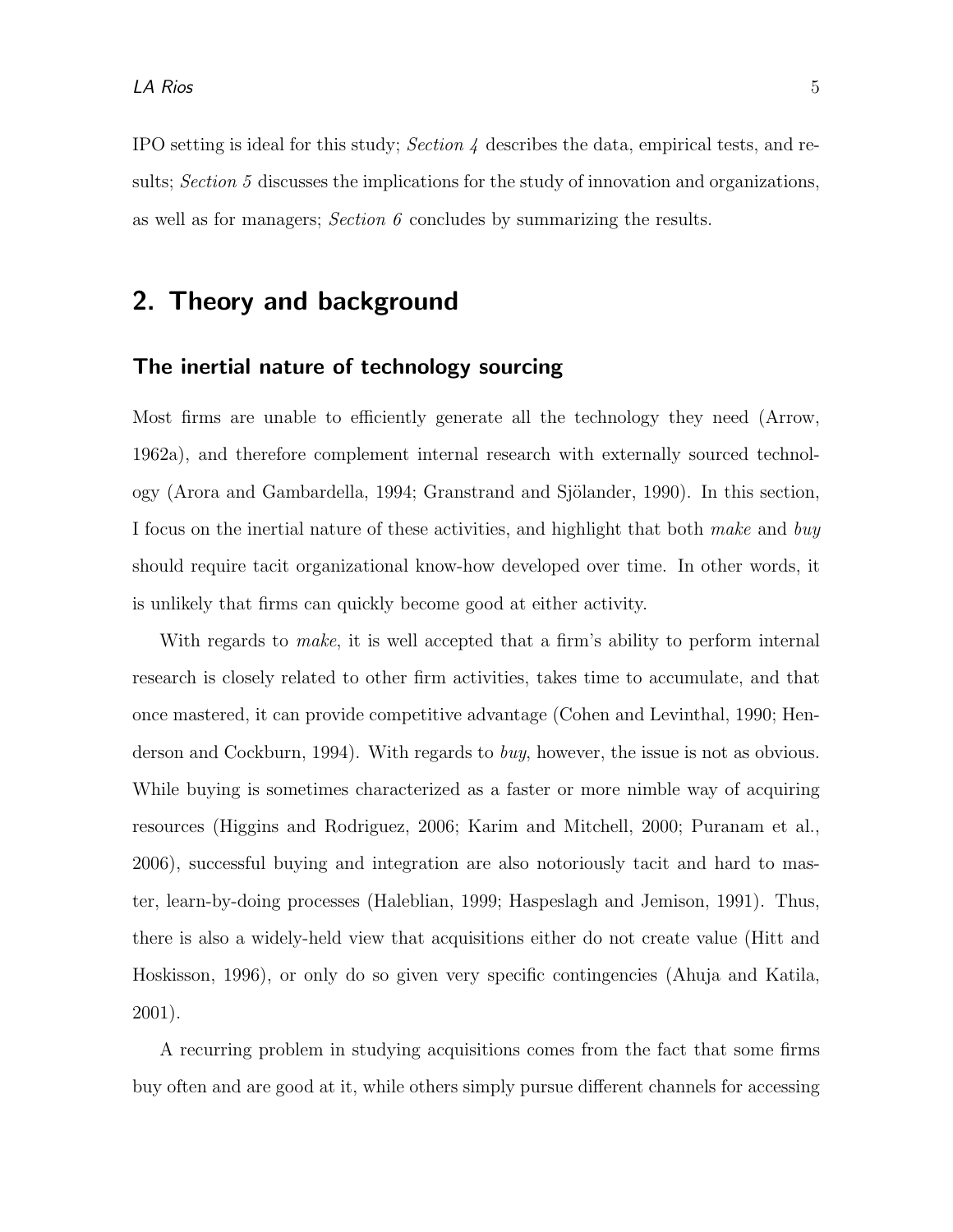new resources (Graebner et al., 2010; Laamanen and Keil, 2008). Thus, I argue that the ability to acquire itself should also be heterogeneous, cumulative and path-dependent. These buy capabilities reside at the organizational level, accumulate over time, and interact recursively with make capabilities to perform internal research (Cohen and Levinthal, 1990). For example, as noted in detailed studies of Lycos and Vanguard, these firms became good at acquiring after a period of trial-and-error (Gavetti and Rivkin, 2007; Siggelkow, 2002), which involved several organizational readjustments. Summarizing the foregoing discussion, buy is somewhat of a paradox in that it is an activity that allows the firm to adapt, while the ability to buy well is subject to its own inertial pressures. As David Lawee, Google's Director of Acquisitions, put it:

"Integration is a really well-honed process now, I certainly wouldn't have said that four years ago. Four years ago we could get away with, You are smart, figure it out, because it was a smaller business"<sup>2</sup>

This raises an interesting question, which motivates the present study: if technological buy capabilities must be learned, and in this regard are similar to make capabilities, what happens to firms that have fewer opportunities to buy during key formative stages? I propose that post-IPO firms have not yet developed either type of capability fully, and will begin growing via whichever method is most efficient given the prevailing environment. But since make and buy are at least partial substitutes (Arora et al., 2014), increasing reliance on one channel should result in decreasing reliance on the other. In other words, once a firm begins on a path to acquire often, it will not only get good at external sourcing, but it may also under-develop internal research capabilities. Thus, their initial vertical integration choices as public firms (with new resources and pressures) would be strongly conditioned by the environment, based on the prevailing

<sup>2</sup>http://www.xconomy.com/san-francisco/2012/03/05/googles-rules-of-acquisition-how-to-be-anandroid-not-an-aardvark/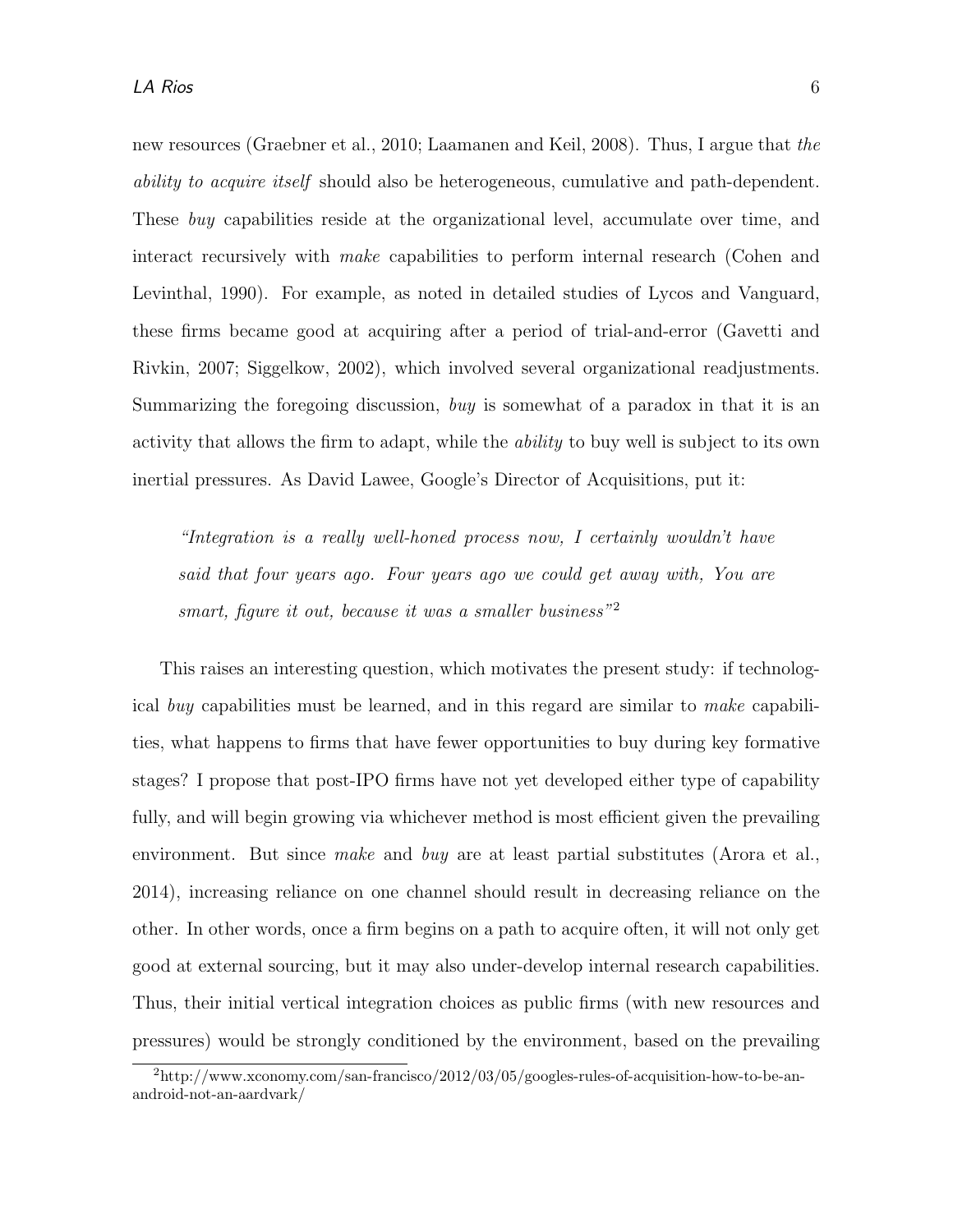market and technological considerations (Gans et al., 2002; Pisano, 1990).

These early choices should result in the persistent favoring of one or another set of capabilities through the path-dependency of technology and accumulation of capabilities, routines and structures (Nelson and Winter, 1982; Siggelkow, 2011). This in turn should make future choices less conditioned by the environment and more conditioned by accumulated experience and abilities. In other words, their early environment might arbitrarily determine a firm's future reliance on a make or buy mode of growth, and lead to heterogeneous strategies at the population level.

Consistent with this view, many well-known firms such as Cisco Systems, Illinois Toolworks, Google, and Johnson & Johnson persistently gravitate towards the external channel. On the other hand, firms like Apple and IBM engage in considerably fewer acquisitions relative to their internal research efforts. Recent work has provided large-scale evidence that in fact most firms heavily favor either internal or external technology, and that a firm's orientation in this regard is highly persistent and related to organizational structure (Arora et al., 2014). While this earlier work does not establish causality, it strongly supports the view that firm-specific heterogeneity is related to the mutually reinforcing patterns of internal and external innovative activity.

The present paper helps us understand one source of divergence with regards to favoring an internal or external innovation strategy. As I more fully describe in the empirical section, I compare young, newly public firms faced with better (worse) opportunities to grow by acquisition just after their IPO. Then I observe them for several years and measure whether these initial conditions increased (decreased) the frequency of future buy decisions.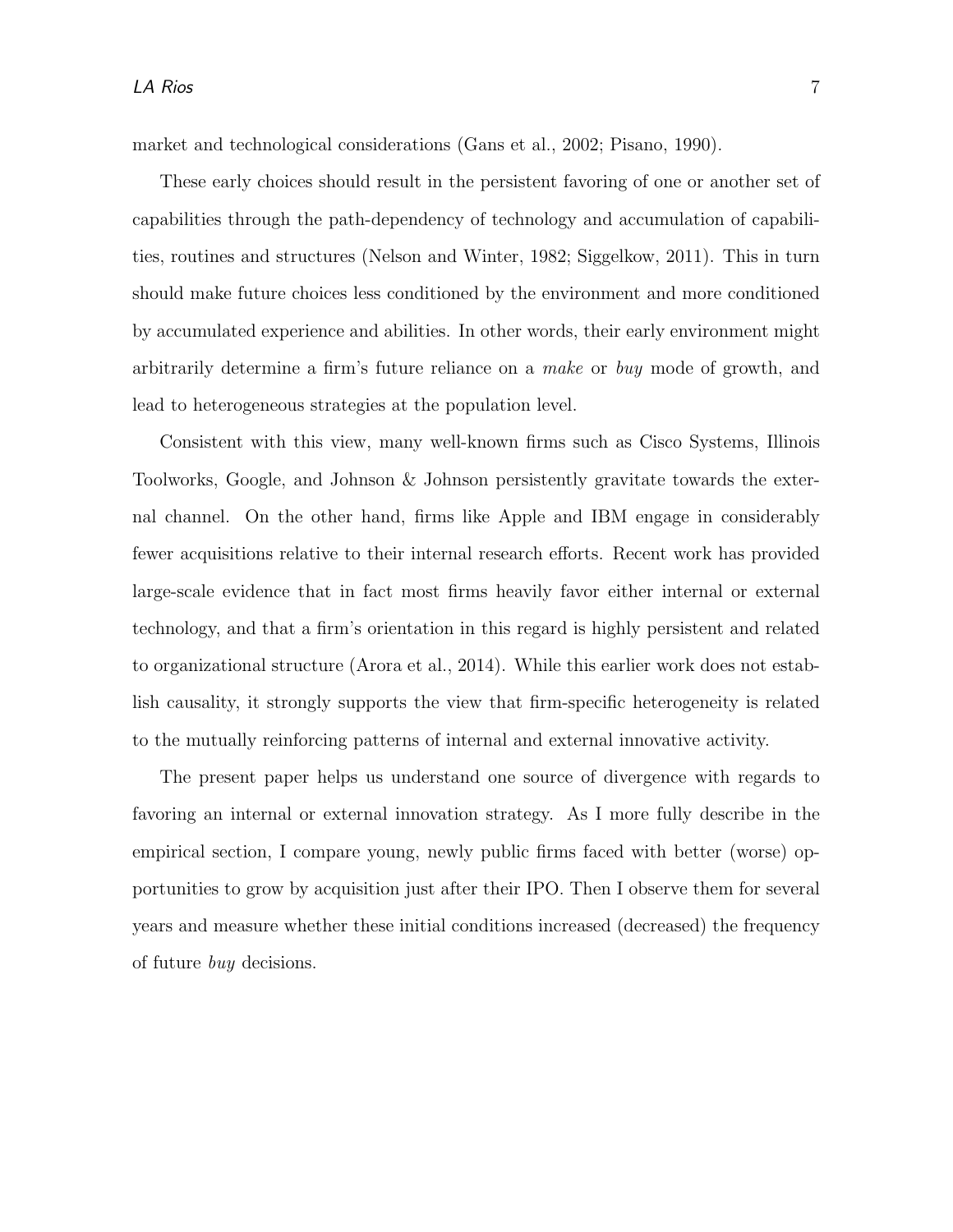#### Origins of inertia: founding conditions and imprinting effects

At a more general level, there are many views on how events from the past influence a firm's present structure and conduct. Much of this work fits loosely under the umbrella of the founding/founder effects or imprinting literatures. For example, at the firm level, jobs and occupations, capabilities, and routines may reflect the conditions that were prevalent at their creation (Beckman and Burton, 2008). Similarly, at the individual level, workers' early and prior experiences both enable and constrain the range of their choices in the long run, even after changes in employment (Azoulay et al.,  $2009$ ).<sup>3</sup>

My study differs from prior imprinting/founding work in an important way, by looking at a critical period that occurs years after founding: the months just after an IPO. This setting lets me explore the interplay between adaptation and inertia during an interesting window when the firm is on the cusp of maturity, but also still changing. An important difference between an IPO and a founding setting is that the survival rate for firms post IPO is staggering relative to that for new ventures. For example, studies by the Federal Reserve of New York find that 80% (Peristiani and Hong, 2004) of IPOs make it past their 7th anniversary, while the literature on entrepreneurship has documented survival rates of about 40% for new ventures (Headd, 2003; Phillips and Kirchhoff, 1989). This means that firms going public are less sensitive to population ecology mechanisms (e.g., liability of newness, resource constraints) that are often associated with imprinting theories (Stinchcombe, 1965).

A second difference is that IPO firms are likely to have developed a "life of their own" (Nelson, 1991), simply through their increased size and complexity, and thus be less of an embodiment of the entrepreneur.<sup>4</sup>

<sup>3</sup>See (Marquis, 2013) for a thorough review of the literature.

<sup>4</sup>For example, Carroll (1993) incisively remarks on theories of entrepreneurship: "While it is too strong to say that the entrepreneur is the organization, it is fair to say that this characterization depicts the organization as the social embodiment of his or her personality."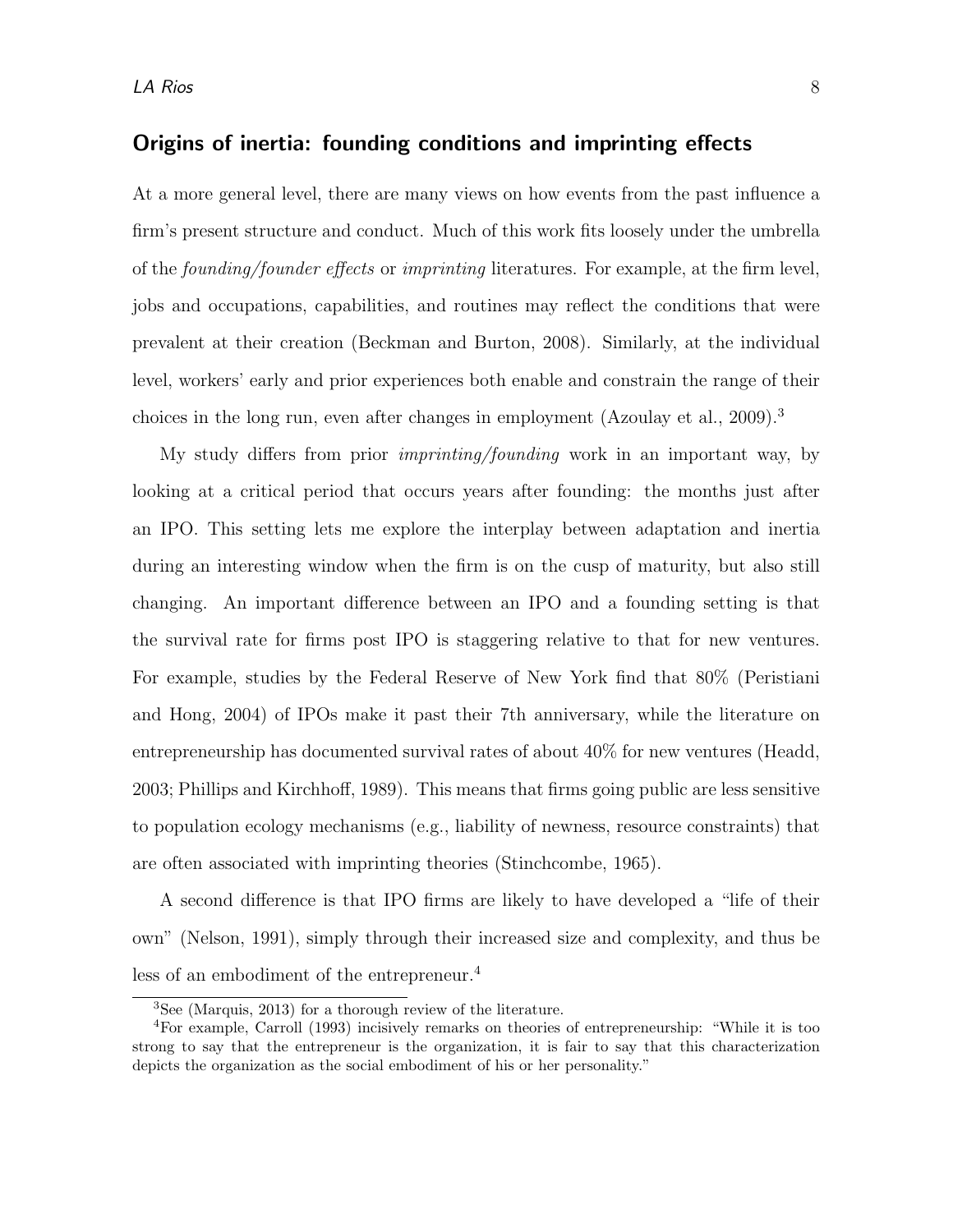In sum, the setting allows us to better isolate a link between the economic environment and the evolution of the firm, just after crossing a major survival milestone and at a distance from the founder's original "blueprints" (Hannan et al., 1996).

#### Prior work reconciling adaptation and inertia

A number of approaches have sought to reconcile adaptive and inertial perspectives (Levinthal, 1991). Some have argued for a punctuated equilibrium model (PE), where firms sequentially alternate between periods of long-range inertia and quick, radical change (Miller and Friesen, 1982; Romanelli and Tushman, 1986). In this view, the catalysts for change may be under-performance or technological change.

In this study, I contribute to this literature by providing some of the clearest evidence to date of the sequential interaction between inertial and adaptive mechanisms. Clearly there are similarities between my study and the predictions of PE models, insofar as both involve short periods of rapid change. However, I emphasize that there are also important differences, since the IPO window is still relatively early in a firm's life (PE models assume maturity before change), and IPOs are brought about in response to high-performance, not risk of failure.

Another major bridge between adaptation and change posits that firms can adapt, but only within a narrow set of choices determined by initial conditions (Levinthal, 1997), and that innovation (as a form of problem solving) should similarly be constrained by interdepenencies (Fleming and Sorenson, 2001). An important contribution of this work is the development of models which explain the existence of firm heterogeneity even within the same market niche, as a result of different initial conditions. My study is closely related to this work, as I seek to find a link between early conditions, adaptation, and persistent heterogeneity. As I detail in the next sections, I contribute to this stream by providing empirical evidence to complement what has hitherto been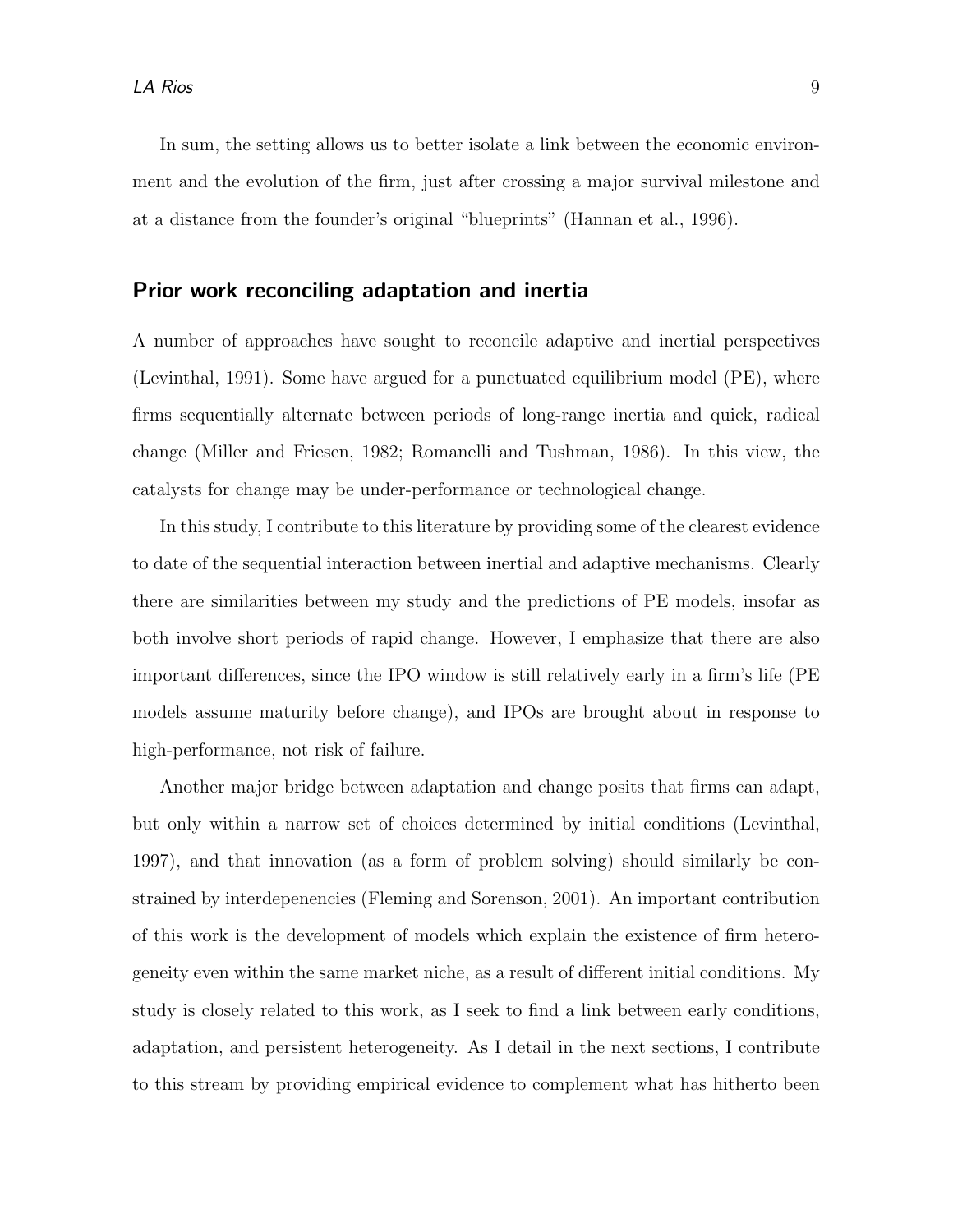primarily explored via computer simulations.

### 3. Empirical methodology

Recent work has shown that going public shifts firms' mix of channels for acquiring technology in an outward direction, replacing some of their original internal research with technology acquired through the purchase of other firms (Bernstein, 2014).



Figure 1: This figure shows a stylized depiction of the shift in technological orientation documented by Bernstein (2014).

In this paper I argue that the magnitude of this shift might not be uniformly distributed among all firms, but rather could be moderated by market frictions which interfere with firms' ability to purchase targets at the time that this re-orientation is occurring.

Specifically, my quasi-experiment tests whether going public in the later half of an IPO cycle causes firms to engage in fewer technological acquisitions (Ahuja and Katila, 2004) and more original research, even many years later. In this section I discuss: a) The identification strategy, and how I am able to characterize two discrete types of economic environments (favorable/unfavorable for technological acquisitions); b) the logic behind the empirical setting (the post-IPO period); c) Why technology firms should be highly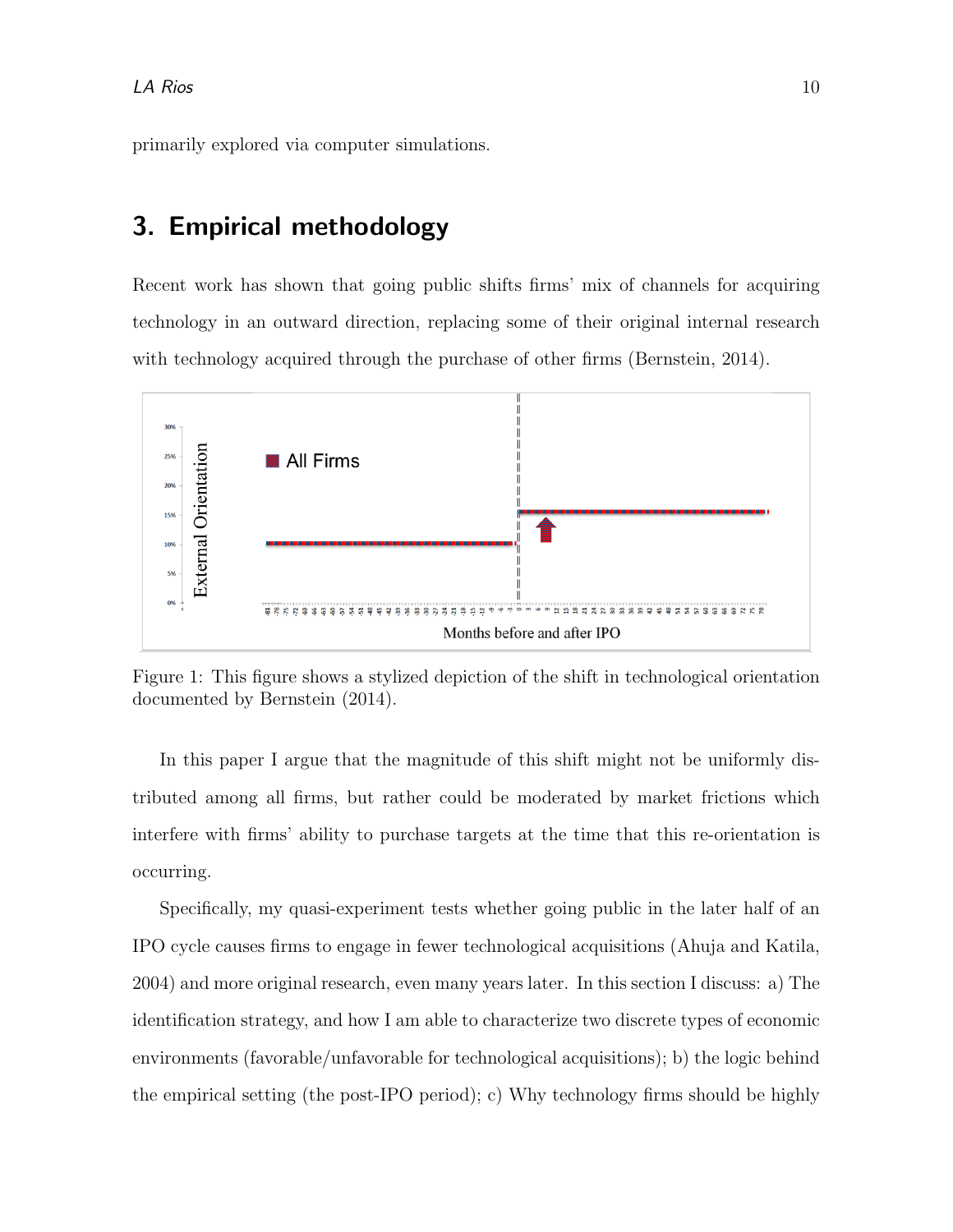

adaptive during this window, but inertial afterwards.

Figure 2: This figure shows a stylized depiction of the predicted differential shift in technological orientation: If firms late to the cycle have fewer options to acquire, they may compensate by investing in internal  $R\%D$ , leading them down a different trajectory.

#### Identification strategy

I classify firms as early or late, depending on whether they go public on the first or second half of an IPO wave. I then test for the impact of environmental conditions that make it less efficient/desirable to access external technologies. I exploit two regularities that have been well-documented in the finance literature. First, IPOs come in waves which begin and end suddenly and unpredictably (Ritter and Welch, 2002). Second, the end of an IPO wave invariably comes due to a macroeconomic shock that also brings about conditions unfavorable for acquisitions (Mitchell and Mulherin,  $1996$ ).<sup>5</sup> Thus, building on much work in the economics of information, I argue that periods of slow economic activity should result in increased search costs for firms seeking technological assets in the market for firms Arrow (1974); Stigler (1961).

While it is beyond the scope of this paper to weigh competing explanations for such persistent correlations, it is safe to make two assertions: First, there is no reason to

<sup>&</sup>lt;sup>5</sup>See also Stiglitz (2000) for a discussion of how fluctuations in financial markets affect investment decisions, especially for R&D intensive firms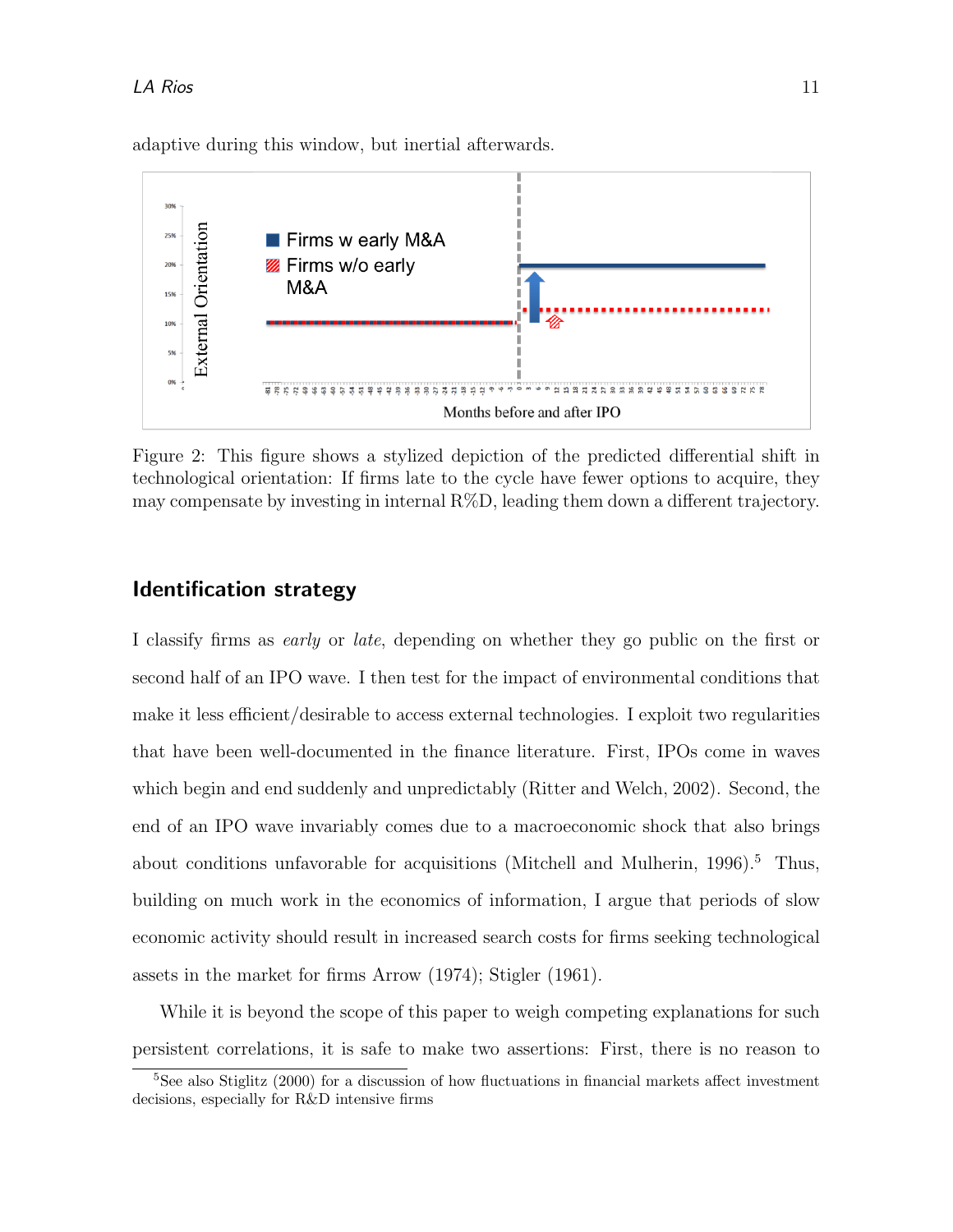believe that firms can reliably predict the end an IPO wave or an M&A at the time of going public, since waves come to an end due to macroeconomic shocks. Second, and most important: for all the periods under observation, IPO activity (the criteria used to assign treatment and control groups) and acquisition activity (the mechanism I argue should drive the divergence), both essentially shut down at the same time. Figure 1 plots the 1999-2000 wave, showing that IPO activity and volume of small technological acquisitions are highly co-temporal.



Figure 3: This figure illustrates the high degree of correlation between IPO waves and intensity of technological acquisitions, as observed during the 1999-2000 wave. Importantly, both IPO and acquisitions end sharply and almost at the same time. The horizontal axis shows months, and the vertical axis shows number of IPO and technological acquisitions.

The dark line represents the monthly volume of IPOs, while the shaded area below represents the volume of technological acquisitions completed by public firms under 5 years old. As more fully described in the Data section, technological acquisitions must involve targets that hold at least one self-generated patent, and which are no more than 50% as large as the acquirer in terms of assets and patents held. All waves in the period of study follow the same pattern, consistent with the findings of a robust empirical literature showing that IPO and M&A waves are highly correlated with each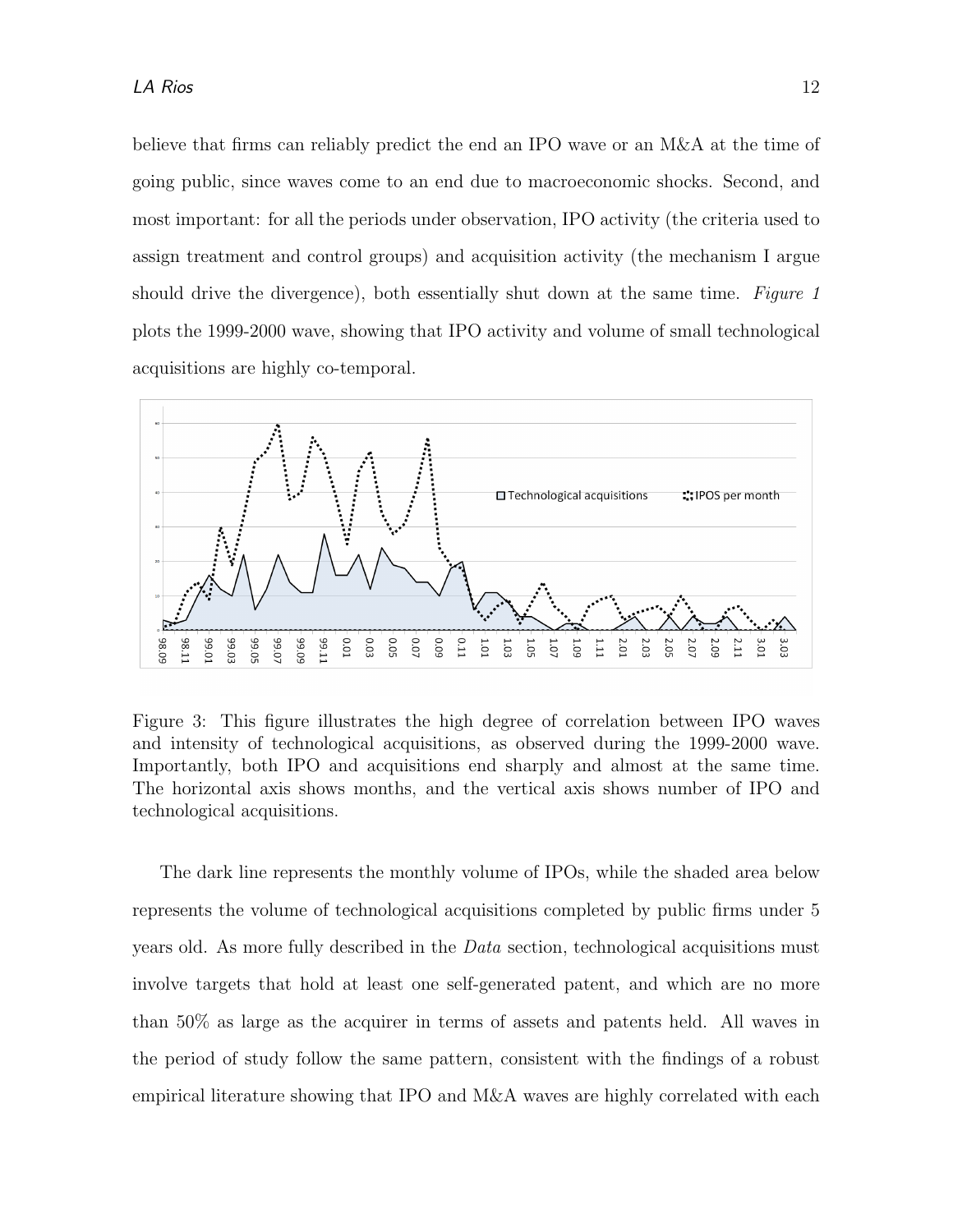other and to broader economic trends. For example, Lowry et al. (2010) focuses on IPOs, while (Rhodes-Kropf et al., 2005) analyze merger waves and their correlation to broader macroeconomic patterns such as corporate valuations and GDP.

A reliable finding in this literature is that waves end unexpectedly. Brealey and Myers (2003), for example, call the existence of these "financial fashions" an important unsolved puzzle for corporate finance.

There are seven such waves between 1975 and 2009, which technically means there are seven treatment and control cohorts. I assign firms to treatment groups if their IPO was after the midpoint in their respective IPO wave. Conversely, firms that went public before the midpoint are coded as control. For ease of exposition, I refer to treated firms as LATE firms for the remainder of the paper. I refer to control firms as EARLY. Since wave length varies, firms cannot know *ex ante* if they are going public early or late within a wave.

The identification approach is important because, while my baseline argument is straightforward, its empirical study faces a serious endogeneity problem. After all, firms pick the exact date of their IPO, so they probably chose very carefully the type of economic environment in which they go public (Ritter and Welch, 2002). This self-selection makes it difficult to untangle the role played by the environment (versus unobserved heterogeneity) on future characteristics.

An ideal experiment to test the impact of the environment on future innovation strategy would randomize some firms into going public during a time of depressed technological acquisitions and others during active markets.

My quasi-experimental design approaches the randomization goal. All firms in the study go public during an active period, so I do not compare wave to non-wave. However, the firms do not know if they will enjoy a long or short wave, since wave length is unpredictable (Harford, 2005). Consequently, at the moment of IPO, they do not know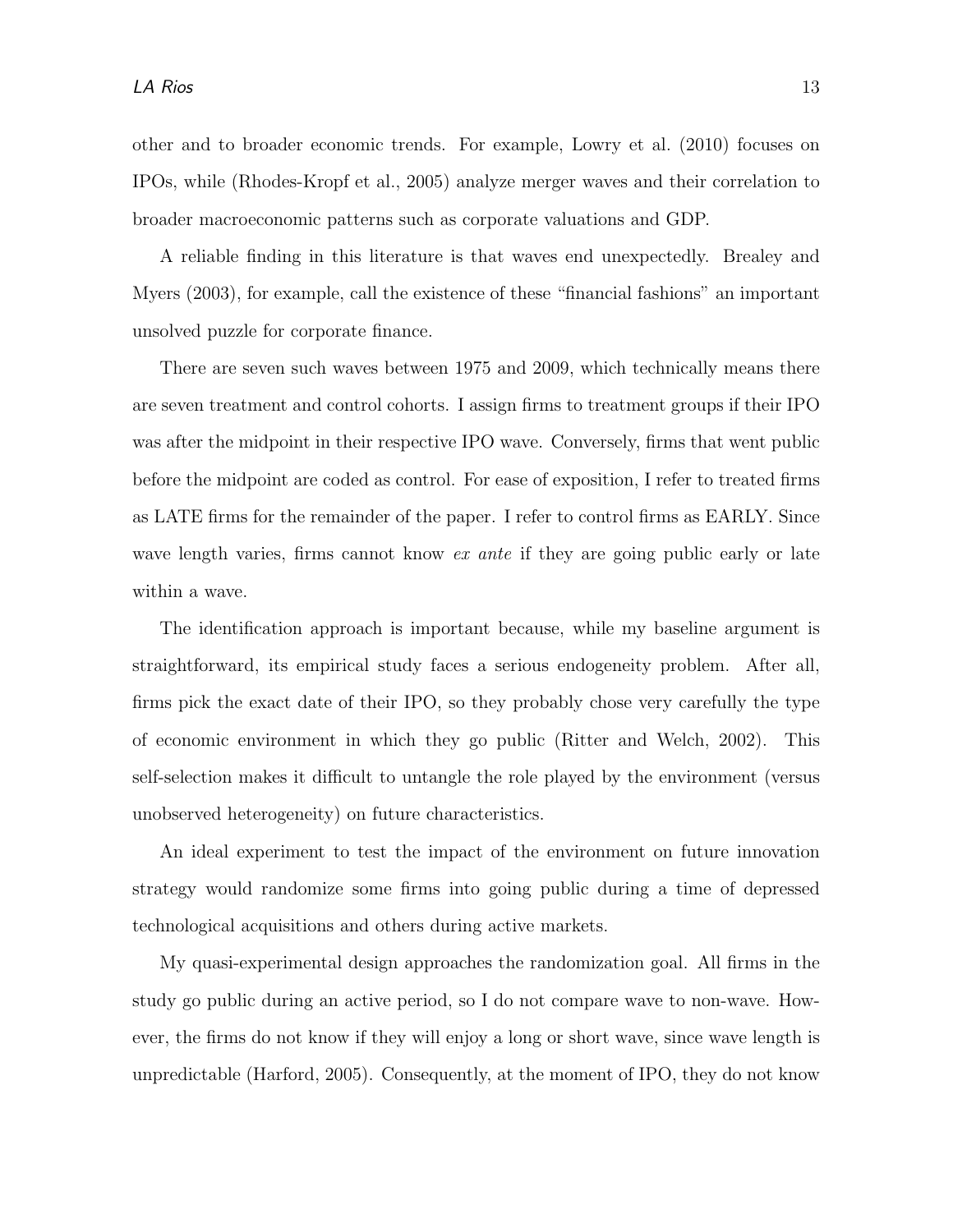how close they are to the shock that brings about a dampened acquisitions market. I use timing within early/late IPO wave to sort firms into treatment and control groups and observe their behavior over moving 5-year windows.



Figure 4: Hypothetical firms "Early" and "Late!" are coded LATE=0 (control) and LATE=1 (treatment) respectively, based on the timing of their IPO relative to midpoint wave. DV compares the count of technological acquisitions between treatment and control groups. The regressions look at moving 5-year windows at 0, 5, 10, 15, and 20 years post-IPO (shown here are the two different measurement windows for each firm in their years 5-10 ). We expect treated (LATE) firms to engage in fewer acquisitions in the long-run.

I measure within-wave variation only by including controls for each wave.<sup>6</sup> Figure 2 shows the relationship between the two relevant trends: IPO volume and number of technological acquisitions. It is important to note that the trends shown are smoothed for clarity using a lowess smoother with a bandwidth of 0.4. For reference, Figure 1

<sup>&</sup>lt;sup>6</sup>In robustness tests I also systematically exclude individual waves, and use different definitions of wave, by truncating very early and very late firms within each wave.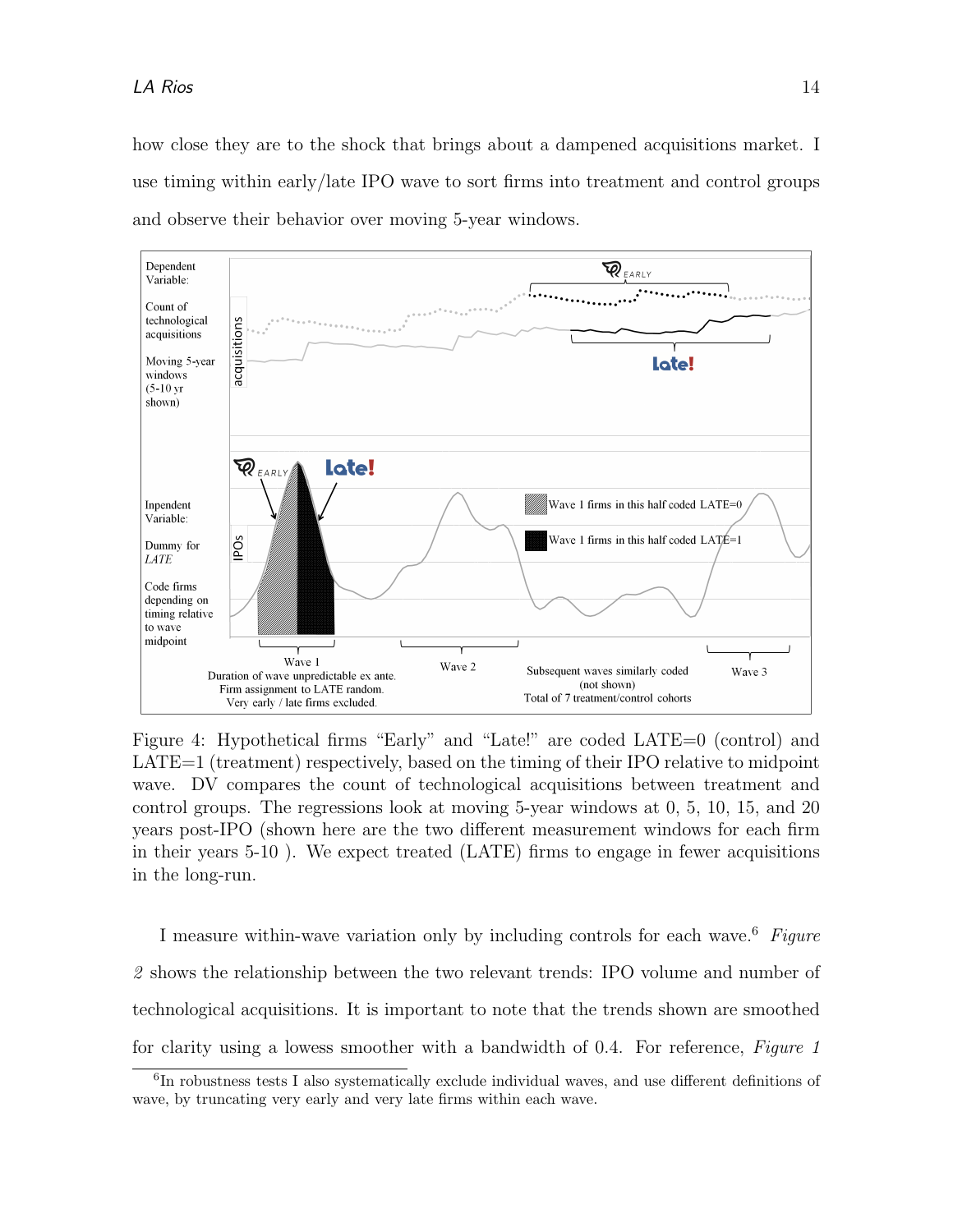shows actual unsmoothed trends, which have much sharper endpoints.

### IPOs and plasticity

The period just after an IPO is an ideal scenario to study the intersection between inertia and adaptation because it: a) gives firms increased ability to acquire, which might change firm boundaries; b) disrupts core features of the firm, which might change internal firm structure; c) IPO increases the external scrutiny and pressure to grow, which creates pressures to change.

An IPO removes liquidity constraints, increases legitimacy, and rewards growth. Consistent with this, a growing body of work within the finance literature has documented that firms become heavy acquirers just after going public.<sup>7</sup> For example, Celikyurt and Sevilir (2010) found that pior to IPO, only 19% of firms had made any acquisitions, but that this figure jumped to 74% within 5 years of IPO. But I argue that not all firms respond to IPO in the same way, and that the environment may drive some of this divergence. The main econometric tests of this paper will look at the number of technological acquisitions as a dependent variable.

IPOs change core features of the organization, processes, and structures at many levels, rendering the firm more plastic (Gavetti and Rivkin, 2007). At one level, the ownership of the firm changes from concentrated to diluted, potentially disrupting prior relational contracts, internal political structures, and incentive systems. More directly, going public often results in changes in management, as founder-CEO's give up some control, external professional managers come in, and early participants cash out (Stuart and Sorenson, 2003). As I describe in the next section, one possible observable of such changes would be the educational background of top managers. Specifically, I look at the number of MBAs and PhDs in positions of leadership. I argue the MBA managers

<sup>7</sup>See Hovakimian and Hutton (2010) for a review of this literature.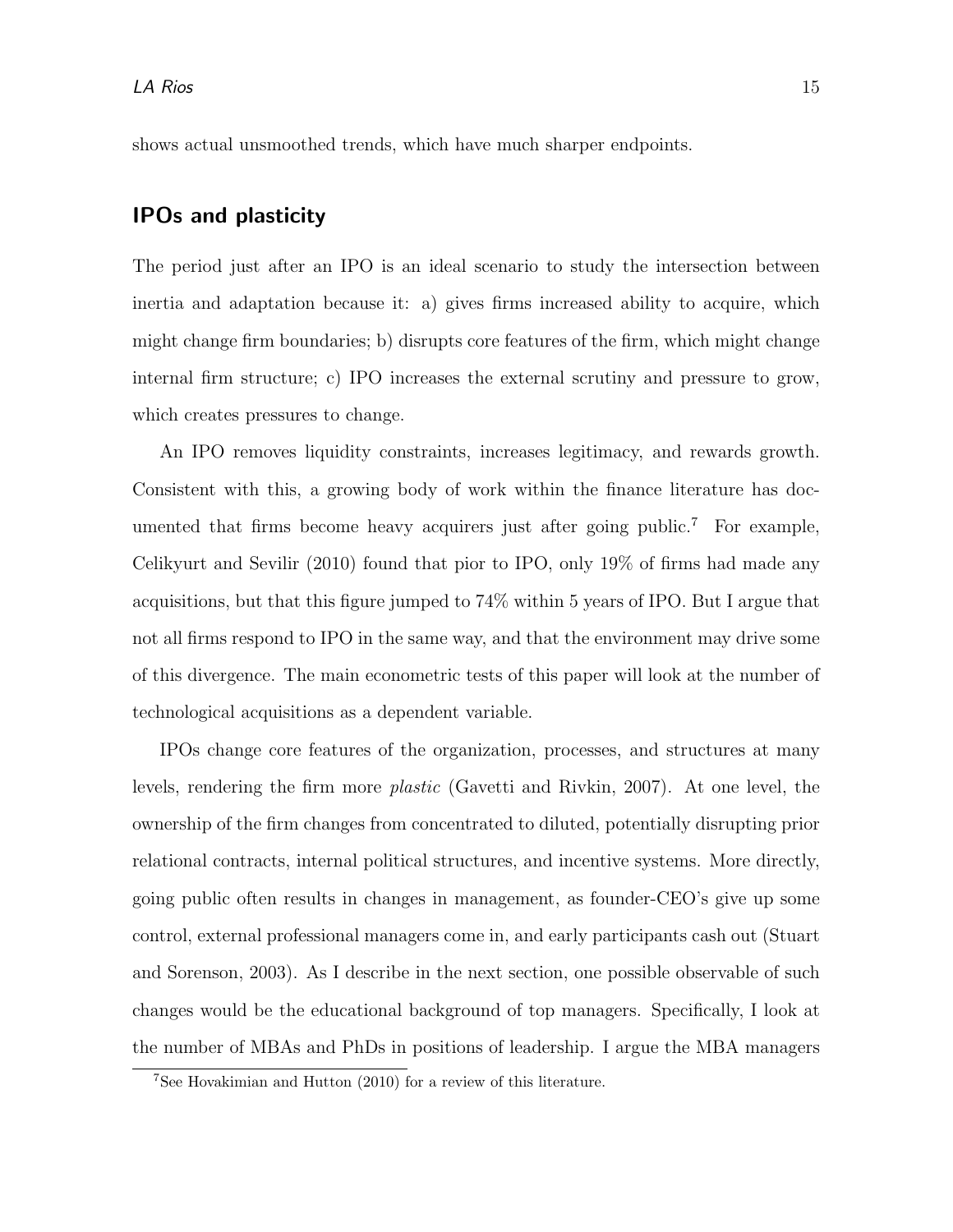would be more useful to an acquisitive firm, whereas PhDs would be more useful to a more research-oriented firm.

Finally, novel reporting and regulation requirements, in addition to pressure from Wall Street analysts to grow, should change the goals of the firm. For innovative firms, this might reduce the incentives to pursue more uncertain or longer-term projects. This is particularly relevant to my paper, because this pressure against internal development might have countervailing positive effect on the firm's search for external technologies. Consistent with this view, Bernstein (2014) not only found that IPOs increased M&A activity by 300% among patenting firms, but also that going public led to less basic research. His paper is closely related to my study, since we both look at how IPO increases acquisitions and decreases research. However, while Bernstein (2014) looks at the mean effect for all firms that go public (comparing public to non-public) I go on to show that the effects of IPO are not uniform for all firms. As I discuss in the next section, depending on a firm's position in the wave, these changes can move in opposite directions, and seem to be driven by the environmental conditions facing the firm after IPO.

#### Why the post-IPO environment should have a lasting influence

There is also much theory and evidence within strategy to support the view that inertial pressures can perpetuate patterns that develop during critical periods of a firm's history. As firms become enmeshed in the complex interdependencies of both internal and external activities (Boeker, 1989; Kimberly, 1975), the idiosyncratic webs of specific investments themselves become both the firm's critical resources (Zingales, 2000) ,and the organizational "genes" that persist even as the organization grows and changes (Nelson and Winter, 1982). Interdependencies of this sort have been conceptualized under various monikers, such as interactions (Siggelkow and Rivkin, 2006) or "orga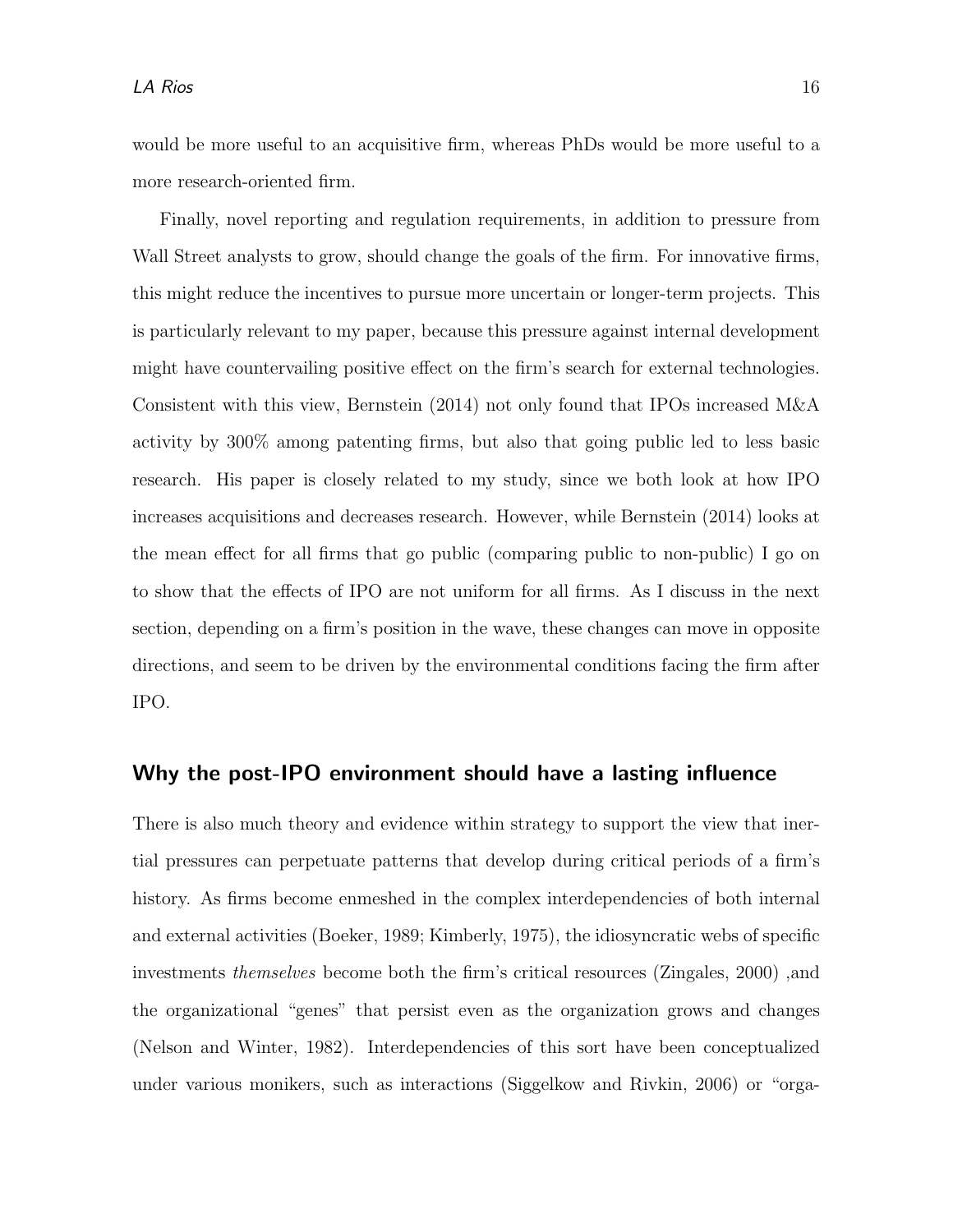nizational activity patterns" (Romanelli and Tushman, 1986). In general, theoretical perspectives agree that the relationships among multiple dimensions of organizational activity: e.g., strategy, structure, political processes, norms, should be inertial by virtue of their intrinsic organization, above and beyond any deliberate managerial volition.

To summarize the foregoing: When  $M\&A$  activity falls shortly after the firm goes public, the firm should respond by pursuing more internal research. It does not invest in its acquisition capabilities as much as it would have, had the  $M\&A$  cycle continued to boom. Instead, it builds an internal research capability. As a result, temporary responses become more permanent and become part of its core structure going forward.

### 3. Data, tests, and results

#### Data

Information on IPOs comes from Jay Ritter at the University of Florida.<sup>8</sup> I use his data on IPO volume per month to demarcate the beginning and end of the IPO waves. I supplement his data on dates of incorporation for the firms with COMPUSTAT and BvD data (the corrections are minor). I also use his data on first day returns (underpricing) as controls in my regressions.

I construct an inventory of patents, inventors, firm structure, and M&A activity for almost all firms traded in major global stock exchanges. My paper combines data from several sources: (i) patent-level information from the EPOs PATSTAT database; (ii) ownership structure data from ORBIS by Bureau van Djik (BvD); (iii) merger and acquisition data from Thomson Reuters SDC Platinum and Zephyr by BvD; (iv) scientific publications data from Thomson's ISI Web of Knowledge; and (v) accounting information from COMPUSTAT. My dataset leverages the massive efforts of the Eu-

<sup>8</sup>http://bear.warrington.ufl.edu/ritter/ipodata.htm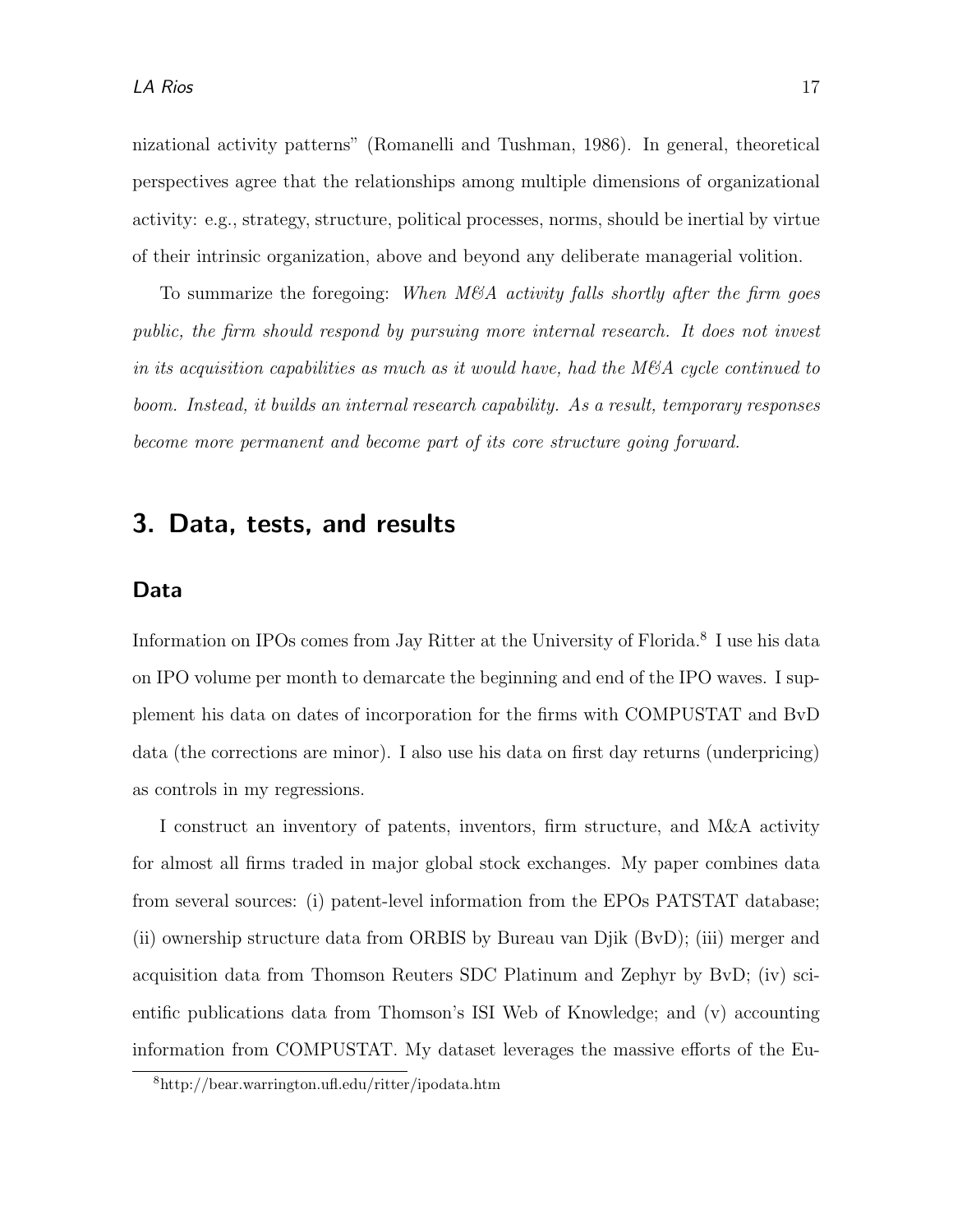ropean Patent Office (EPO), which has over several years developed a comprehensive patent database called PATSTAT. This relational database is a snapshot of the EPO master documentation database (DOCDB) with worldwide coverage, containing 20 tables including bibliographic data, citations and family links. Reassignment data is also used to trace the complete history of every patent and ascertain whether it was kept by the original inventing firm or transferred. Thus, I am able to exploit, for the first time, the complete portfolio of patents held by firms.

A major advantage of using PATSTAT over popular resources like the NBER or HBS patent databases (Hall and Jaffe, 2001; Li et al., 2014) lies in the fact that PATSTAT is global and includes applications and priority family relationships. My study looks at the acquisition of technology which is held by small private firms, and these entities are virtually non-existent in the NBER and HBS databases. Small private firms often change names, and their pending applications can be granted to the acquiring firm, which destroys the evidence of who the original applicant was. This severely hampers efforts to trace the sources of external technology. For example, the patents behind Google's Picasa technology all would seem to have been generated by Google, according to traditional databases. But this is because, in the absence of priority family data, we might not know that the original applications were made by Michael Herf, the entrepreneur and founder of Picasa, Inc., (the company) which Google bought and absorbed in 2006. In constructing my dataset, I paid particular attention to linking patent priority families, rather than treating patents in isolation, to find these hidden transfers.

Another important advantage of my data comes from using the Bureau vanDjik (BvD) database to map firm structure for the sample firms. Many firms have complex corporate structures which makes it difficult to draw the boundaries of the firm. For example, within the same firm, some patents may be assigned to headquarters or to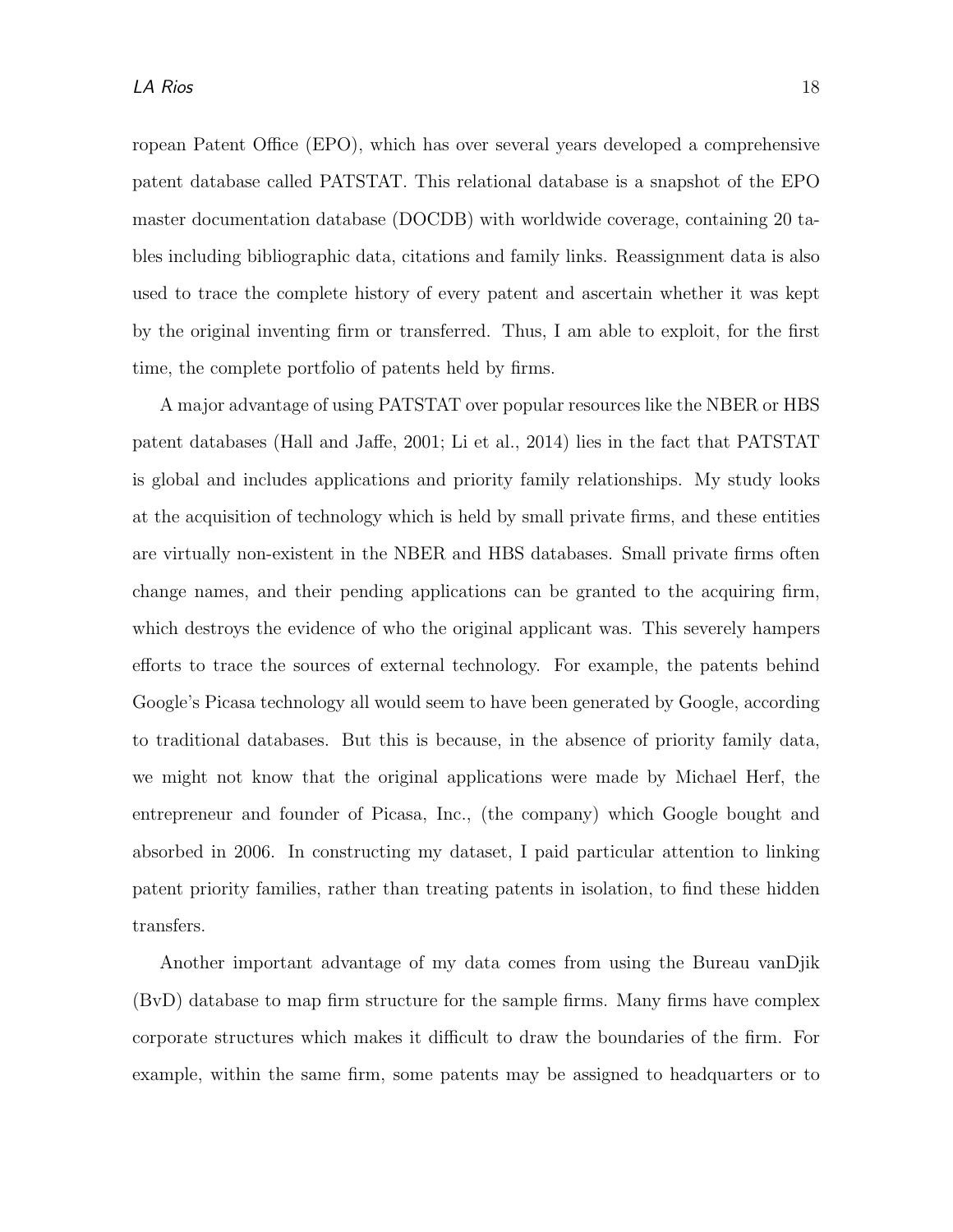wholly-owned subsidiaries. That means that even with perfect matching of assignee to corporate entity, we may still miss the "real" owner of a patent. Johnson & Johnson, Inc., for example, is notorious for having a very decentralized structure where subsidiaries retain title to patents. This undercounts the patent portfolios for many firms. Most importantly, this is not classic measurement error, since it has been shown that the decision to centralize or decentralize patent assignment is strongly correlated with firm structure and innovation strategy (Arora et al., 2014)

The final set matches all patents, applications, and reassignments between 1950 and 2014 and assigned to publicly traded US firms or their wholly owned subsidiaries. This allows me to capture all pre-IPO patenting activity performed by firms, up to 25 years prior to the first IPO in the sample (1975). I match firms to patents by starting with the raw match provided by BVD, and refining the data using a number of original routines. BvD has been working with the EPO since 2010 to match assignee information to their global database on corporate ownership and structure. However, it is important to note that the raw data from BvD is still in the beta trial stage, and required considerable adjustment.

In order to clarify ownership, I used the USPTO reassignment database to verify ownership of each patent. I found that BvD required corrections for about 35% for the whole sample, and as much as 70% for smaller firms, some of which are completely missed by BVD.

Corporate ownership structure and transaction data consists of three parts: crosssectional ownership information from BvD for 2013; M&A data from SDC Platinum and BvD's Zephyr product; and reassignment data from USPTO and PATSTAT.

#### \*INSERT TABLES 1 and 2 HERE\*

Ultimately, the extensive matching of patents to firms is necessary to identify proper technological acquisitions. The importance of a detailed inventory of patents for both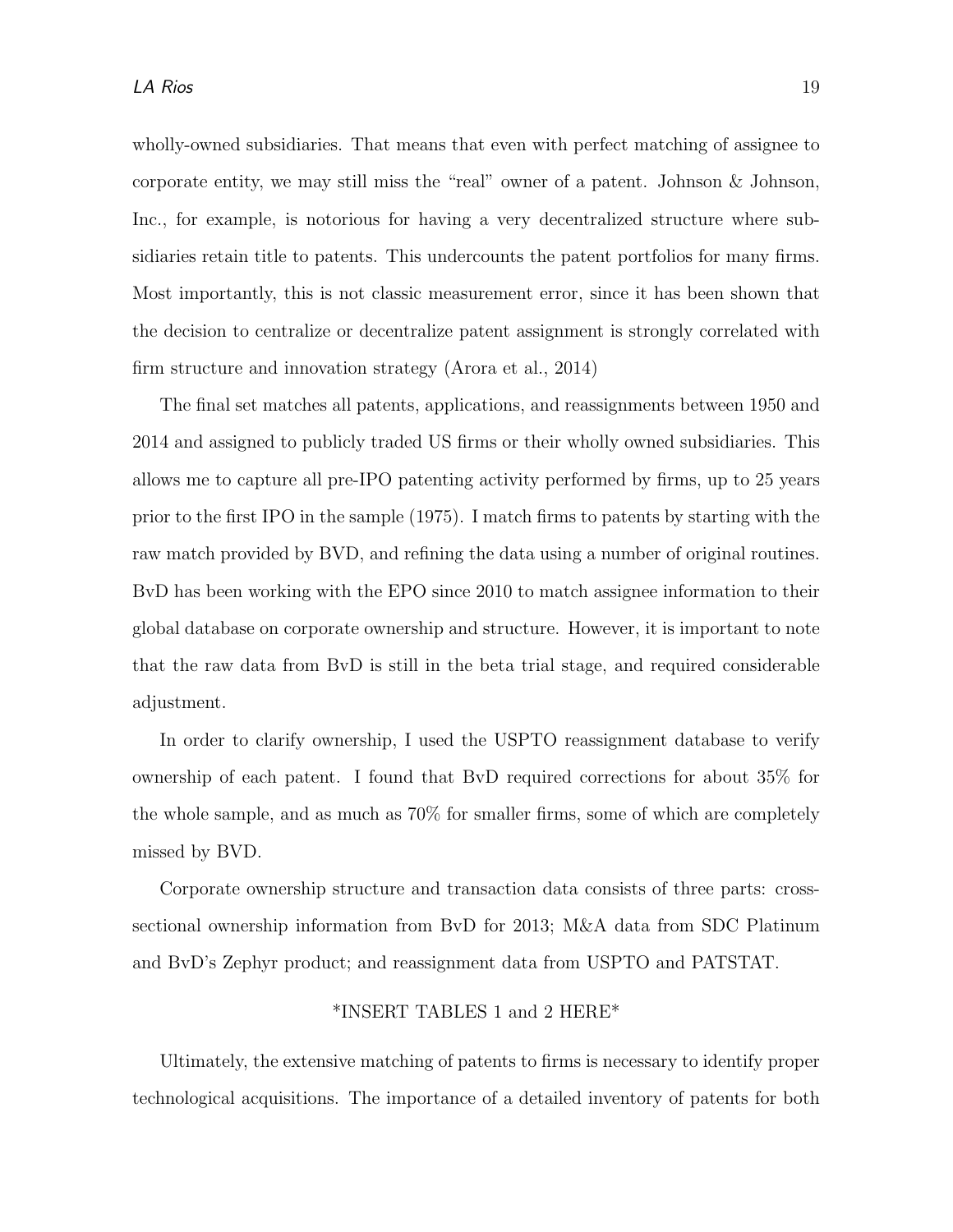acquirers and targets has been emphasized by prior studies (Ahuja and Katila, 2001; Higgins and Rodriguez, 2006), and to date most studies looking strictly at technological acquisitions have exploited small  $(n<sub>i</sub>100)$  samples. Whereas firms might buy targets for a variety of reasons (e.g., market share, vertical integration, talent) my arguments about the balance between internal and external technology requires that we look only at acquisitions which can substitute for internal research. For similar reasons, I only look at targets which can be thought of as inputs. Clearly, a lateral merger among equals would be beyond of the scope of our discussion, and may change the firm in a number of ways not contemplated here. Thus, I limit targets to firms that are no larger than 50% the size of the acquirer, both in terms of patents and assets held. In all, my sample includes 5,835 acquisitions over the period 1985-2013.

#### Evidence of persistent difference in acquisitions

Before presenting parametric tests, it is useful to look at the raw data. Figure  $\beta$  shows the stark difference in average external orientation between early and late firms. The graph shows a plot of the average share of external patents (that is, what portion of a firm's monthly flow of patents were sourced via a technological acquisition). On the vertical axis, we have the percentage share average for early and late firms. I equalize time periods so that we can look at all firms in relation to their IPO date, which takes a value of 0 on the horizontal axis.

This allows us to see how the average external share of patents for early and late firms compare before and after going public. We can see that before IPO (value 0 on horizontal), both early and late have very similar shares, about 10%. However, the dashed line shows that going public creates a sharp jump in this ratio for early firms. while the solid line shows that for late firms, the IPO, on average, has a negligible effect on the firms' share of externally acquired patents.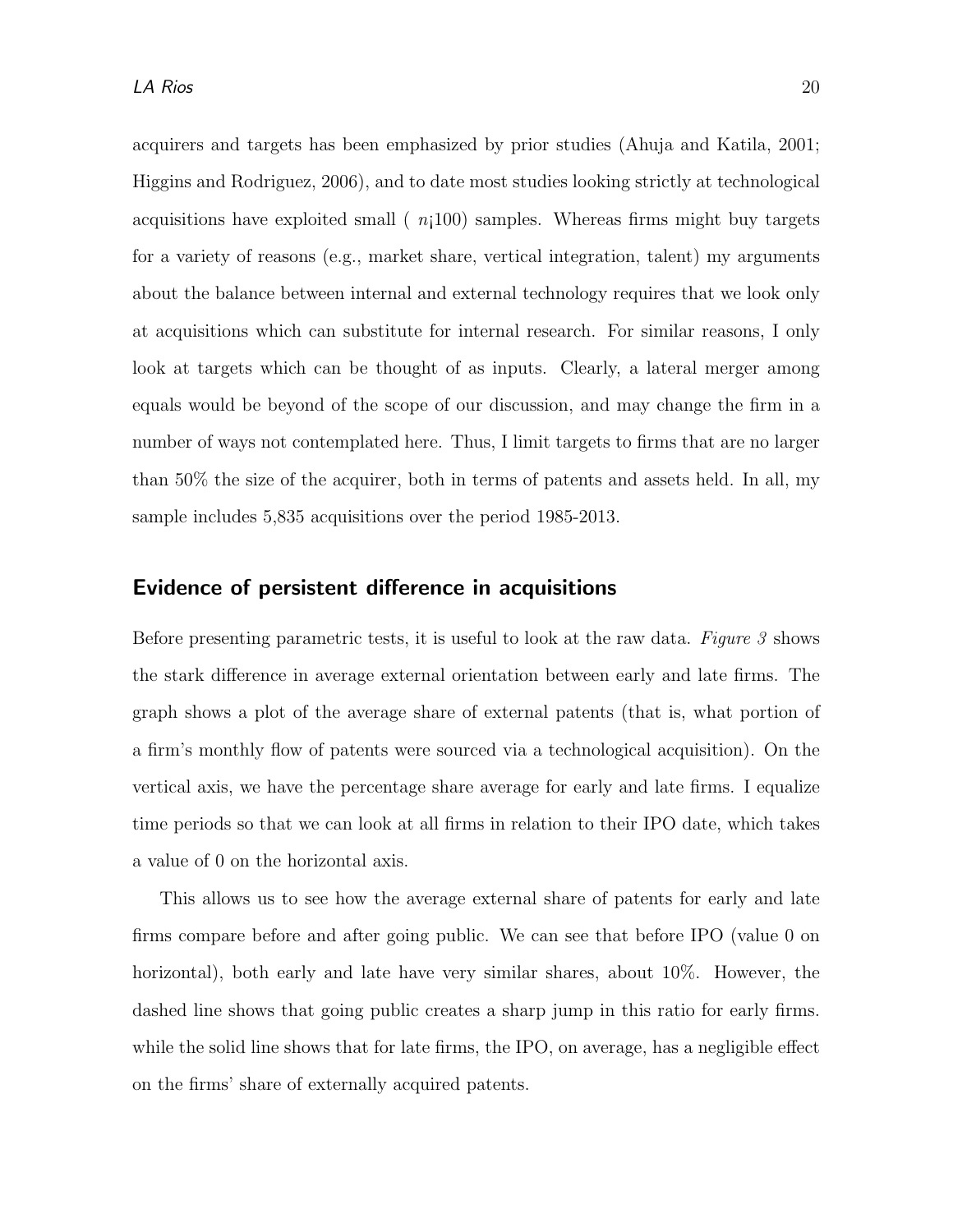

Figure 5: This chart shows the change in share of external patents held by all firms in the sample. The vertical axis shows percentage of patents that came to the firm via an acquisition. On the horizontal axis we see months before and after IPO. Dashed double line denotes the month of IPO. LATE firms in solid plot line. EARLY firms dotted plot line. We can see that on average, early firms increased their technological acquisitions sharply after IPO, whereas LATE firms did not. Horizontal axis spans from 75 months prior to IPO to 77 months after IPO.

Parametric evidence. I am interested in measuring the differences between treated firms, for whom the main explanatory binary variable LATE takes the value of 1, and the control group, for whom LATE takes a value of 0. The main prediction of this study is that we should expect to see late firms engage in fewer technological acquisitions in the long-run, and that these differences will be exclusively due to the timing of their IPO. Table 3 begins to explores the relationship between LATE and the number of small technological acquisitions that each firm made by looking at the period between years 5 and 10 after IPO. In later tests I will explore for persistence, however here I concentrate on seeing how the relationships between LATE and acquisitions respond to different controls.

On *Column 1* we see that firms on average make just over four such acquisitions.<sup>9</sup> Given that the dependent variable is a count of completed acquisitions, which likely

 $9$ This is consistent with Celikyurt and Sevilir (2010), who report the number to be 4.3 acquisitions in the first 5 years post IPO.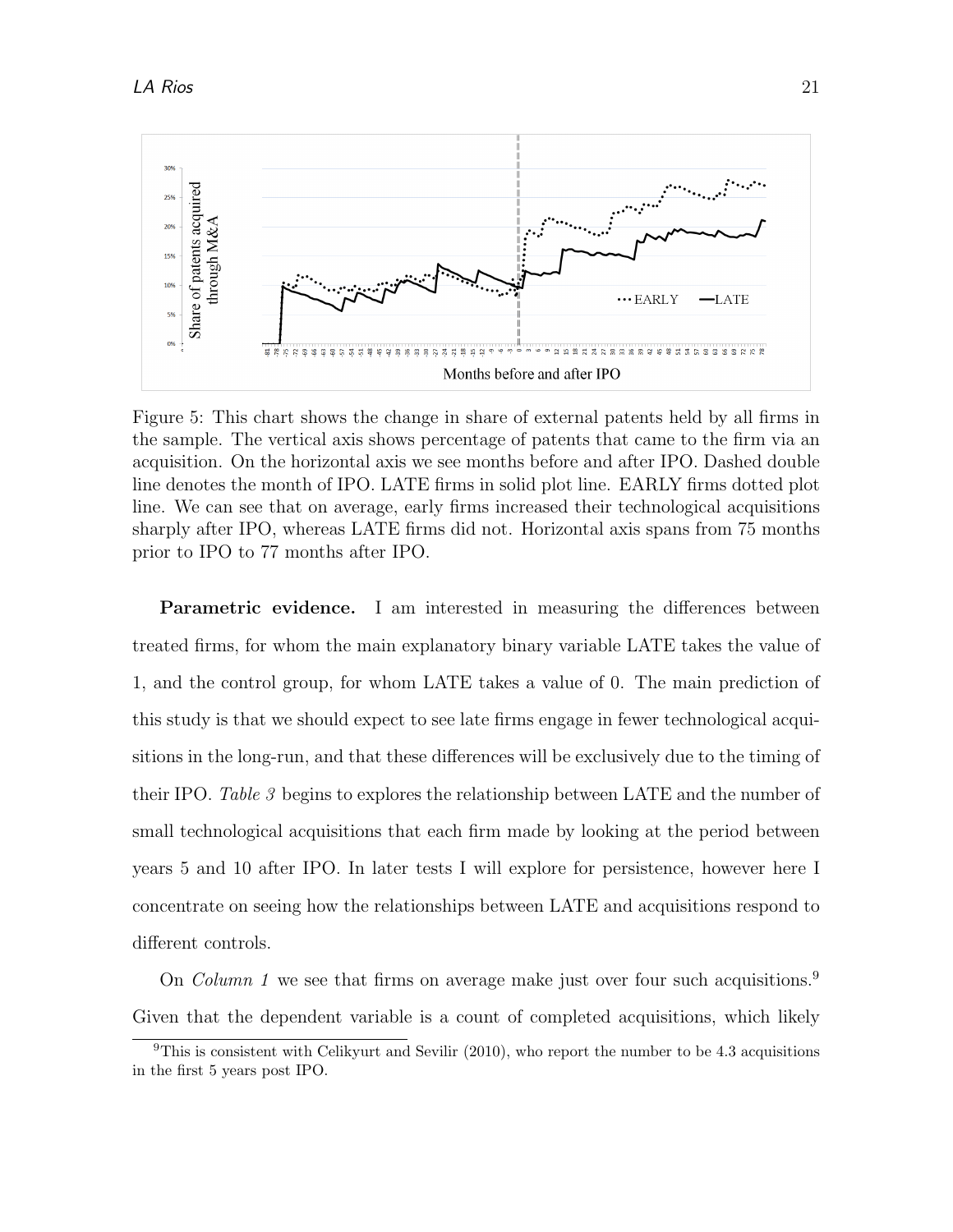exhibits overdispersion, I explore the treatment effect of going public closer to the end of a wave using variations of a negative binomial specification (Cameron and Trivedi, 2009).

Incidence ratios show that LATE firms acquire between 39% and 29% fewer technological targets. Incidence ratios on Column 1 show that LATE firms acquire only  $67.24\%$  as many technological targets, relative to early firms. Column 2 includes controls for pre-IPO patenting characteristics. I include measures for the average originality, generality, and non-patent references of the stock of patents held prior to IPO. These are measures that capture the quality of a firm's research. Including these controls further reduces the ratio of LATE/early to 60.79%, which goes against the possibility that the differences between early and LATE are driven by differences in pre-IPO technological capabilities. Column 3 shows a slight attenuation once we include firm-level characteristics such as assets, employees, and sales measured at maturity. This makes sense, as firms likely diverge in business and strategic orientations in addition to related to their acquisition activity

#### \*INSERT TABLE 3 HERE\*

I also look at whether the LATE dummy predicts a firm's acquisition rate in the long run. Because firms generally become larger and more acquisitive with age, counts may be harder to interpret. Instead, I compare the ratio of LATE firms to early firms that are in the top quartile of M&A volume for each wave, and within a 5-year moving window that begins on the year of IPO. Looking at quartiles thus helps us see the impact of IPO timing in terms of how likely a firm is to be among the top acquirers for a cohort. In Table 4, Column 1 shows the effect for firms up to five years post-IPO. Using a moving 5-year window, the magnitude of the negative coefficient on LATE decreases slightly as we move across Columns 2-5. Incidence ratios (IRR) are reported and range from 66.92% in years 1-5 to 74.44% in years 15-20. This shows that the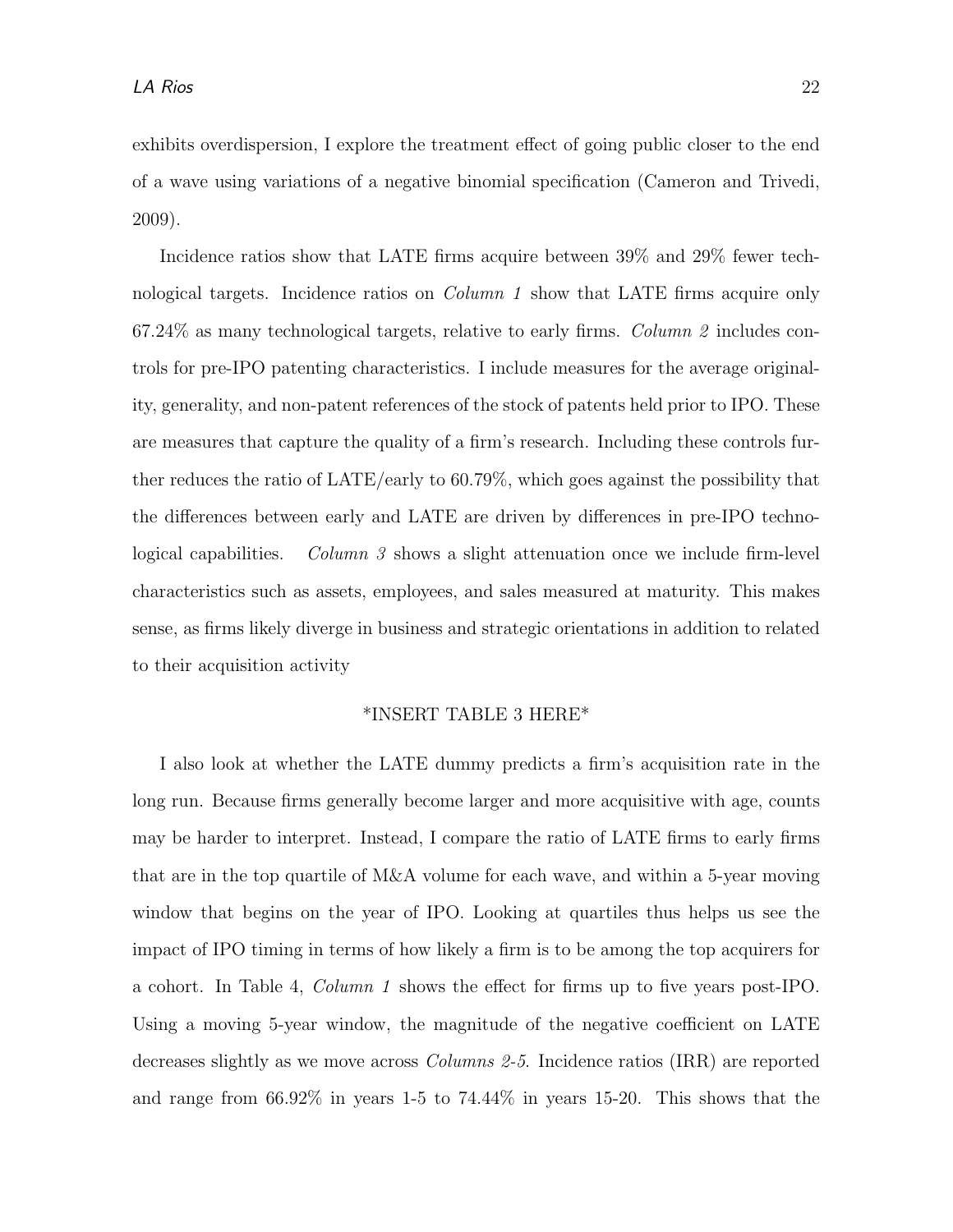differences between early and LATE firms remains quite steady over time, albeit with a slight trend toward convergence. In other words, LATE firms engage in about a third to a quarter fewer technological acquisitions over their life. Not surprisingly, the statistical significance begins to drop as the sample becomes smaller, thus, by Column 5 we only have 171 firms and significance at the 5% level. These results provide strong evidence of long-run persistence for the impact of LATE on future technological acquisitions. However, the slight attenuating of the impact does not support the view that differences amplify over time.

#### \*INSERT TABLE 4 HERE\*

#### Evidence of adaptation or selection

The foregoing results have shown that firms exposed to environments unfavorable for acquisitions just after their IPO are roughly 30% less likely to engage in this kind of deal even after they mature. However, this findings could mean different things. Since technological acquisitions are important for firms to access resources, it could mean that LATE firms are simply unlucky, at a disadvantage in terms of acquiring technology, and would exhibit lower performance and survival. This would be consistent with a population ecology view. Alternatively, and according to the arguments presented here, it could be that firms facing times of slim acquisition opportunities might compensate by developing better internal research capabilities. In the next three tables, I explore these two scenarios.

Differences in performance and survival. What is the impact of LATE on survival and performance? Interestingly, I find that there is no impact per se of the LATE dummy. In unreported results, a series of tests (using OLS, Negative binomial, and Probit) failed to find significant correlations between LATE and measures for sales, sales growth, or return on assets at maturity. These findings do not support the view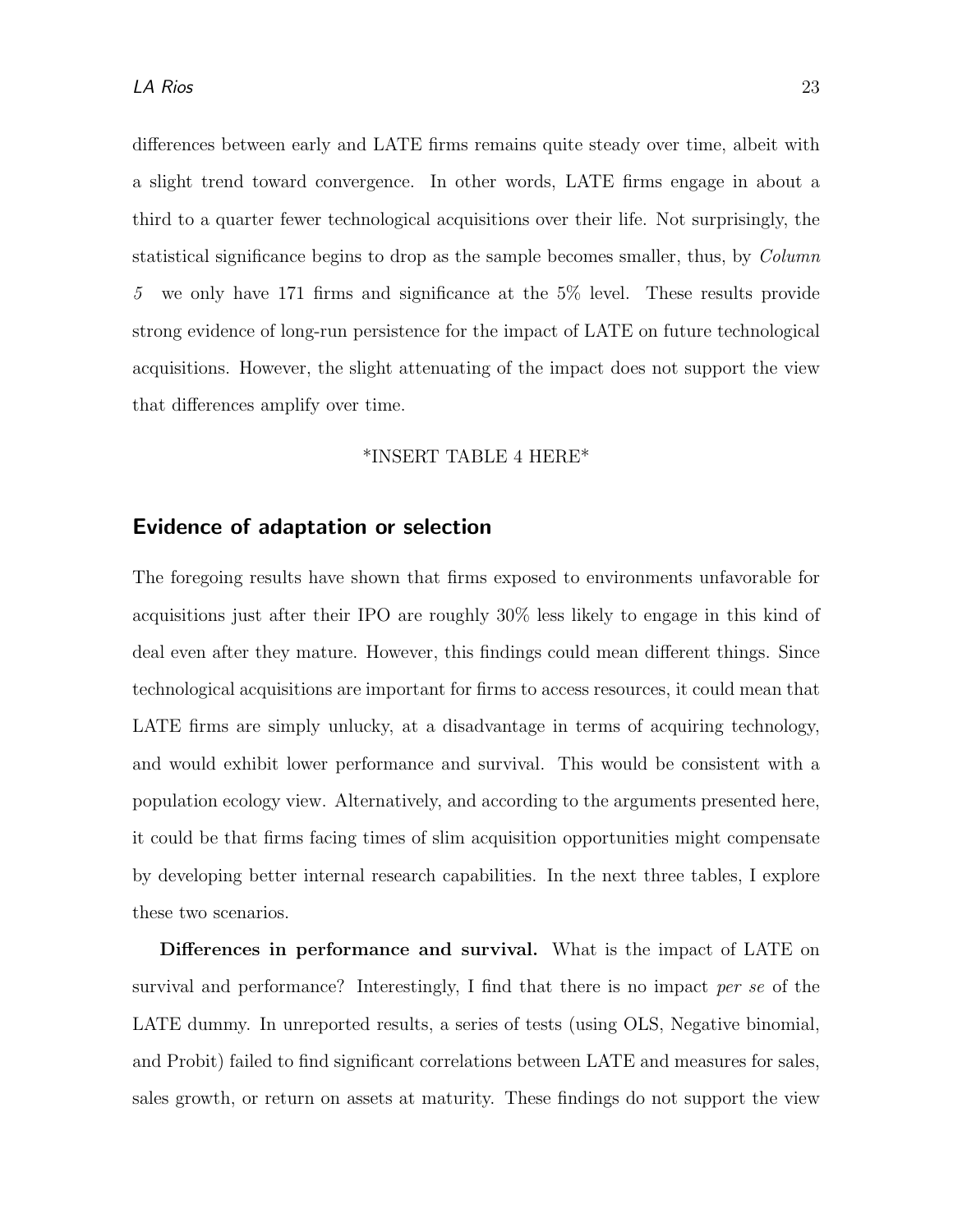that "unlucky" firms were more likely to be selected out. Firms that go late might look and act very differently in terms of their patenting and acquisitions (as shown in the prior results), but this seems an adaptive response, since these differences do not impact their outcomes.

Differences in proxies for internal research. I explore the impact of LATE on patent-level proxies for more basic research. Originality, generality, and references to non-scientific literature (NPL) are widely accepted measures that reflect the degree to which a firm engages in more fundamental versus incremental research (Hall et al., 2005). Table 5 shows that LATE is associated with a significant increase in non-patent references (NPL). We see similar results for generality and originality. These regressions are OLS with a full gamut of controls for pre and post IPO characteristics. Note that whereas the association between acquisitions just after IPO and acquisitions later in life is relatively intuitive, and consistent with learning and resource accumulation theories, for us to find divergence in terms of type of research performed is strongly supportive of a more complicated adaptive view.

Put simply, it seems that firms which might appear "unlucky" at first (having gone public close to an economic slowdown), actually manage to compensate by developing better internal research capabilities. It is important to note that I do not measure capabilities, but rather measure proxies for research effort. However, to putting these findings on research effort together with the findings on performance suggests that the LATE firms have developed better research capabilities. Otherwise, it would be hard to explain their ability to be economically on par with early firms, while doing fewer technological acquisitions and spending more effort on research.

#### \*INSERT TABLE 5 HERE\*

While the main tests in the paper split firms into early and late based on their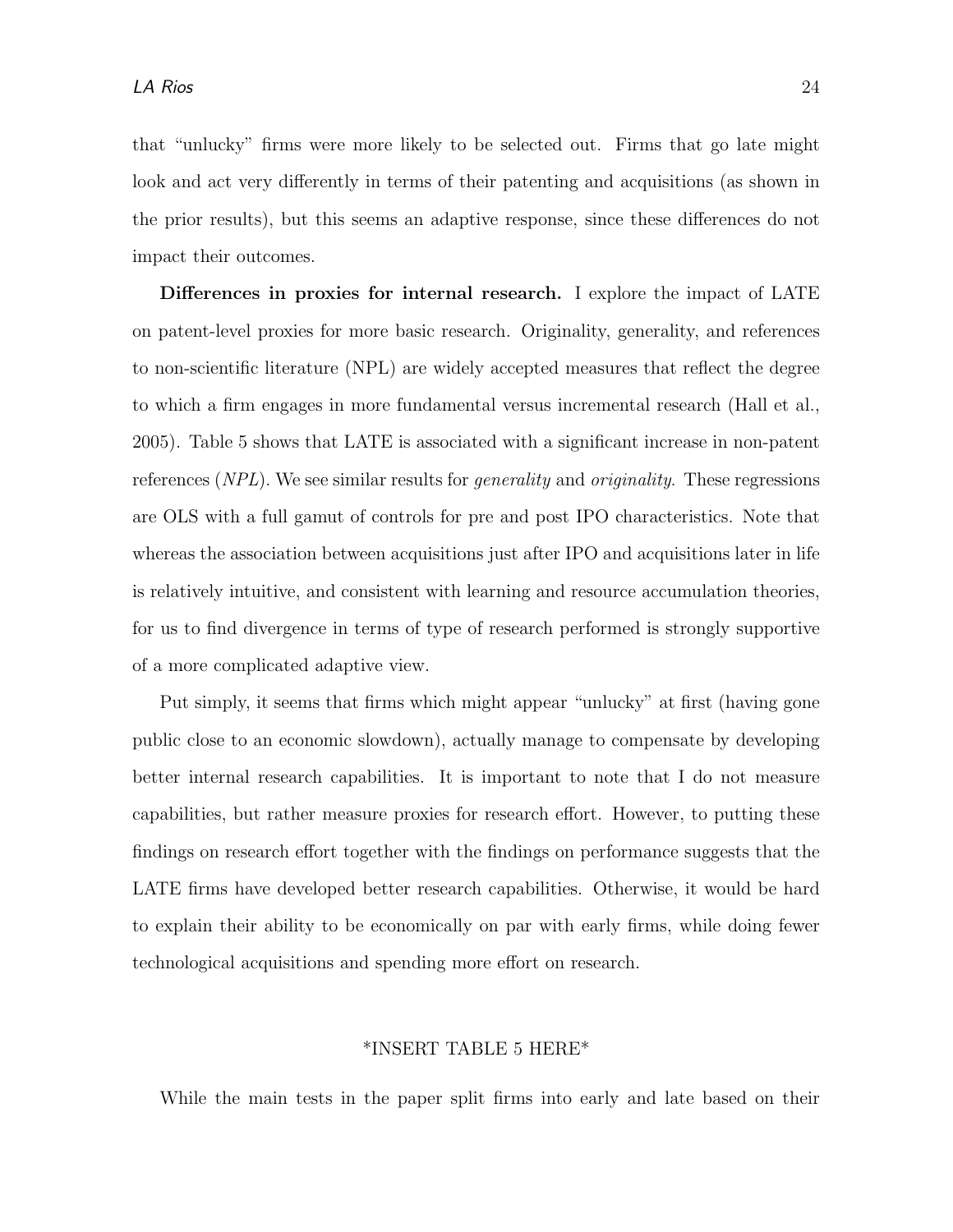position within a wave, the core argument is that the shock comes at the end of the wave. If this is the case, we should expect that the temporal "distance" from the end of each wave should be correlated with our variables of interest. To check this, I run the exact same regressions as in Table 5, while replacing the LATE dummy with a count measure of how many months between a firm's IPO and the end of its wave. As Table 6 shows, the results are very similar.

#### \*INSERT TABLE 6 HERE\*

Differences in top management. Managers can be one locus of persistence in organizations. For example, seminal work in imprinting has shown founders bring organizational "blueprints" become part of the firm's core structure (Hannan et al., 1996), but that these effects may attenuate over time. However there is not much known about how the environment shapes the firm's management post-founding, as the founder's influence fades. Thus, I explore whether IPO timing is also related to the composition of top management. The logic is that a firm should have consistent supporting structures for its sets of activities (Drazin and de Ven, 1985; Siggelkow, 2011), and that management is part of this structure. If firms develop external(internal) capabilities, then we should expect their management to reflect the firm's orientation. I explore the impact of LATE on the composition of top management at maturity. I measure top management for firms between 5 and 10 years of age as of 2013, and include the educational background of its managers as observed 2013. Data limitations prevent me from observing educational background across moving windows, as in the acquisition analysis.

I perform negative binomial regressions to look for differences in education of top management. Table 7 shows the impact of the LATE dummy on the characteristics of top management as of 2013. The dependent variable is a count of how many top managers had either an MBA (Column 1) or a PhD in a scientific field (Column 2).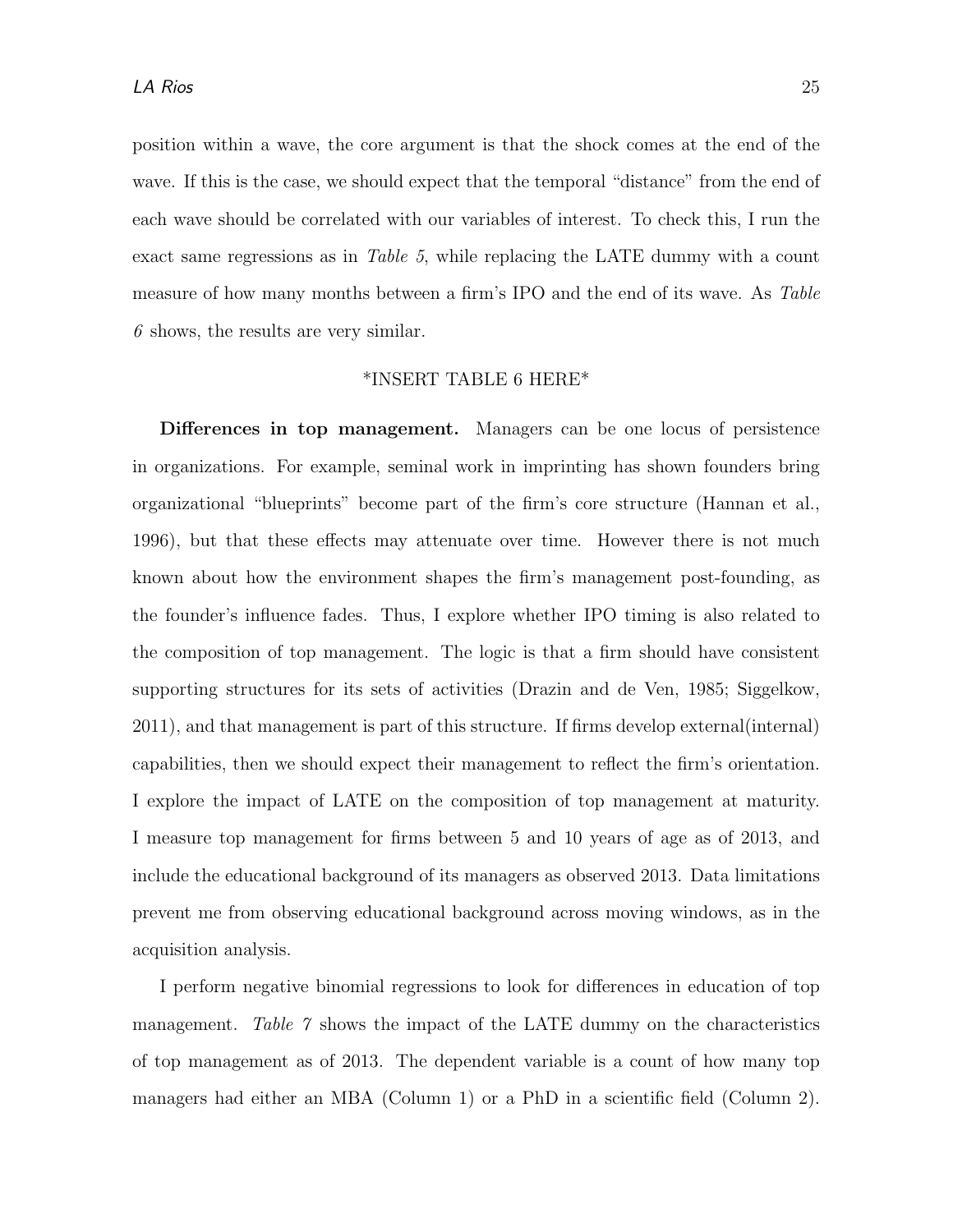I measure top management for each firm during the window between 5 and 10 years post IPO. Coefficient estimates for negative binomial regressions are exponentiated and reported here as incidence ratios. For managers of a given type (MBA or PhD), incidence ratios reported can be interpreted as the ratio of (count of managers for early firms)/(count of managers for late firms). Column 1 shows that LATE firms have only 33.4% as many MBA managers relative to early firms. On the other hand, Column 2 shows that LATE firms have a 34.7% more managers with a science or engineering PhD relative to early firms.

#### \*INSERT TABLE 7 HERE\*

#### Other tests

Variation within early and late. Although I find no significant difference in performance or survival between early and LATE firms, I am interested in whether there is variation within each half of the wave. Specifically, not all early firms are heavy acquirers, and conversely, not all LATE firms are strong researchers. This, I create a dummy called CONFORM which takes the value of one for firms that pursue the dominant strategy, conditional on being early or late. In other words, I explore what happens to firms that do not get exhibit the same patterns as the with the rest of their early/LATE cohort. Firms conform if they are both LATE=1 and in the bottom quartile of acquisitions. Conversely, firms conform if they are both LATE=0 and in the top quartile of acquisitions. Interestingly, I find a strong and significant positive relationship between CONFORM and both survival and performance. As Table 8 shows, I find that conforming firms have an increased chance of survival of about 25% when measured at the mean. These results are not sensitive to the firm's initial R&D investment (lxrd1), or age (lage). It might be that firms pay a price for trying to overcome inertia, if for example they begin down one path just after IPO, but then change and the reorganization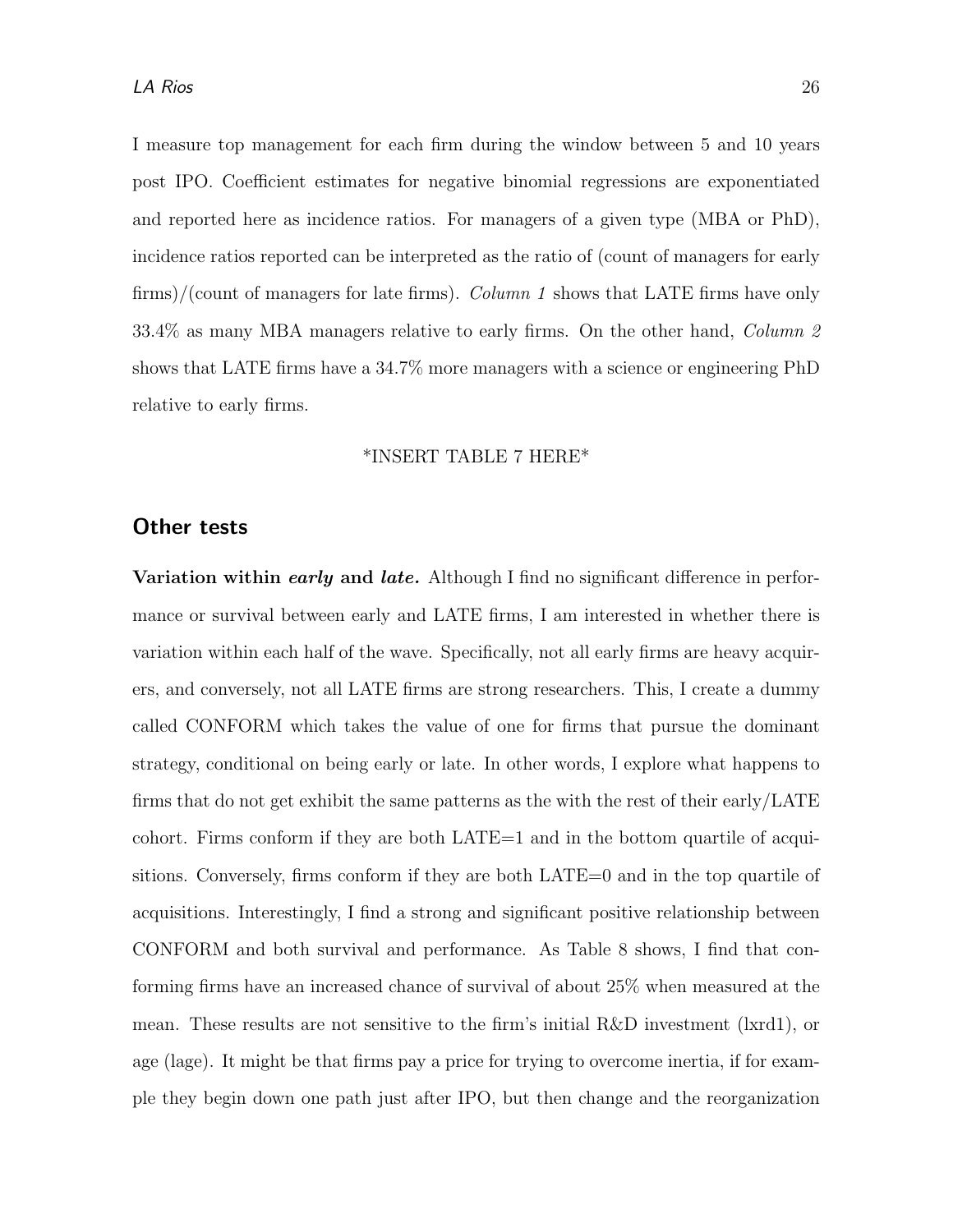fails. Alternatively, firms my only undertake significant change when faced with poor performance (Romanelli and Tushman, 1986). Establishing the direction of causation is important, but beyond the scope of this paper. Current ongoing work will continue to explore these findings.

#### \*INSERT TABLE 8 HERE\*

Robustness tests. Despite the argument that firms cannot know their place within a wave ex ante, it is still possible that some omitted variable drives some firms to be quicker to go public within a wave, and that this is also correlated with future orientation. To mitigate this concern, I run Probit tests for selection on several observed characteristics of both the firms themselves (pre-IPO) and their patents (pre-IPO). As shown in Table 9, I find no difference in terms of non-patent citations (a standard measure of scientific orientation and basicness), originality, or generality. This suggests that firms in the sample were not systematically different between treatment and control groups.

In unreported specifications, I check the robustness of my results by restricting the sample to exclude firms that went public in the first and last 2 months of a Wave, in order to mitigate concerns that firms have private information that allow them to predict the beginning or end of waves. Results are no different for these specifications, however the significance is reduced in some coefficients due to smaller sample sizes. I also systematically exclude individual waves from the analysis in all main specifications to ensure that no single wave is driving the results. This is largely a redundant test, since the specifications already capture within-wave variation through wave dummies. Not surprisingly, removing individual waves has no effect on the results.

#### \*INSERT TABLE 9 HERE\*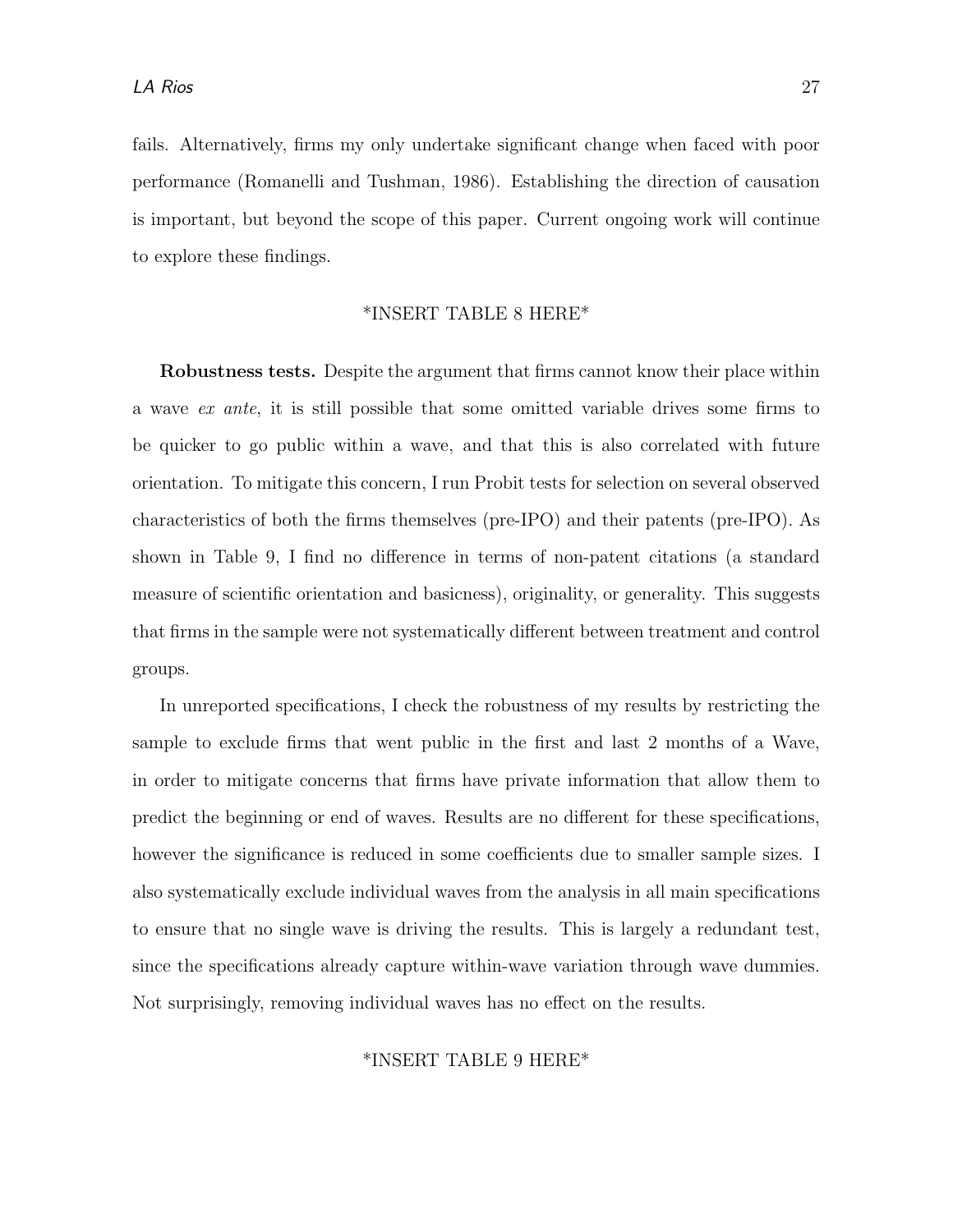### 5. Discussion

Innovation has been an important setting for thinking about organizational evolution and capabilities for a number of reasons: innovation is important (Schumpeter, 1944), takes time to master (Arrow, 1962b), and exhibits strong path-dependency (Cohen and Levinthal, 1989). Within strategy, a core tension in innovation is the extent to which current capabilities allow a firm to compete, but may also hinder the exploration of future technological solutions (Christensen, 2013; Katila, 2002; Levitt and March, 1988). Firms buy external knowledge to complement their internal efforts while selling or licensing technology that cannot be optimally exploited internally (Arora and Gambardella, 1994; Granstrand and Sjölander, 1990). Much work in the innovation literature exploring these dynamics has focused on how attributes of the technology (e.g., appropriability and patentability), as well as institutional and market conditions, influence entrants' and incumbents' decision to compete through internal development or cooperate via acquisition (Arora et al., 2001; Cohen et al., 2000; Gans and Stern, 2003; Pisano, 1990).

However, this transaction-oriented branch of the innovation literature has largely side-stepped issues of persistent firm differences. While firm differences are sometimes discussed in this literature, they are generally treated as orthogonal to the core arguments. For example some explicitly assume "memoryless" R&D investments and firms that can equally increase or decrease their R&D bargaining power Gans and Stern (2000). Similarly, Arora et al. (2001) acknowledges that *absorptive capacity*, not invented here, and similar firm-specific constructs should interact with markets for technology, though these are never included in their formal models. In other words, it is assumed that all firms come to the same decision (e.g., make or buy) given the same set of technological and market circumstances, and that having made a decision, firms do not face significant barriers to implementation.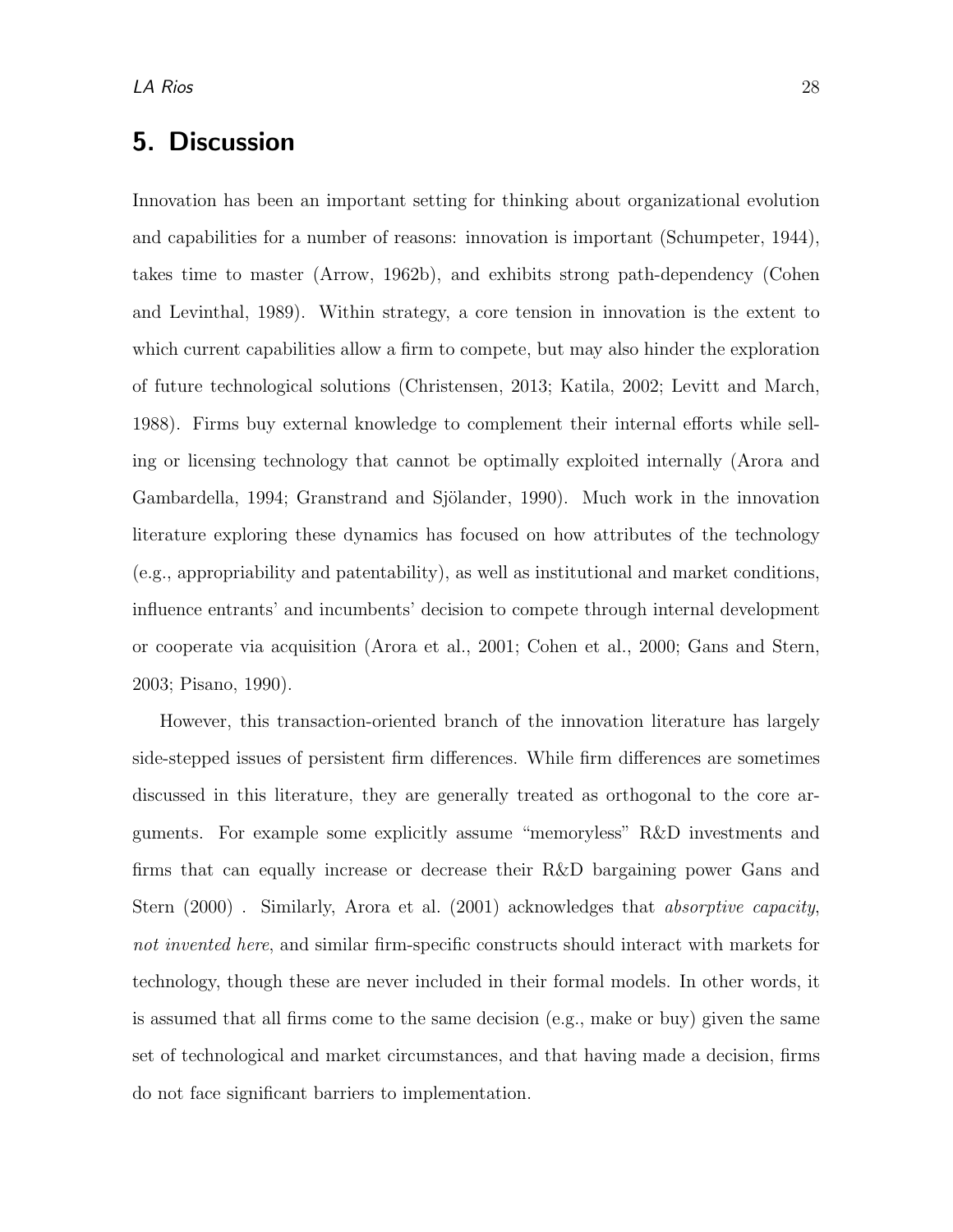In contrast to the transaction-oriented view  $(buy)$ , the resource-based view on innovation (make) focuses on the accumulation of firm-specific idiosyncratic experiences and capabilities over time (Penrose, 1959). For example, regular investments in R&D have been shown to increase firms' ability to access and integrate external knowledge (Cohen and Levinthal, 1990), and there is evidence that competencies arise through experience and reside in the hard-to-change organizational structure of the firm (Henderson and Cockburn, 1994). This is a type of "memory" effect, and we should expect that more mature firms would be less responsive to exogenous factors (e.g., nature of technology and institutional environment) in their make/buy calculus. In other words, these firms are subject to inertial pressures that limit their ability to adapt to the environment.

In this paper I have argued that innovative firms develop their technological orientation through a sequential process of transaction mechanisms and resource accumulation mechanisms, and that the importance of these varies depending on the life stage of the firm. During times of change, such as IPO, transaction mechanisms orient the firm to the environment. After that, resource accumulation mechanisms maintain a degree of inertia. While recent theoretical arguments have identified the need for such crossframework integration (Argyres, 2011), to my knowledge this is the first large-scale empirical study to undertake such an endeavor.

Looking at the population of firms in the economy, we see stark heterogeneity consistent with this view (Arora et al., 2014). If firms were primarily adaptive, then we would expect that within an industry they would tend towards convergence. On the other hand, if they were primarily inertial, we would expect that those that do not fit with the environment would be selected out, once again leading towards homogeneity. The findings I have reported in this paper are consistent with the diversity of firms that we see in the world.

Beyond the field of innovation, the interdisciplinary implications of this paper are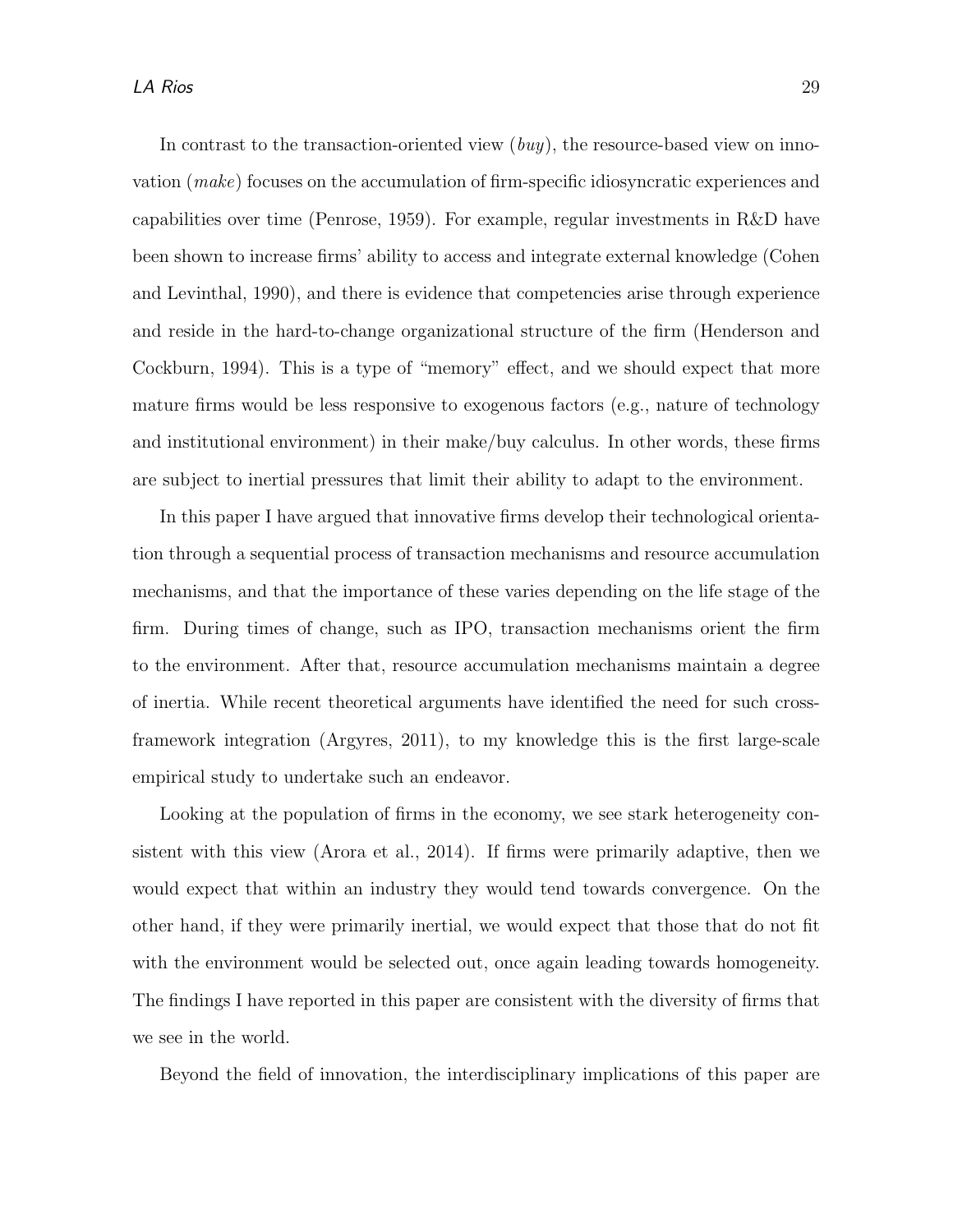also significant. There are divergent views on what founding and imprinting literatures are, and this paper does not claim to map perfectly with any of them. Nonetheless, my results should contribute to many of these streams, by showing large-scale evidence consistent with the imprinting hypothesis, but occurring in a non-founding setting. Furthermore, within the context of imprinting and founding conditions, the inertial view has been brought to bear (even by Stinchcombe himself) to argue that a one-shot luck of the draw at founding determines survival and failure. However, expanding concepts like imprinting to include subsequent periods of alternating plasticity and ossification allows for a more nuanced view, where adaptation and inertia can take turns charting a firm's path. Such reconciliation can help us bridge some potentially false dichotomies across disciplines. After all, even Hannan and Freeman's population ecology manifesto (1977), often seen as the antithesis to strategic management's faith in volition, admits that: "a complete theory of organization and environment would have to consider both adaptation and selection, recognizing that they are complementary processes."

My findings are also informative to managers, who must constantly "discriminate between what is and is not controllable" (Gavetti and Levinthal, 2004; Winter, 1987). In this regard, the present study is helpful in guiding organizational self-awareness. For example, firms that ramp up in times of depressed acquisition markets may have internal obstacles to overcome along the way of implementing an acquisition strategy, such as entrenched roles and compensation structures that reward internal development. These may not be responsive to a top-down decree to change strategy. From the perspective of younger firms, my findings could inform decisions about IPO timing and how to nimbly respond to reversals in capital markets. For example, while I looked only at firms going public during waves, my findings could be useful for firms considering an IPO during a non-wave period. If a firm has particularly strong internal research opportunities, then an off-wave IPO may be desirable. Finally, IPOs are not the only process that can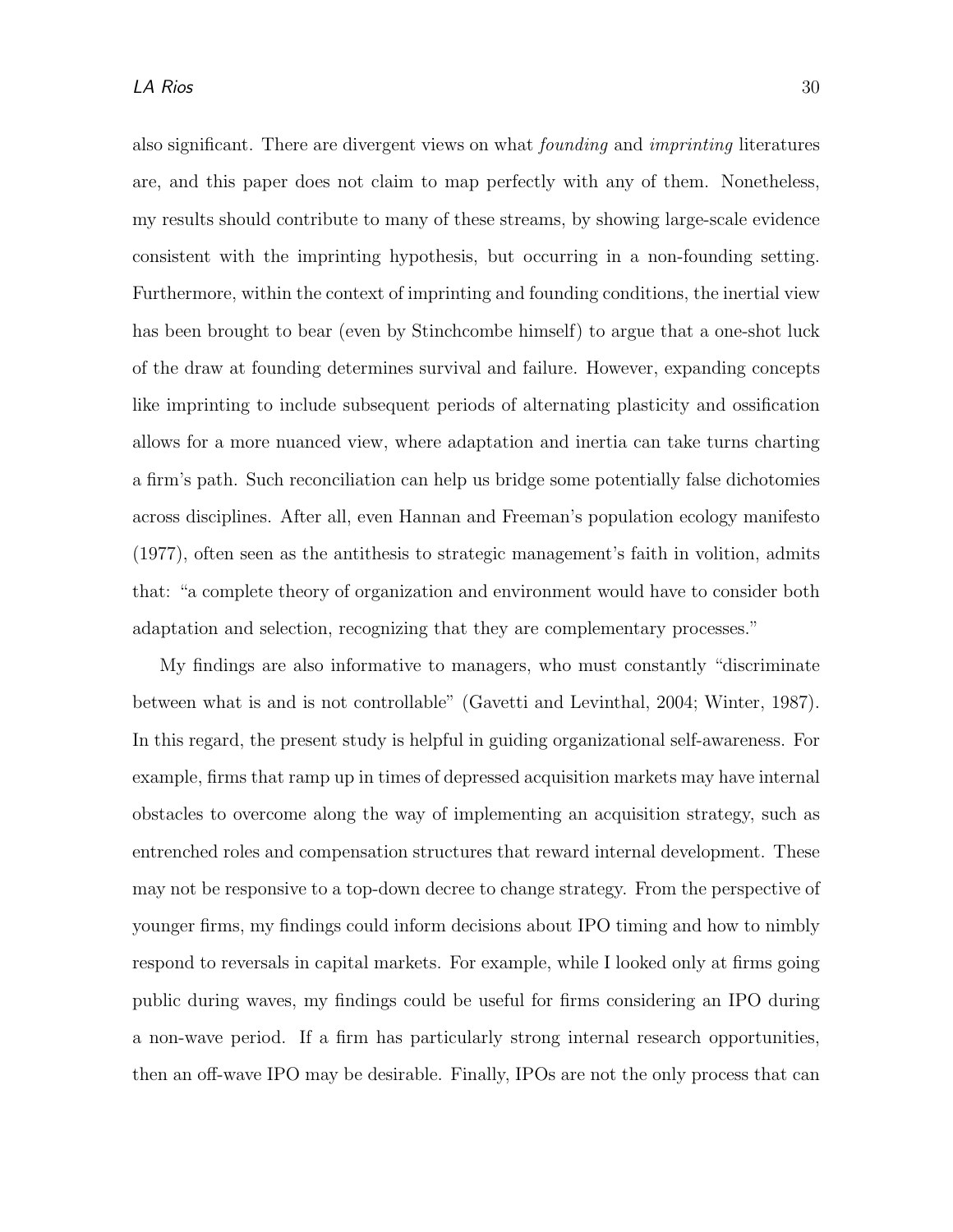disrupt core features of the organization. Mergers and demergers, when large enough, might also make firms plastic. Therefore, firms undergoing such transformations may need to consider the economic environment as it may have unintended effects on the direction of a firm's growth after a transformative event.

This paper has provided strong evidence of how quickly firms might cement their technological orientation This brief but important sensitive period calls for future work into the conditions under which inertia and adaptation interact. Theoretically, this study draws on economics, finance, RBV and evolutionary theory, and thus highlights the value of drawing on literatures that do not often speak to each other. From an innovation perspective, this paper paper builds on recent work that has shown persistence heterogeneity in organization of R&D, and suggests a potential mechanism behind the empirical findings.

There is much that we do not know about how the timing of events moderates their impact on a firm's evolution. There are likely likely many other punctuated windows that we should be looking at. Mergers and acquisitions in particular, can be transformative events, and future work should look at similar windows, for example succession after founder exit or bankruptcy.

### 6. Conclusion

This study has shown that the timing of IPO mattered for the population of firms that went public between 1975 and 2008. Firms that went late during waves in this period engaged in fewer technological acquisitions in the long run, and engaged in more internal research. The econometric tests sought to mitigate concerns about selection, and it is argued that the observed differences among late firms was due to their exposure to less opportunities to grow via technological acquisitions in the period after going public.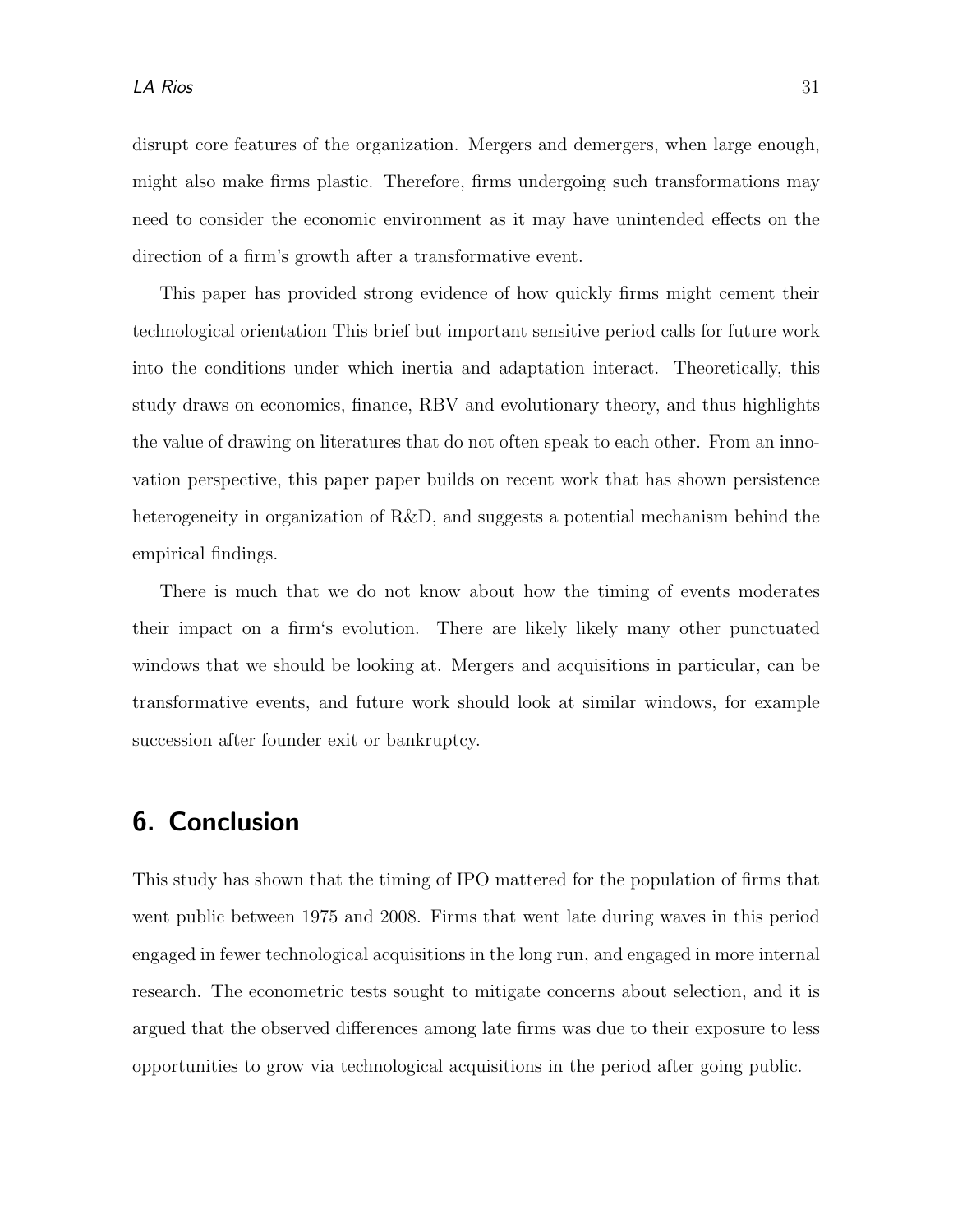While it may be uncontroversial to suggest that past events would affect future performance and organization characteristics, there has been surprisingly little empirical evidence to document how and when this actually occurs. Thus, this paper makes two novel contributions. First, by focusing on a window of time during which firms are still evolving, but which is removed from their actual founding, it isolates the role of the environment from potential confounds, such as founder effects. Second, it shows that the window after IPO is a very sensitive period during which firms adapt to the environment, and that once this short window closes, very strong inertia takes over. This is empirically shown by the stark difference among firms which experienced differences in exposure that amounted to, on average, about 18 months. This is a novel finding that should stimulate future work on the origins of firm heterogeneity.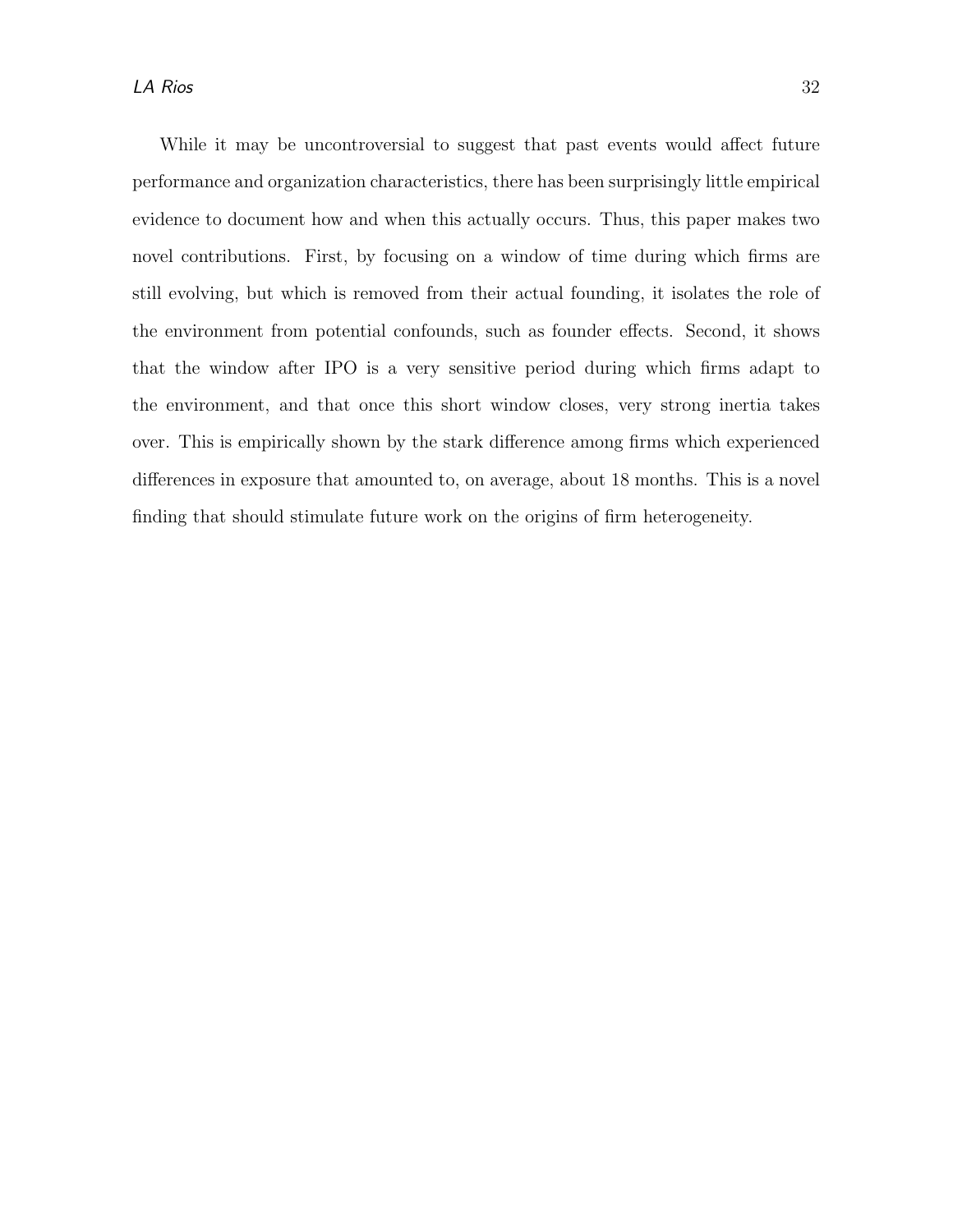.

### **References**

Ahuja, G. and R. Katila

2001. Technological acquisitions and the innovation performance of acquiring firms: a longitudinal study. Strategic Management Journal, 22(3):197–220.

#### Ahuja, G. and R. Katila

2004. Where do resources come from? The role of idiosyncratic situations. Strategic Management Journal, 25(89):887–907.

#### Argyres, N.

2011. Using organizational economics to study organizational capability development and strategy. Organization Science, 22(5):1138–1143.

#### Arora, A., S. Belenzon, and L. Rios

2014. Make, buy, organize: The interplay between research, external knowledge, and firm structure. Strategic Management Journal, 35(3):317–337.

#### Arora, A., A. Fosfuri, and A. Gambardella

2001. Markets for technology and their implications for corporate strategy. Industrial and Corporate Change, 10(2):419–451.

#### Arora, A. and A. Gambardella

1994. The changing technology of technological change: general and abstract knowledge and the division of innovative labour. Research Policy, 23(5):523–532.

#### Arrow, K.

1962a. Economic welfare and the allocation of resources for invention. In The rate and direction of inventive activity: Economic and social factors., Pp. 609–626. NBER.

Arrow, K.

1962b. The economic implications of learning by doing. The Review of Economic Studies, 29(3):155–173.

#### Arrow, K.

1974. The limits of organization.

#### Azoulay, P., C. Liu, and T. Stuart

2009. Social influence given (partially) deliberate matching: Career imprints in the creation of academic entrepreneurs. Harvard Business School, 09(136).

#### Beckman, C. M. and M. D. Burton

2008. Founding the future: Path dependence in the evolution of top management teams from founding to IPO. Organization Science, 19(1):3–24.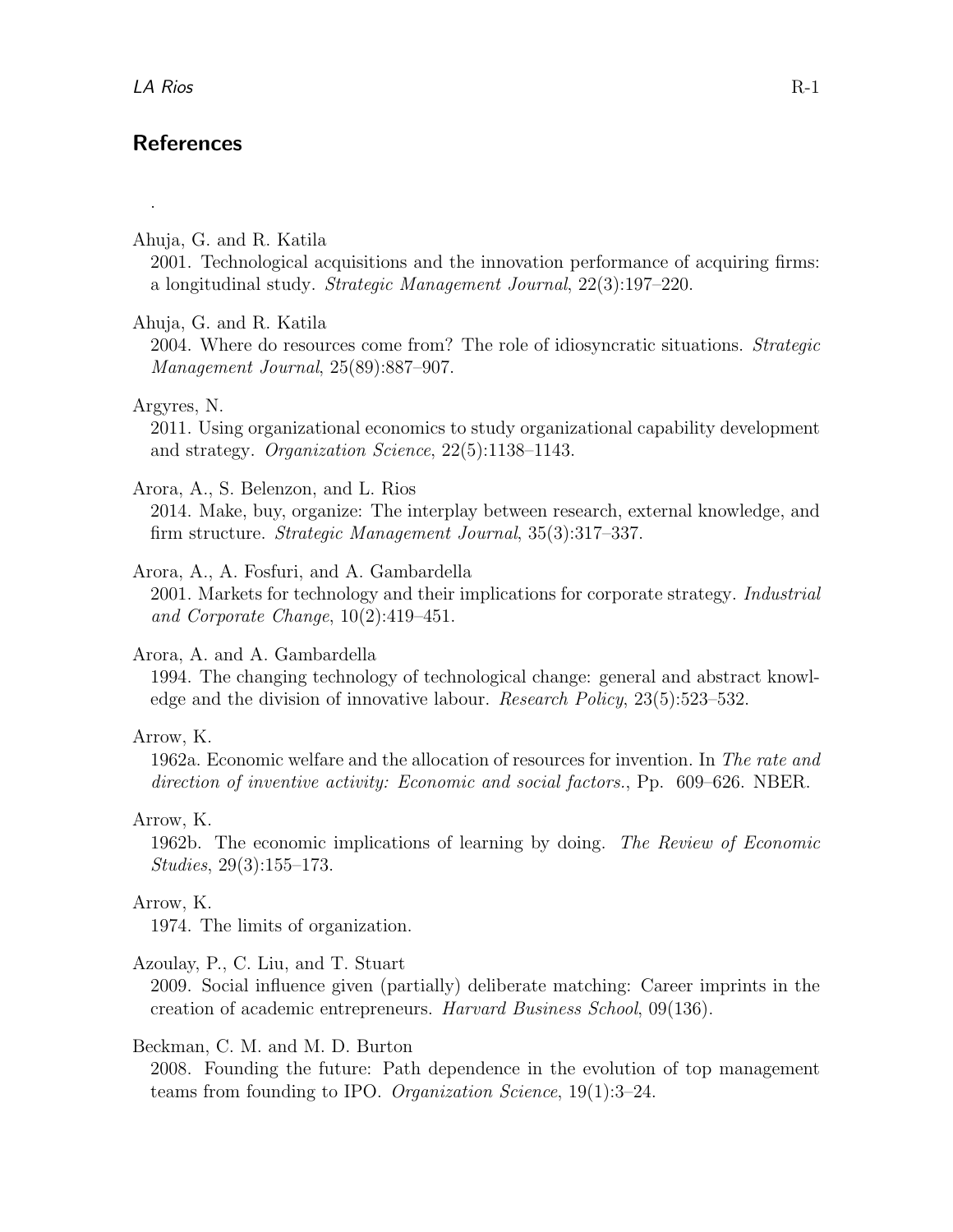Bernstein, S.

2014. Does going public affect innovation? Journal of Finance, Forthcoming.

Boeker, W.

1989. Strategic change: The effects of founding and history. Academy of Management Journal, 32(3):489–515.

Cameron, A. and K. Trivedi

2009. Microeconometrics using STATA, 5 edition. College Station: Stata Press.

Carroll, G.

1993. A sociological view on why firms differ. Strategic Management Journal, 14(January).

Celikyurt, U. and M. Sevilir

2010. Going public to acquire? The acquisition motive in IPOs. Journal of Financial Economics, 96(3):345–363.

Christensen, C.

2013. The innovator's dilemma: when new technologies cause great firms to fail. Harvard Business Review Press.

Cockburn, I., R. Henderson, and S. Stern 2000. Untangling the origins of competitive advantage. 1145:1123–1145.

Cohen, W. M. and D. Levinthal 1989. Innovation and learning: The two faces of R & D. The Economic Journal, 99(397):569–596.

Cohen, W. M. and D. Levinthal 1990. Absorptive capacity: A new perspective on learning and innovation. Administrative Science Quarterly, 35(1):128–152.

Cohen, W. M., R. Nelson, and J. Walsh 2000. Protecting their intellectual assets: Appropriability conditions and why US manufacturing firms patent (or not). NBER working paper.

Drazin, R. and A. V. de Ven 1985. Alternative forms of fit in contingency theory. Administrative science quarterly, 30(4):514–539.

Eisenhardt, K. and C. Schoonhoven

1990. Organizational growth: Linking founding team, strategy, environment, and growth among US semiconductor ventures, 1978-1988. Administrative Science Quarterly,  $35(3):504-529$ .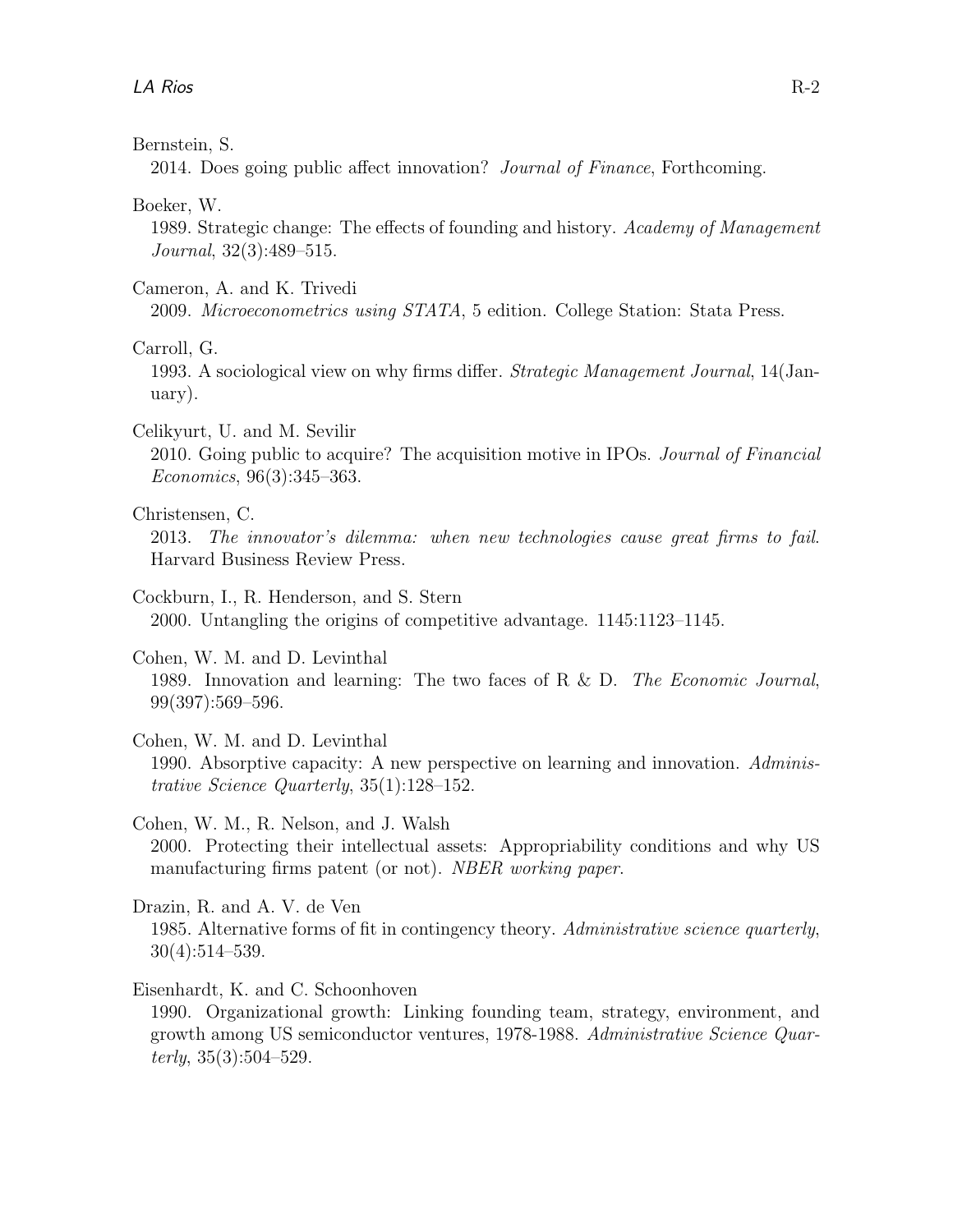Fleming, L. and O. Sorenson

2001. Technology as a complex adaptive system: evidence from patent data. Research  $Policy, 30(7):1019-1039.$ 

Gans, J. S., D. H. Hsu, and S. Stern

2002. When does start-up innovation spur the gale of creative destruction? The RAND Journal of Economics, 33(4):571.

Gans, J. S. and S. Stern

2000. Incumbency and R&D incentives: Licensing the gale of creative destruction. Journal of Economics & Management Strategy,  $9(4)$ : 485-511.

Gans, J. S. and S. Stern

2003. The product market and the market for ideas: Commercialization strategies for technology entrepreneurs. Research Policy, 32(2):333–350.

Gavetti, G. and D. A. Levinthal

2004. 50th Anniversay article: The strategy field from the perspective of Management Science: Divergent strands and possible integration. Management Science, 50(10):1309–1318.

Gavetti, G. and J. W. Rivkin 2007. On the origin of strategy: Action and cognition over time. Organization Science, 18(3):420–439.

Graebner, M., K. Eisenhardt, and P. Roundy 2010. Success and failure in technology acquisitions: Lessons for buyers and sellers. The Academy of Management Perspectives, Pp. 73–93.

#### Granstrand, O. and S. Sjölander

1990. The acquisition of technology and small firms by large firms. Journal of Economic Behavior & Organization, 13:367–386.

Haleblian

1999. The Influence of organizational acquisition experience on acquisition performance: A behavioral learning perspective. Administrative science quarterly, 44(1):29– 56.

Hall, B. and A. Jaffe

2001. The NBER patent citations data file: Lessons, Insights and methodologiacal tools.

Hall, B., A. Jaffe, and M. Trajtenberg

2005. Market value and patent citations. Rand Journal of Economics, Pp. 1–50.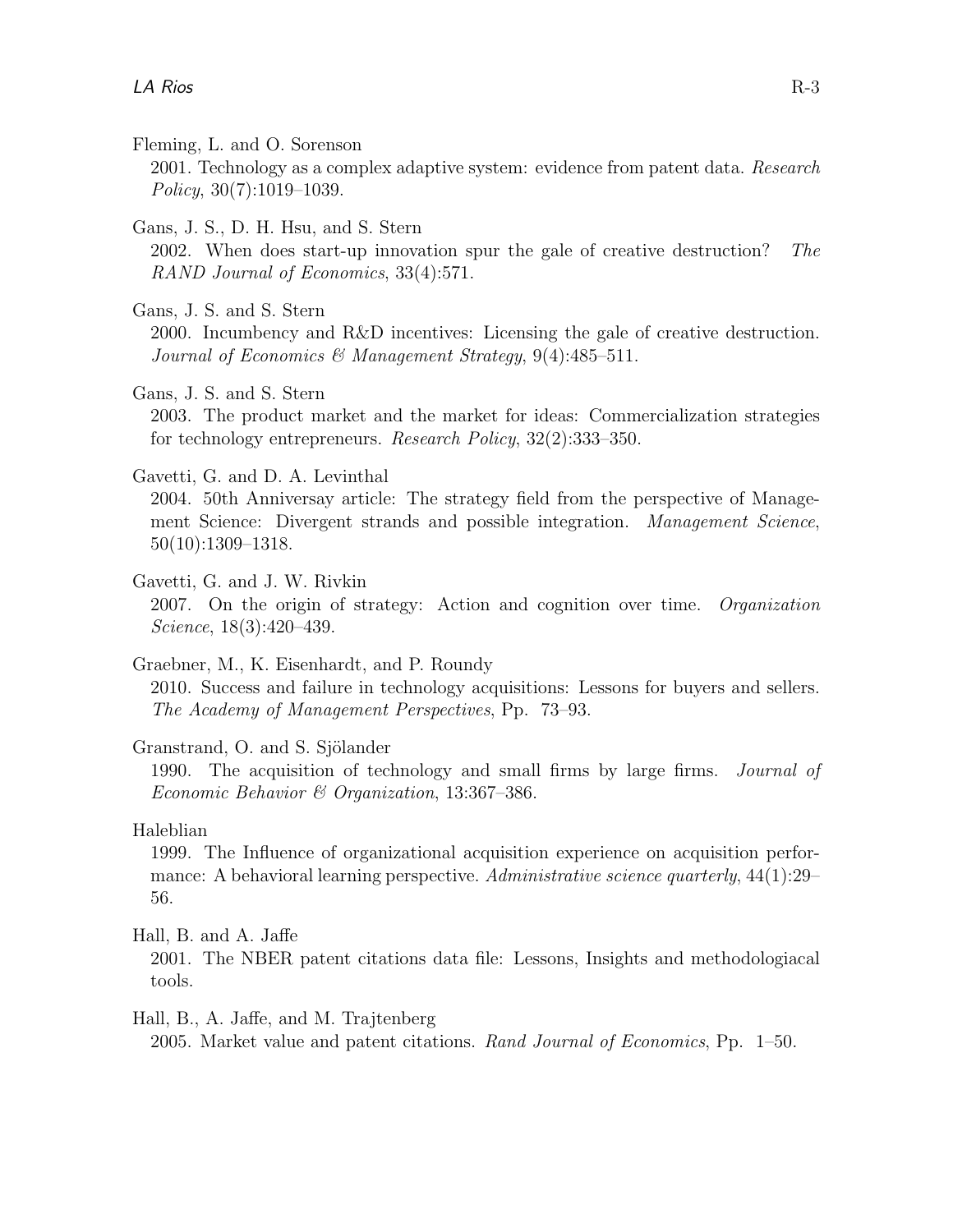Hannan, M., M. D. Burton, and J. N. Baron

1996. Inertia and change in the early years: Employment relations in young, high technology firms. Industrial and Corporate Change, 5(2):503–536.

Hannan, M. and J. Freeman

1977. The population ecology of organizations. American Journal of Sociology, 82(5):929.

Harford, J.

2005. What drives merger waves? Journal of Financial Economics, 77(3):529–560.

#### Haspeslagh, P. C. and D. Jemison

1991. Managing Acquisitions: Creating Value Through Corporate Renewal. Free Press.

Headd, B.

2003. Redefining business success: Distinguishing between closure and failure. *Small* Business Economics, Pp. 51–61.

Henderson, R. and I. Cockburn

1994. Measuring competence? Exploring firm effects in pharmaceutical research. Strategic Management Journal.

Higgins, M. and D. Rodriguez

2006. The outsourcing of R&D through acquisitions in the pharmaceutical industry. Journal of Financial Economics, 80:351–383.

Hitt, M. and R. Hoskisson

1996. The market for corporate control and firm innovation. Academy of Management Journal, 39(5):1084–1119.

Holbrook, D., W. Cohen, D. A. Hounshell, and S. Klepper 2000. The nature, sources, and consequences of firm differences in the early history of the semiconductor industry. Strategic Management Journal, 1041:1017–1041.

Hovakimian, A. and I. Hutton 2010. MergerMotivated IPOs. Financial Management, (Winter):1547–1573.

Karim, S. and W. Mitchell

2000. Path-dependent and path-breaking change: reconfiguring business resources following acquisitions in the U.S. medical sector, 1978-1995. Strategic Management Journal, 21(10-11):1061–1081.

Katila, R.

2002. New product search over time: Past ideas in their prime? Academy of Management Journal, 45(5):995–1010.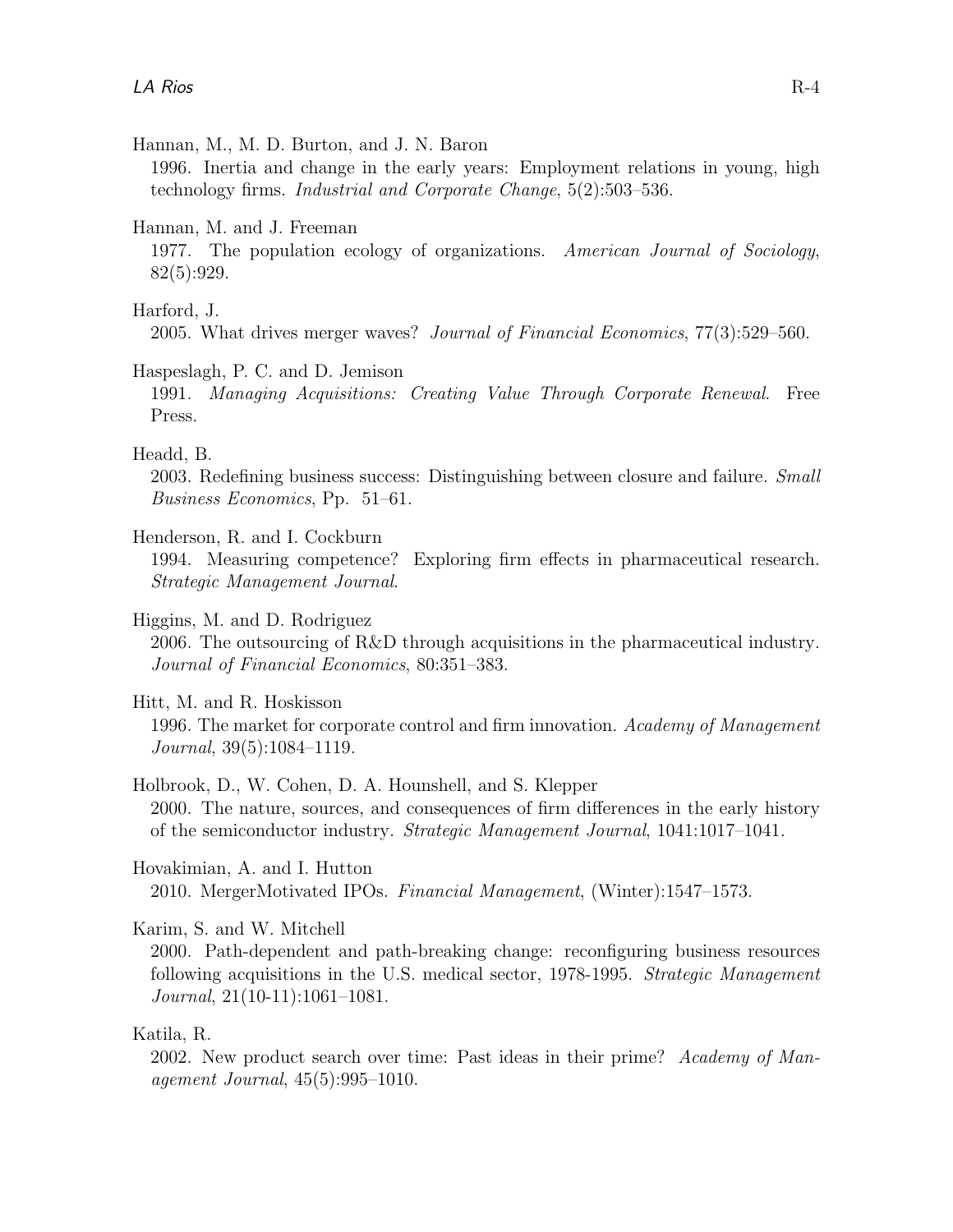#### Kimberly, J. R.

1975. Environmental constraints and organizational structure : A comparative analysis of rehabilitation organizations. Administrative Science Quarterly,  $20(March):1-10$ .

#### Kogut, B. and U. Zander

1992. Knowledge of the firm, combinative capabilities, and the replication of technology. Organization Science, 3(3):383–397.

#### Kogut, B. and U. Zander

2000. Did socialism fail to innovate? A natural experiment of the two Zeiss companies. American Sociological Review, 65(2):169–190.

#### Laamanen, T. and T. Keil

2008. Performance of serial acquirers: Toward an acquisition program perspective. Strategic Management Journal, 672(December 2003):663–672.

#### Levinthal, D.

1991. Organizational Adaptation and Environmental Selection-Interrelated Processes of Change. Organization Science, 2(1):140–145.

#### Levinthal, D.

1997. Adaptation on rugged landscapes. Management Science, 43(7):934–950.

#### Levitt, B. and J. March

1988. Organizational learning. Annual Review of Sociology, 14(1988):319–340.

#### Li, G.-C., R. Lai, A. DAmour, D. M. Doolin, Y. Sun, V. I. Torvik, A. Z. Yu, and L. Fleming

2014. Disambiguation and co-authorship networks of the us patent inventor database (1975–2010). Research Policy, 43(6):941–955.

#### Lowry, M., M. Officer, and G. Schwert

2010. The variability of IPO initial returns. The Journal of Finance,  $LXV(2)$ .

#### Marquis, C.

2013. Imprinting : Toward a multilevel theory. The Academy of Management Annals,  $7(1):195-245.$ 

#### Miller, D. and P. H. Friesen

1982. Structural change and performance: Quantum versus piecemeal-incremental approaches. Academy of management Journal, 25(4):867–892.

#### Mitchell, M. and J. Mulherin

1996. The impact of industry shocks on takeover and restructuring activity. *Journal* of financial economics, 41:193–229.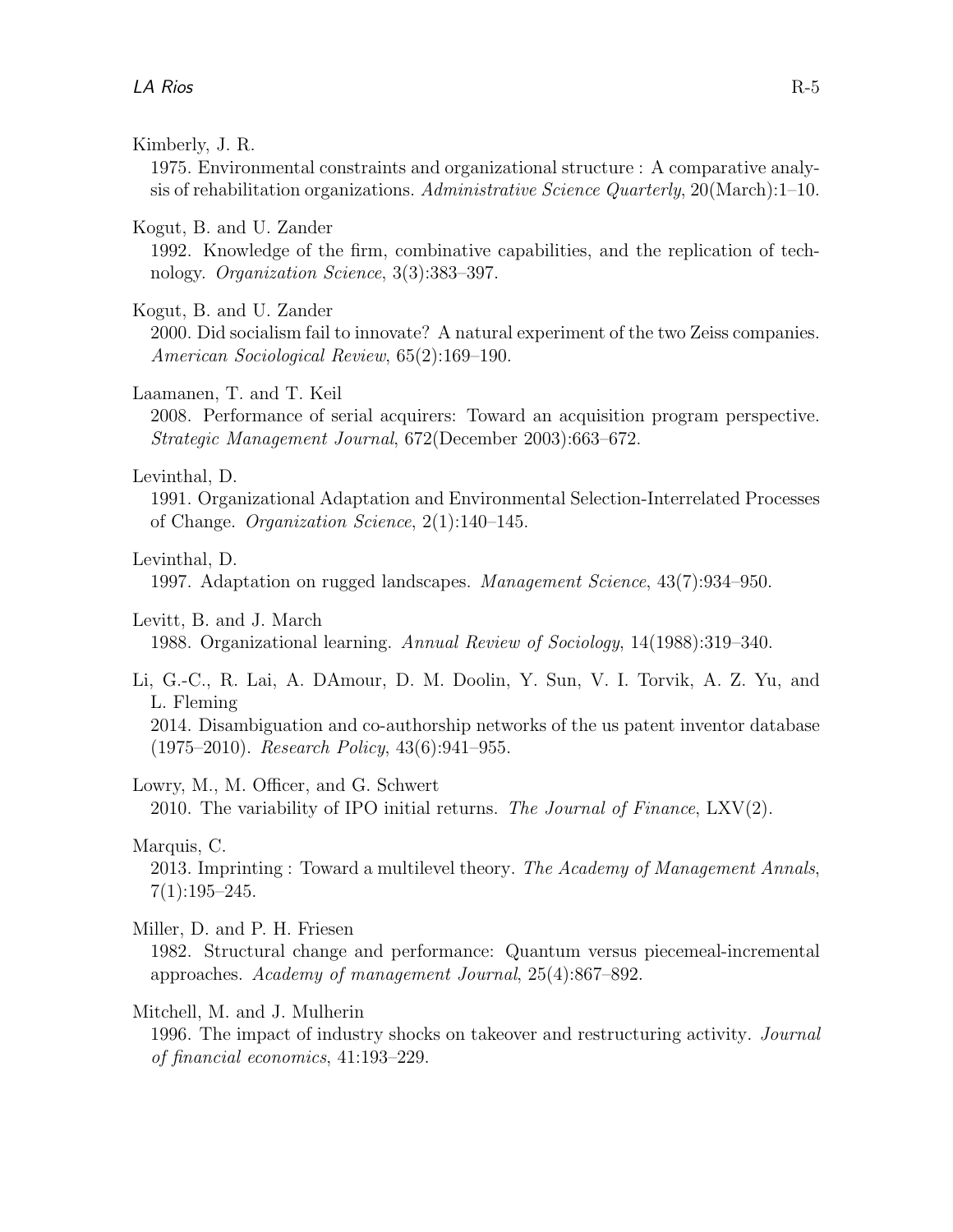#### Nelson, R.

1991. Why do firms differ, and how does it matter? Strategic Management Journal, 12(1 991):61–74.

#### Nelson, R. and S. G. Winter

1982. An Evolutionary Theory of Economic Change. Harvard University Press.

#### Penrose, E.

1959. The Theory of the Growth of the Firm. London: Oxford Univ Press.

Peristiani, S. and G. Hong

2004. Pre-IPO financial performance and aftermarket survival. Current Issues in Economics and Finance, 10(2):1–8.

#### Phillips, B. and B. Kirchhoff

1989. Formation, growth and survival; small firm dynamics in the US economy. Small Business Economics, 1(1):65–74.

#### Pisano, G.

1990. The R&D boundaries of the firm: An empirical analysis. Administrative Science  $Quarterly, 35(1):153-176.$ 

#### Puranam, P., H. Singh, and M. Zollo

2006. Organizing for innovation: Managing the coordination-autonomy dilemma in technology acquisitions. The Academy of Management Journal, 49(2):263–280.

#### Rhodes-Kropf, M., D. Robinson, and S. Viswanathan

2005. Valuation waves and merger activity: The empirical evidence. Journal of Financial Economics, 77(3):561–603.

#### Ritter, J. and I. Welch

2002. A review of IPO activity, pricing, and allocations. The Journal of Finance, LVII(4):1795–1828.

Romanelli, E. and M. Tushman

1986. Inertia, environments, and strategic choice: A quasi-experimental design for comparative-longitudinal research. Management Science, 32(5):608–621.

#### Schumpeter, J.

1944. Capitalism, Socialism and Democracy.

#### Siggelkow, N.

2002. Evolution toward fit. Administrative Science Quarterly, 47(1):125–159.

Siggelkow, N.

2011. Firms as systems of interdependent choices. Journal of Management Studies, 48(5):1126–1140.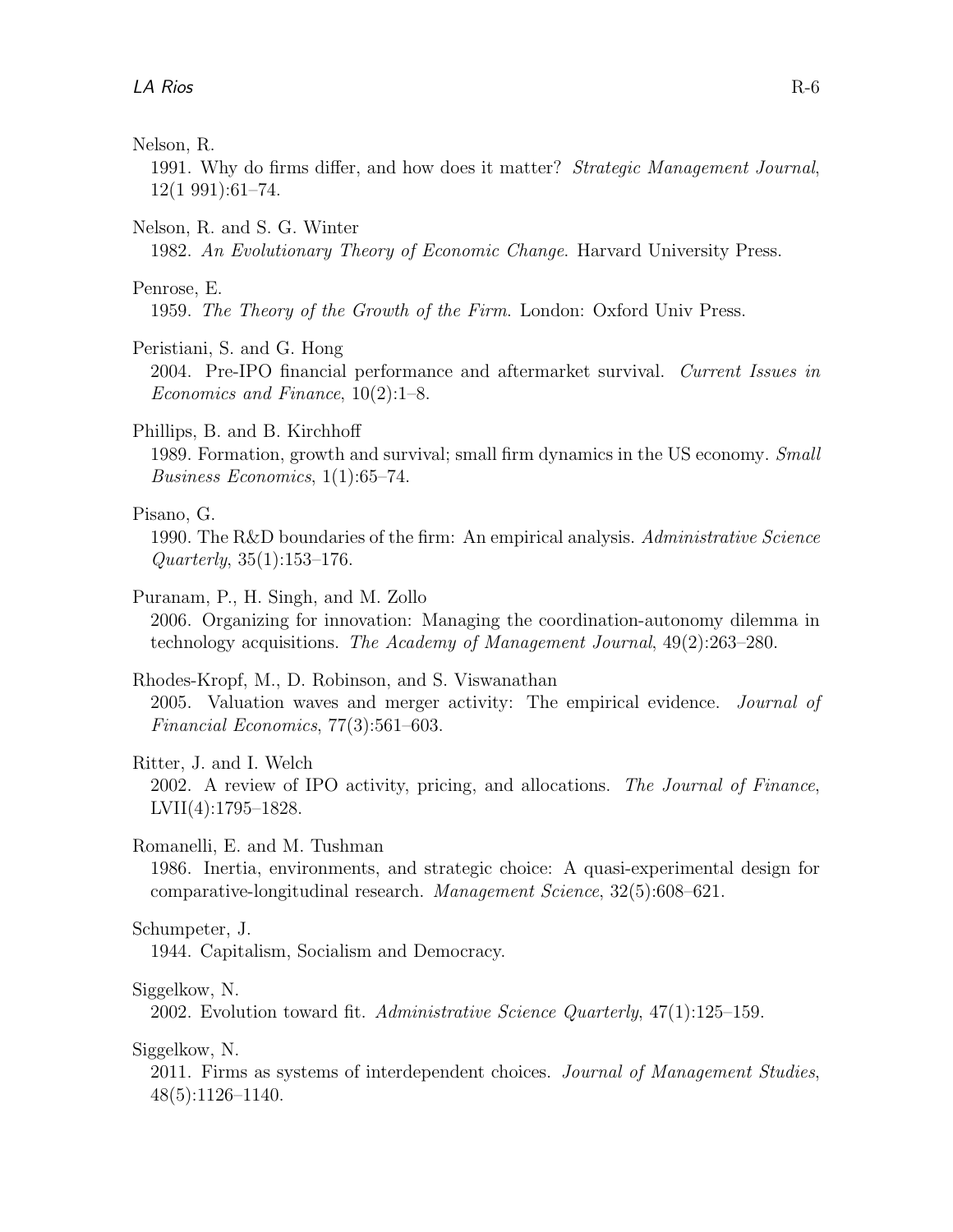#### Siggelkow, N. and J. Rivkin

2006. When exploration backfires: Unintended consequences of multilevel organizational search. The Academy of Management Journal, 49(4):779.

#### Stigler, G.

1961. The economics of information. The Journal of Political Economy, 69(3):213.

#### Stiglitz, J.

2000. The Contributions of the Economics of Information to Twentieth Century Economics. Quarterly Journal of economics, 115(4):1441–1478.

#### Stinchcombe, A.

1965. Social structure and organizations.

#### Stuart, T. and O. Sorenson

2003. Liquidity events and the geographic distribution of entrepreneurial activity. Administrative Science Quarterly, 48(2):175–201.

#### Winter, S. G.

1987. Knowledge and competence as strategic assets. In The Competitive Challenge: Strategies for Industrial Innovation and Renewal, D. J. Teece, ed. Cambridge MA: Ballinger.

Zingales, L.

2000. In search of new foundations. The Journal of Finance, LV(4):1623–1653.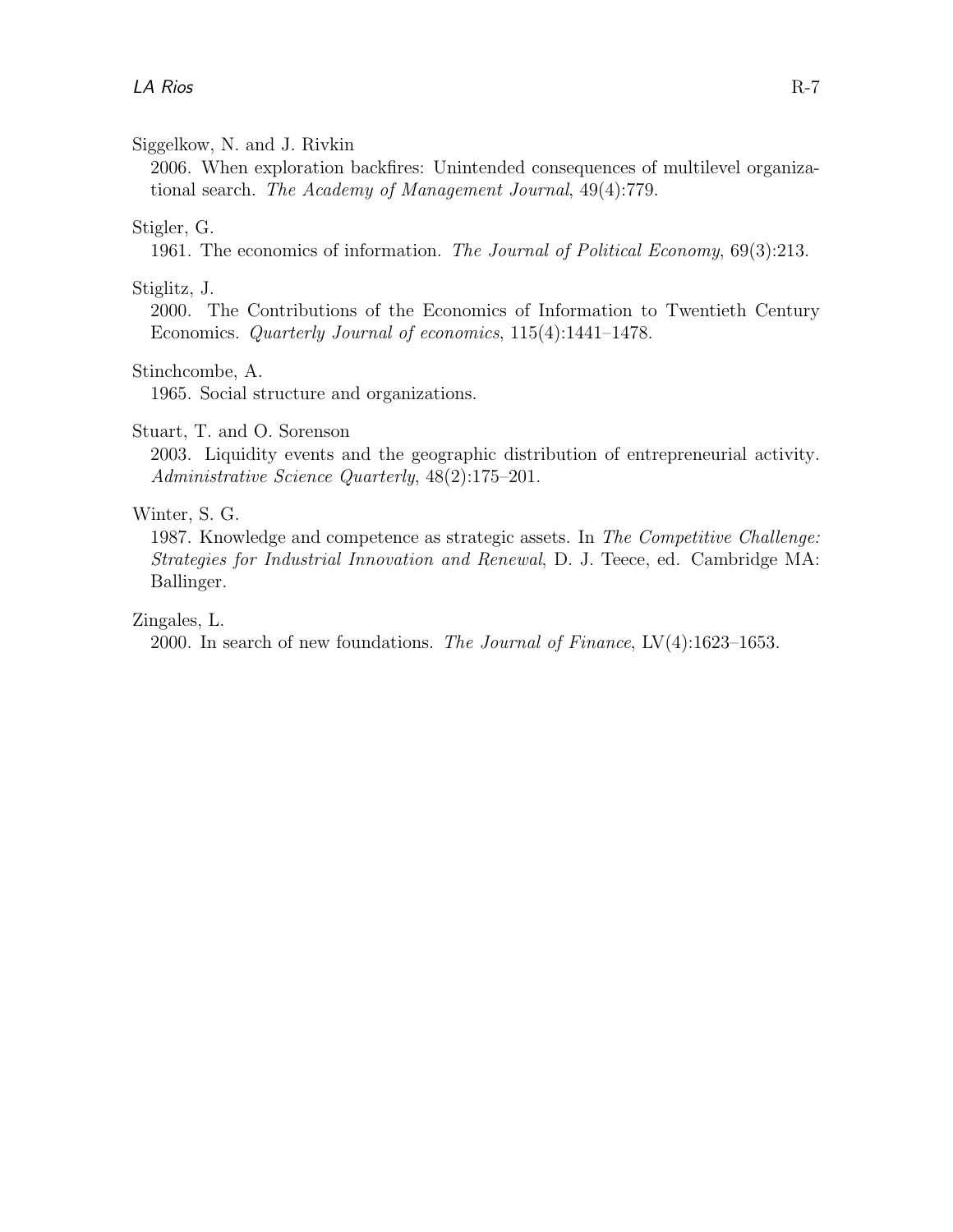## Appendix A: Tables

|                                           | mean   | sd    | min      | max     |
|-------------------------------------------|--------|-------|----------|---------|
|                                           |        |       |          |         |
| <i>technological acquisitions</i>         | .950   | 1.140 | 0        | 30      |
| <i>private technological acquisitions</i> | .935   | .656  | 0        | 25      |
| $R\&D$ expenditures (\$mill)              | .589   | .988  | $\Omega$ | 7.83    |
| <i>wave number</i>                        | 3.995  | 1.470 | 1        | 7       |
| age postIPO                               | 13.023 | 5.838 | 6        | 34      |
| age at IPO                                | 5.811  | 4.065 | 1        | 15      |
| assets                                    | 2,555  | 17477 | $\theta$ | 691,063 |
| sales                                     | 1,463  | 7866  | $\theta$ | 352,369 |
| LATE                                      | .512   | .499  | $\theta$ | 1       |
|                                           |        |       |          |         |
| Observations                              | 14,498 |       |          |         |
|                                           |        |       |          |         |

Table 1: Descriptive statistics

Note: Unit of observation is firm-year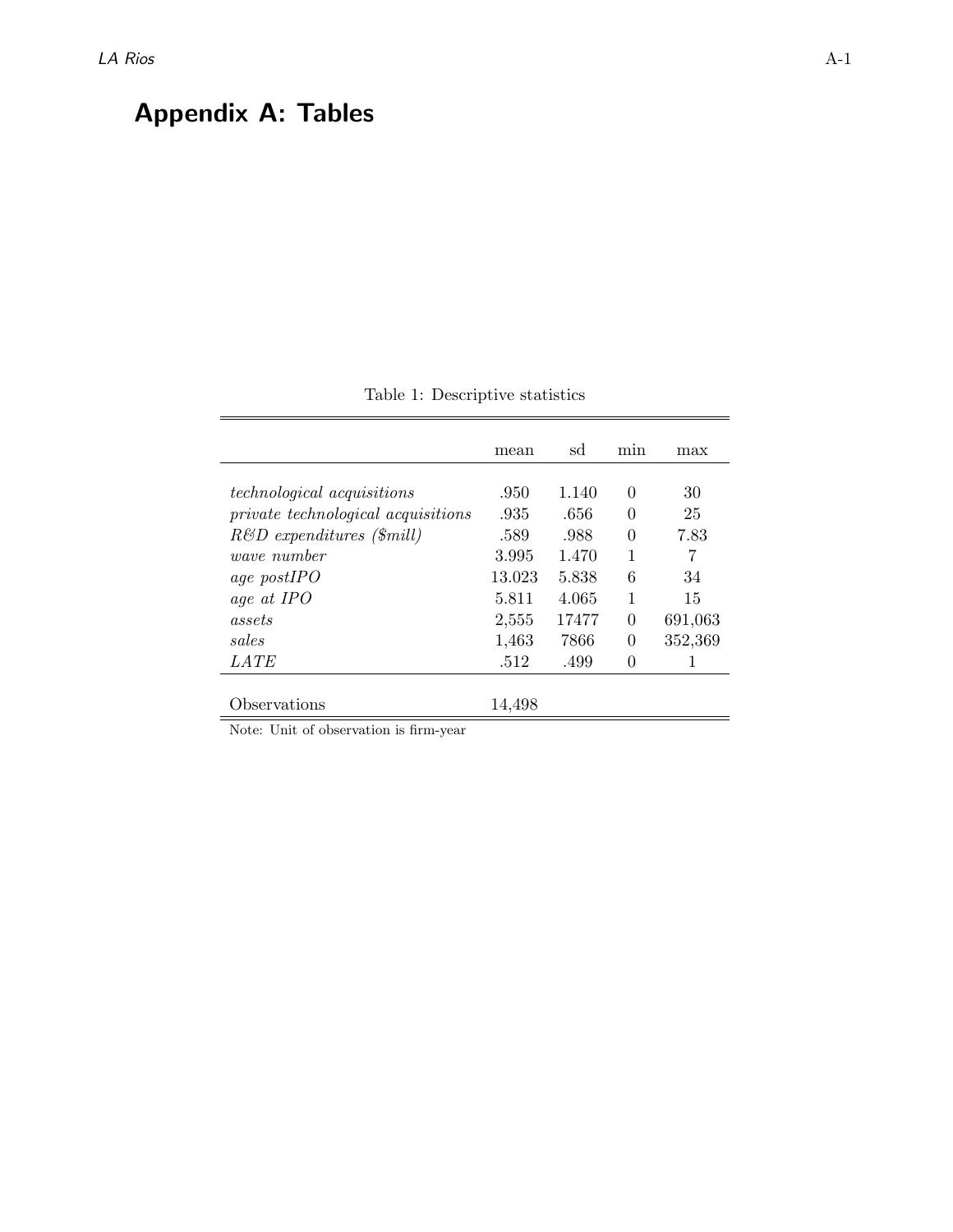|                                                                                 | tech acq                       | private tech acq                            | R&D                              | patents                | wave number            | age post<br>IPO $\,$  | age at IPO             | assets                | sales               | LATE |
|---------------------------------------------------------------------------------|--------------------------------|---------------------------------------------|----------------------------------|------------------------|------------------------|-----------------------|------------------------|-----------------------|---------------------|------|
| tech acq                                                                        | 1.00                           |                                             |                                  |                        |                        |                       |                        |                       |                     |      |
| private tech acq                                                                | $0.66***$<br>$(0.00)$          | $1.00\,$                                    |                                  |                        |                        |                       |                        |                       |                     |      |
| $R\mathcal{B}D$                                                                 | $0.10^{***}$<br>$(0.00)$       | $0.03^{**}$<br>$(0.00)$                     | $1.00\,$                         |                        |                        |                       |                        |                       |                     |      |
| patterns                                                                        | $0.37***$<br>$(0.00)$          | $0.20***$<br>$(0.00)$                       | $0.29***$<br>$(0.00)$            | $1.00\,$               |                        |                       |                        |                       |                     |      |
| wave number                                                                     | $\left(0.19\right)$<br>$-0.01$ | $-0.04***$<br>$(0.00)$                      | $0.28***$<br>$\left(0.00\right)$ | $-0.06***$<br>$(0.00)$ | $1.00\,$               |                       |                        |                       |                     |      |
| $age$ $postPO$                                                                  | $0.06***$<br>$(0.00)$          | $(0.28)$<br>$0.01\,$                        | $-0.10***$<br>(0.00)             | $0.06***$<br>$(0.00)$  | $-0.45***$<br>$(0.00)$ | $1.00\,$              |                        |                       |                     |      |
| $age\ at\ IPO$                                                                  | $(0.00)$<br>$0.03^{**}$        | $\begin{array}{c} 0.01 \\ 0.21 \end{array}$ | $-0.01$<br>(0.12)                | $0.02***$<br>$(0.01)$  | $-0.05***$<br>$(0.00)$ | $0.02**$<br>$(0.00)$  | $1.00\,$               |                       |                     |      |
| assets                                                                          | $0.11***$<br>$(0.00)$          | $0.03***$<br>$(0.00)$                       | $0.15***$<br>$(0.00)$            | $0.16***$<br>$(0.00)$  | $0.00\atop(0.66)$      | $0.06***$<br>$(0.00)$ | (0.82)                 | $1.00\,$              |                     |      |
| sales                                                                           | $0.16^{***}\,$<br>$(0.00)$     | $0.06***$<br>$(0.00)$                       | $0.24***$<br>$(0.00)$            | $0.23***$<br>$(0.00)$  | $-0.03**$<br>$(0.00)$  | $0.12***$<br>$(0.00)$ | $-0.04***$<br>$(0.00)$ | $0.63***$<br>$(0.00)$ | $1.00\,$            |      |
| LATE                                                                            | $-0.06***$<br>(0.00)           | $-0.09***$<br>$(0.00)$                      | $-0.02**$<br>(0.01)              | $0.01***$<br>$(0.00)$  | $-0.20***$<br>$(0.00)$ | $0.05***$<br>(0.00)   | $-0.02*$<br>(0.01)     | $0.05***$<br>(0.00)   | $0.04***$<br>(0.00) | 1.00 |
| Observations                                                                    | 14568                          |                                             |                                  |                        |                        |                       |                        |                       |                     |      |
| * $p < 0.05$ , ** $p < 0.01$ , *** $p < 0.001$<br>Note: P-values in parentheses |                                |                                             |                                  |                        |                        |                       |                        |                       |                     |      |

Table 2: Correlation matrix Table 2: Correlation matrix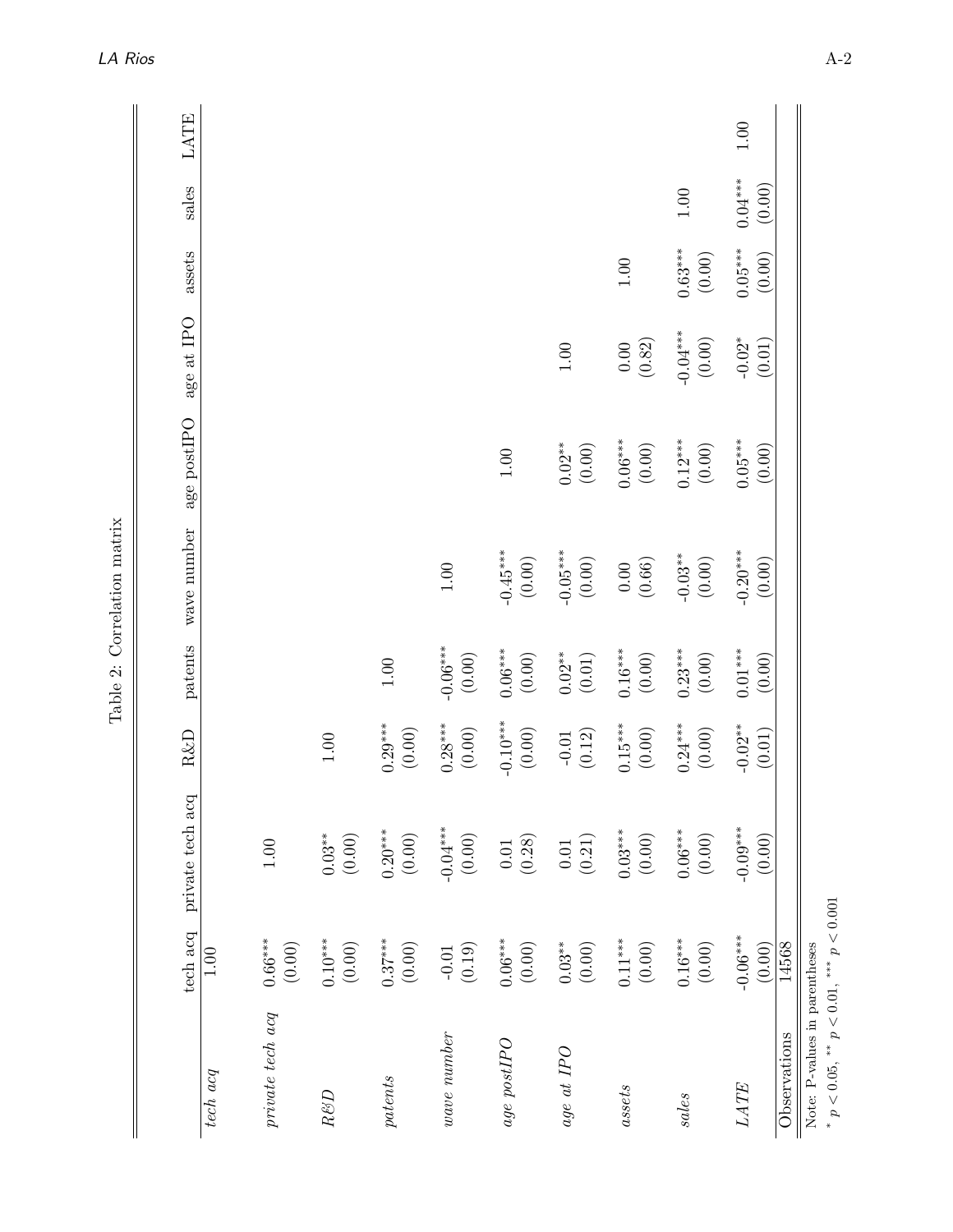Table 3: Impact of late-wave dummy on number of small tech acquisitions completed between years 5 and 10 post IPO. Incidence ratios on Column 1 show that LATE firms acquire only 67.24% as many technological targets, relative to early firms. Column 2 includes the following controls for firm-level pre-IPO patenting characteristics: average originality, generality, and non-patent references ( for the stock of patents held prior to IPO. These are measures that capture the quality of a firm's research. Including these controls further reduces the ratio of LATE/early to 60.79%, which goes against the possibility that the differences between early and LATE are driven by differences in pre-IPO technological capabilities. Column  $\beta$ shows a slight attenuation once we include firm-level characteristics such as assets, employees, and sales measured at maturity. This makes sense, as firms likely diverge in business and strategic orientations in addition to related to their acquisition activity

|                                       | small deals            | small deals            | small deals            |
|---------------------------------------|------------------------|------------------------|------------------------|
| dummy for late in wave                | $-0.396***$<br>(0.114) | $-0.498***$<br>(0.137) | $-0.347***$<br>(0.118) |
| mean value for DV                     | 4.183                  | 4.963                  | 4.456                  |
| <i>incidence</i> ratio                | $0.672***$<br>(0.076)  | $0.608***$<br>(0.084)  | $0.707***$<br>(0.087)  |
| control pre-IPO NPL references        | No.                    | Yes                    | Yes                    |
| $control\ pre-IPO\ originality$       | No.                    | <b>Yes</b>             | <b>Yes</b>             |
| $control\ pre-IPO\ generality$        | No.                    | <b>Yes</b>             | Yes                    |
| control pre-IPO firm characteristics  | <b>Yes</b>             | <b>Yes</b>             | Yes                    |
| control post-IPO firm characteristics | N <sub>0</sub>         | N <sub>0</sub>         | Yes                    |
| NAICS Codes                           | Yes                    | <b>Yes</b>             | Yes                    |
| <i>individual wave dummies</i>        | Yes.                   | Yes                    | Yes                    |
| Observations                          | 907                    | 633                    | 633                    |

Unit of observation is the firm.

Standard errors in parentheses are robust to arbitrary heteroskedasticity. Results are virtually unchanged using classical standard errors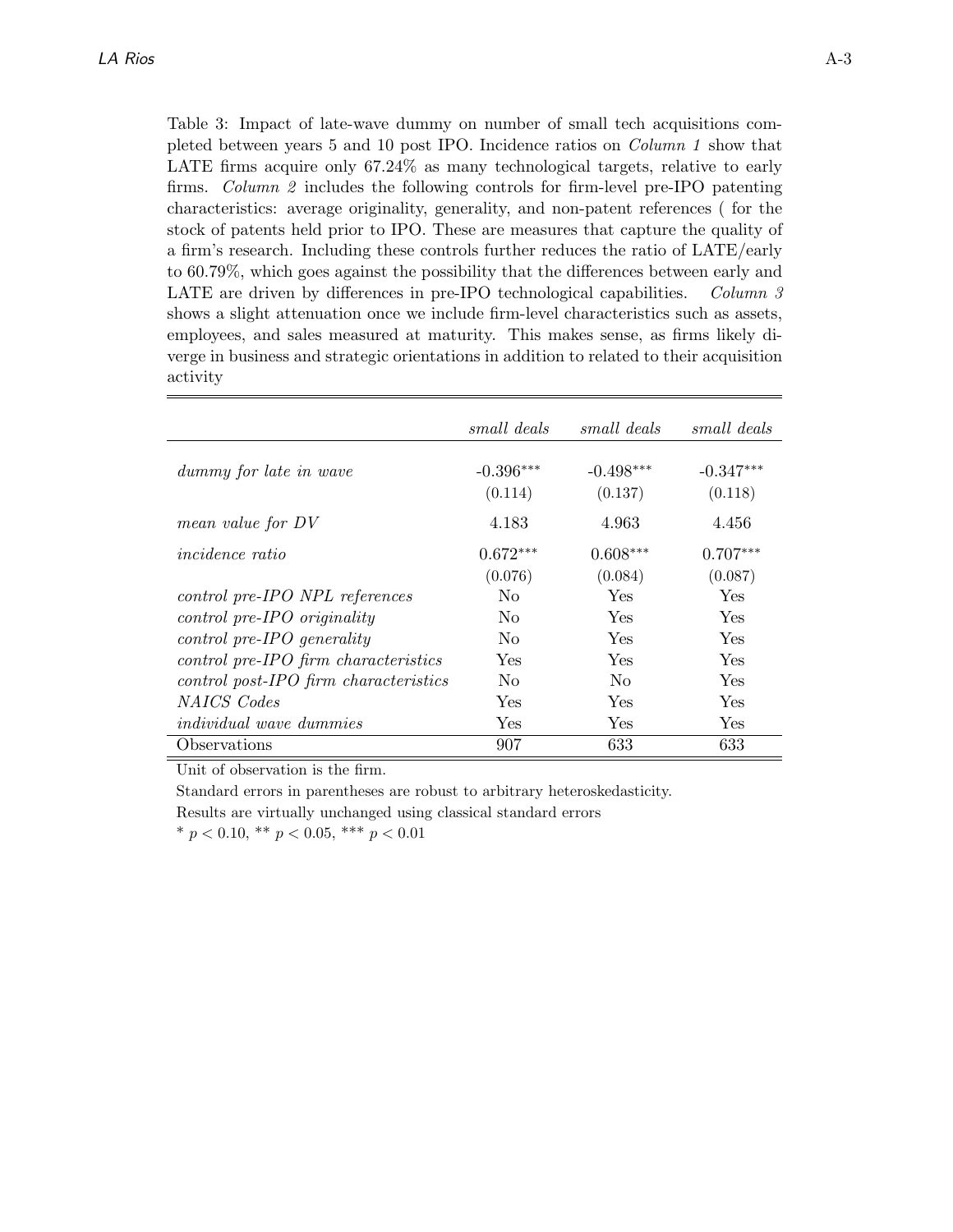Table 4: This table explores how differences in technological acquisitions between early and LATE firms persist over time. Column 1 shows the effect for firms up to five years post-IPO. Using a moving 5-year window, the magnitude of the negative coefficient on LATE remains fairly constant on Columns 2-5. Incidence ratios (IRR) are reported and range from 66.92% in years 1-5 to 74.44% in years 15-20. In other words, LATE firms engage in about a third to a quarter fewer technological acquisitions over the study period. These results provide strong evidence of long-run persistence for the impact of LATE on future acquisitions.

|                         | (1)                        | (2)                        | (3)                    | (4)                        | (5)                   |
|-------------------------|----------------------------|----------------------------|------------------------|----------------------------|-----------------------|
|                         | top 4tile                  | top 4tile                  | top 4tile              | top 4tile                  | top 4tile             |
|                         | $yrs$ 1-5                  | $yrs$ 5-10                 | yrs 10-15              | yrs 15-20                  | $yrs 20+$             |
| LATE dummy              | $-0.402***$<br>(0.139)     | $-0.385***$<br>(0.151)     | $-0.335***$<br>(0.125) | $-0.295***$<br>(0.117)     | $-0.326**$<br>(0.158) |
| <i>incidence</i> ratios | $0.669***$<br>(0.093)      | $0.680***$<br>(0.097)      | $0.715***$<br>(0.097)  | $0.744***$<br>(0.123)      | $0.722**$<br>(0.186)  |
| $ln(age\ at\ IPO)$      | 0.147<br>(0.189)           | 0.248<br>(0.233)           | $-0.018$<br>(0.341)    | $-0.626*$<br>(0.350)       | $-0.526$<br>(0.424)   |
| ln(age)                 | $-1.538***$<br>(0.588)     | $-2.561***$<br>(0.907)     | $-0.619$<br>(1.541)    | 2.017<br>(1.473)           | 2.682<br>(1.679)      |
| $1st\ wave$             | 0.000<br>$\left( .\right)$ | 0.000<br>$\left( .\right)$ | 0.000<br>(.)           | 0.000<br>$\left( .\right)$ | 0.0000<br>(.)         |
| 2nd wave                | $-0.193$<br>(0.507)        | $-0.180$<br>(0.517)        | $-0.199$<br>(0.585)    | $-0.200$<br>(0.674)        | $-0.1706$<br>(0.7120) |
| 3rd wave                | 0.536<br>(0.362)           | 0.383<br>(0.398)           | 0.680<br>(0.448)       | $0.950*$<br>(0.570)        | $1.074*$<br>(0.563)   |
| $4th$ wave              | 0.304<br>(0.383)           | $-0.146$<br>(0.484)        | 0.554<br>(0.645)       | $1.448**$<br>(0.715)       |                       |
| 5th wave                | 0.024<br>(0.431)           | $-0.544$<br>(0.565)        | 0.535<br>(0.839)       | (0.888)                    |                       |
| 6th wave                | 0.109<br>(0.514)           | $-0.771$<br>(0.720)        | 0.518<br>(1.134)       |                            |                       |
| 7th wave                | 0.217<br>(0.679)           | $-0.198$<br>(0.862)        |                        |                            |                       |
| pre IPO firm chars      | Yes                        | Yes                        | Yes                    | Yes                        | Yes                   |
| post-IPO firm chars     | Yes                        | Yes                        | Yes                    | Yes                        | Yes                   |
| <b>NAICS</b>            | Yes                        | Yes                        | Yes                    | Yes                        | Yes                   |
| Observations            | 1211                       | 806                        | 646                    | $\overline{325}$           | 171                   |
| r2                      | 0.339                      | 0.386                      | 0.476                  | 0.659                      | 0.730                 |

Unit of observation is firm. Standard errors are robust to arbitrary heteroskedasticity

Results are virtually unchanged using classical standard errors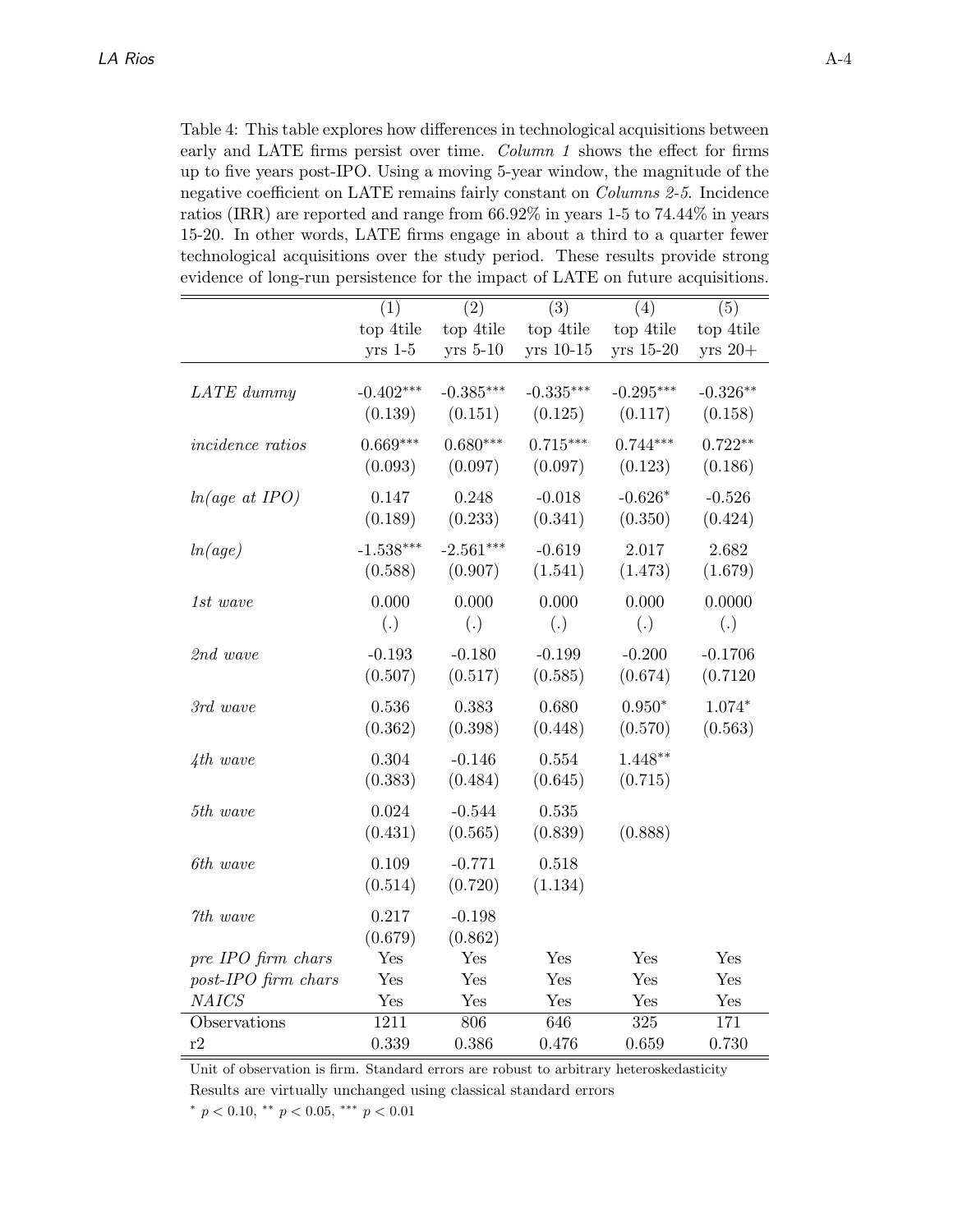Table 5: This table shows the relationship between LATE and patent generality (gen), originality (orig), and non-patent scientific references (NPL). Columns 1-3 show a positive impact of LATE on all measures. Columns  $4-6$  include additional controls for assets and R&D expenditures at time of IPO, as well as patent stock in 2013 and dummy for whether the firm survived. The additional controls marginally strengthen the coefficients, and increase the significance level from 0.05 to 0.01 percent. This is consistent with the view that results are not driven by pre-IPO characteristics nor by survival or growth.

|                                  | (1)        | (2)        | (3)         | (4)         | (5)         | (6)         |
|----------------------------------|------------|------------|-------------|-------------|-------------|-------------|
|                                  | gen        | orig       | <b>NPL</b>  | gen         | orig        | <b>NPL</b>  |
| LATE dummy                       | $0.033***$ | $0.070***$ | $0.049**$   | $0.035***$  | $0.072***$  | $0.060***$  |
|                                  | (0.015)    | (0.021)    | (0.019)     | (0.013)     | (0.020)     | (0.019)     |
| DV mean value                    | 0.427      | 0.614      | $0.306\,$   | 0.427       | 0.614       | 0.306       |
| (effect of LATE on $DV$ )        | (7.73%)    | $(11.4\%)$ | $(16.0\%)$  | $(8.20\%)$  | $(11.73\%)$ | $(19.61\%)$ |
| $ln(age\ at\ IPO)$               | $-0.007$   | 0.015      | 0.004       | $-0.002$    | 0.023       | 0.013       |
|                                  | (0.017)    | (0.020)    | (0.022)     | (0.018)     | (0.020)     | (0.021)     |
| ln (as sets)                     | $-0.005$   | $-0.015$   | $-0.021*$   | $-0.003$    | $-0.014$    | $-0.018$    |
|                                  | (0.008)    | (0.014)    | (0.011)     | (0.008)     | (0.016)     | (0.012)     |
| $ln(RED \; spend)$               | 0.008      | $0.024*$   | $0.058***$  | 0.003       | 0.012       | $0.030***$  |
|                                  | (0.007)    | (0.014)    | (0.010)     | (0.009)     | (0.014)     | (0.011)     |
| $R\&D$ / sales                   | 0.028      | $0.193**$  | $0.214***$  | 0.026       | $0.171**$   | $0.156***$  |
|                                  | (0.041)    | (0.081)    | (0.063)     | (0.038)     | (0.075)     | (0.056)     |
| ln(em ployees)                   | $-0.028**$ | $-0.011$   | $-0.040**$  | $-0.036**$  | $-0.010$    | $-0.034**$  |
|                                  | (0.012)    | (0.014)    | (0.016)     | (0.014)     | (0.018)     | (0.015)     |
| ln(patents)                      | $0.013**$  | 0.010      | $-0.009$    | $0.030***$  | 0.022       | 0.000       |
|                                  | (0.006)    | (0.008)    | (0.008)     | (0.010)     | (0.017)     | (0.013)     |
| ln(sales)                        | $-0.021$   | $-0.057*$  | $-0.189***$ | $-0.011$    | $-0.042$    | $-0.164***$ |
|                                  | (0.023)    | (0.035)    | (0.033)     | (0.027)     | (0.043)     | (0.036)     |
| surviving in 2013                |            |            |             | 0.001       | 0.048       | $0.064**$   |
|                                  |            |            |             | (0.021)     | (0.031)     | (0.028)     |
| ln(age 2013)                     |            |            |             | $0.019*$    | $-0.001$    | 0.022       |
|                                  |            |            |             | (0.011)     | (0.016)     | (0.018)     |
| $ln(assets \text{ at } IPO)$     |            |            |             | $-0.001$    | $-0.008$    | $-0.014$    |
|                                  |            |            |             | (0.007)     | (0.011)     | (0.009)     |
| $ln(RESD \; spend \; at \; IPO)$ |            |            |             | $0.015**$   | $0.021*$    | $0.038***$  |
|                                  |            |            |             | (0.007)     | (0.011)     | (0.008)     |
| ln(patent stock 2013)            |            |            |             | $-0.026***$ | $-0.021$    | $-0.021$    |
|                                  |            |            |             | (0.009)     | (0.018)     | (0.015)     |
| <b>NAICS</b>                     | Yes        | Yes        | Yes         | Yes         | Yes         | Yes         |
| year dummies                     | Yes        | Yes        | Yes         | Yes         | Yes         | Yes         |
| Observations                     | 192,648    | 255,895    | 255,468     | 182,446     | 242,348     | 241,952     |
| r2                               | 0.111      | 0.068      | 0.079       | 0.119       | 0.071       | 0.084       |

Standard errors in parentheses clustered at firm level. OLS regressions.

For binary dependent variable in models 3 and 6, results are robust to Probit specification.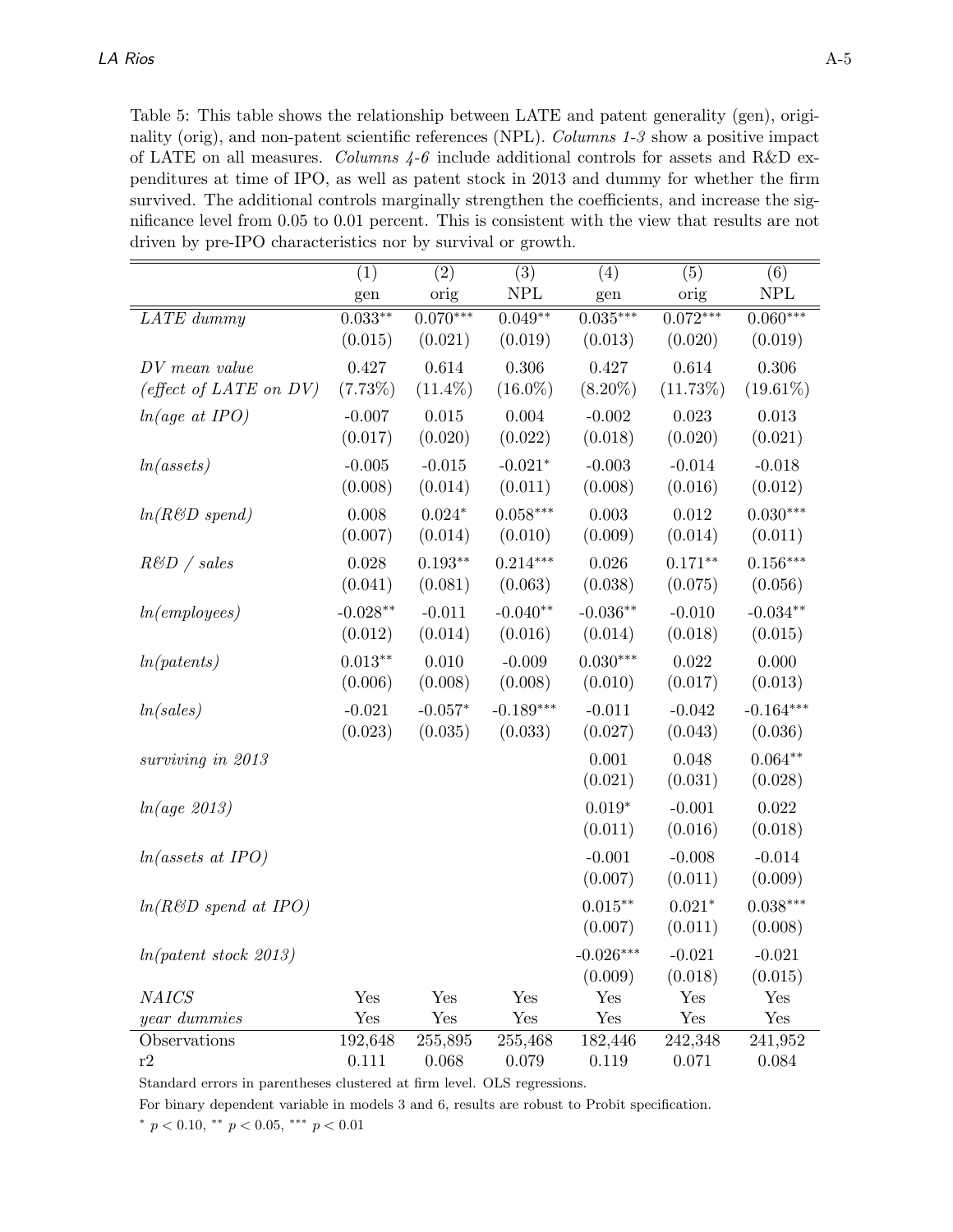Table 6: This table shows the relationship between time to wave-end and patent generality (gen), originality (orig), and non-patent scientific references (NPL). These are the same specifications as Table 5, replacing the DV with the count of months between IPO and end of wave. All the results are similar to Table 5. However, interpreting the coefficients is less-straightforward. Given that the average wave lasts 18 months, one potential way to conceptualize the impact is to multiply the percentage (monthly effect) coefficients by 18. Importantly, this yields results that are very similar in magnitude as those shown in Table 5.

|                                  | (1)                  | (2)        | (3)                       | (4)         | (5)         | (6)         |
|----------------------------------|----------------------|------------|---------------------------|-------------|-------------|-------------|
|                                  | $\operatorname{gen}$ | orig       | $\ensuremath{\text{NPL}}$ | gen         | orig        | <b>NPL</b>  |
| distance                         | $-0.001*$            | $-0.002**$ | $-0.002*$                 | $-0.002***$ | $-0.003***$ | $-0.003**$  |
|                                  | (0.001)              | (0.001)    | (0.001)                   | (0.001)     | (0.001)     | (0.001)     |
| DV mean value                    | 0.427                | 0.614      | 0.306                     | 0.427       | 0.614       | 0.306       |
| $(effect/month \text{ on } DV)$  | $(0.24\%)$           | $(0.33\%)$ | $(0.65\%)$                | $(0.47\%)$  | $(0.49\%)$  | $(1.0\%)$   |
| $ln(age \; at \; IPO)$           | $-0.007$             | 0.009      | $-0.002$                  | 0.002       | 0.024       | 0.017       |
|                                  | (0.018)              | (0.021)    | (0.025)                   | (0.018)     | (0.020)     | (0.021)     |
| ln (as sets)                     | $-0.005$             | $-0.012$   | $-0.016$                  | $-0.004$    | $-0.017$    | $-0.021$    |
|                                  | (0.008)              | (0.015)    | (0.012)                   | (0.008)     | (0.017)     | (0.013)     |
| $ln(RED \; spend)$               | 0.008                | $0.029*$   | $0.065***$                | 0.003       | 0.014       | $0.031***$  |
|                                  | (0.007)              | (0.018)    | (0.012)                   | (0.009)     | (0.015)     | (0.012)     |
| $R\&D$ / sales                   | 0.038                | $0.233***$ | $0.258***$                | 0.032       | $0.185***$  | $0.166***$  |
|                                  | (0.042)              | (0.082)    | (0.069)                   | (0.039)     | (0.076)     | (0.058)     |
| ln(em ployees)                   | $-0.027**$           | $-0.010$   | $-0.041**$                | $-0.036**$  | $-0.009$    | $-0.033**$  |
|                                  | (0.013)              | (0.016)    | (0.018)                   | (0.014)     | (0.019)     | (0.015)     |
|                                  | $0.011**$            | $-0.002$   | $-0.024**$                | $0.031***$  | 0.023       | 0.002       |
| ln(patents)                      | (0.006)              | (0.010)    | (0.010)                   | (0.010)     | (0.018)     | (0.014)     |
|                                  |                      |            |                           |             |             |             |
| ln(sales)                        | $-0.020$             | $-0.058$   | $-0.192***$               | $-0.011$    | $-0.040$    | $-0.165***$ |
|                                  | (0.024)              | (0.040)    | (0.040)                   | (0.027)     | (0.045)     | (0.038)     |
| ln(age)                          |                      |            |                           | 0.019       | $-0.003$    | 0.021       |
|                                  |                      |            |                           | (0.012)     | (0.017)     | (0.018)     |
| $ln(assets \text{ at } IPO)$     |                      |            |                           | $-0.001$    | $-0.007$    | $-0.013$    |
|                                  |                      |            |                           | (0.007)     | (0.011)     | (0.009)     |
| $ln(RESD \; spend \; at \; IPO)$ |                      |            |                           | $0.015**$   | $0.020*$    | $0.038***$  |
|                                  |                      |            |                           | (0.007)     | (0.012)     | (0.009)     |
| ln(patent stock 2013)            |                      |            |                           | $-0.028***$ | $-0.023$    | $-0.023$    |
|                                  |                      |            |                           | (0.009)     | (0.019)     | (0.016)     |
| surviving in 2013                |                      |            |                           | 0.003       | 0.053       | $0.069**$   |
|                                  |                      |            |                           | (0.021)     | (0.033)     | (0.030)     |
| Observations                     | 192646               | 255889     | 255462                    | 182445      | 242343      | 241947      |
| r2                               | 0.110                | 0.061      | 0.074                     | 0.119       | 0.069       | 0.084       |

Standard errors in parentheses clustered at firm level. OLS regressions.

For binary dependent variable in models 3 and 6, results are robust to Probit specification.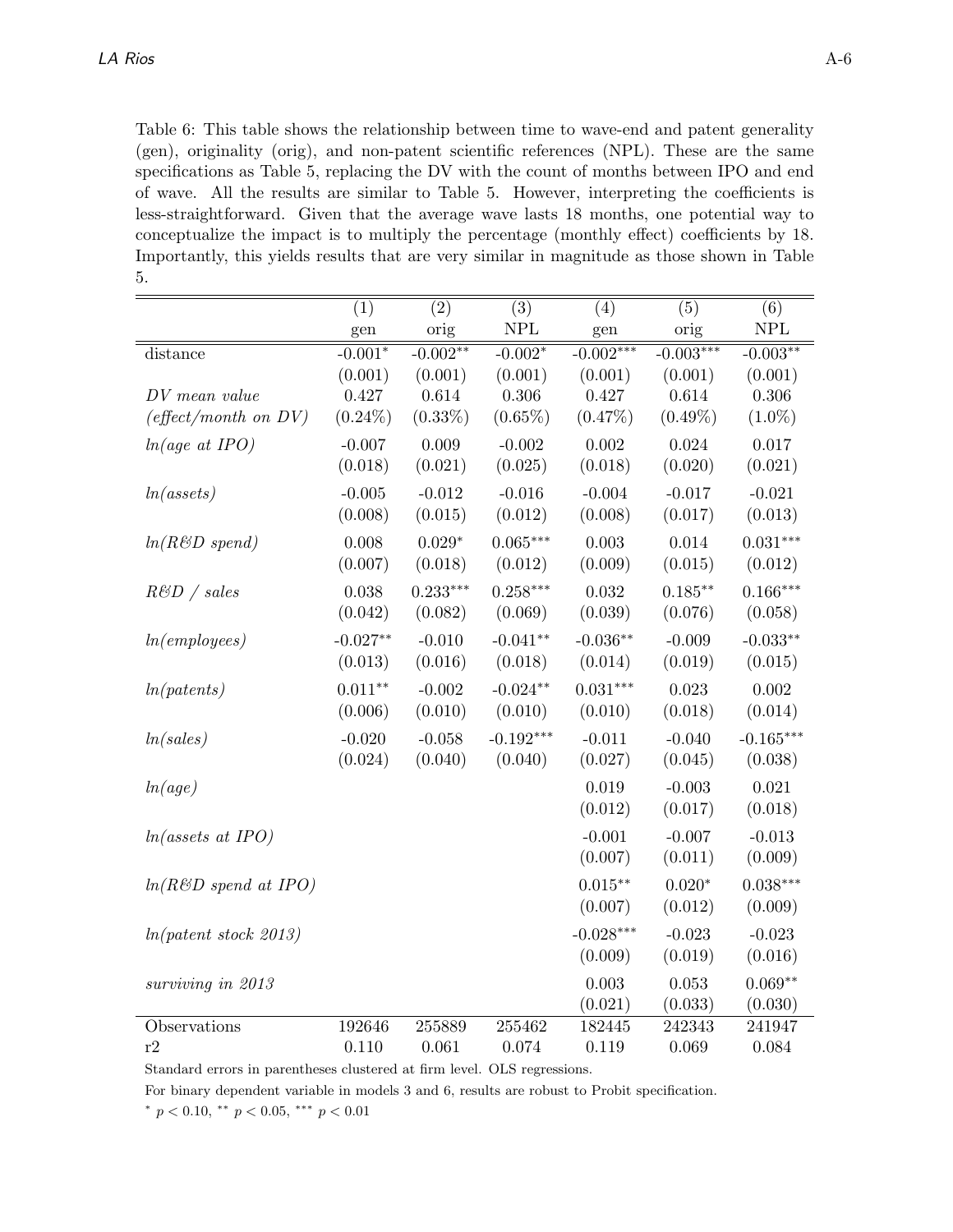Table 7: This table shows the impact of the LATE dummy on the characteristics of top management. The dependent variable is a count of how many top managers had either an MBA (Column 1) or a PhD in a scientific field (Column 2), for firms between 5 and 10 years of age as of 2013. Data limitations prevent me from observing educational background across moving windows, as in the acquisition analysis. Coefficient estimates for negative binomial regressions are exponentiated and reported here as incidence ratios. For managers of a given type (MBA or PhD), incidence ratios reported can be interpreted as the ratio of (count of managers for early firms)/(count of managers for late firms). Column 1 shows that LATE firms have only 33.4% as many MBA managers relative to early firms. On the other hand, *Column 2* shows that LATE firms have a  $34.7\%$  more managers with a science or engineering PhD relative to early firms.

|                                                | count of MBA mars count of PhD mar<br>(1) | $\left( 2\right)$    |
|------------------------------------------------|-------------------------------------------|----------------------|
| LATE dummy                                     | $0.333***$<br>(0.140)                     |                      |
| LATE dummy                                     |                                           | $1.347**$<br>(0.192) |
| $control\ pre/post-IPO\ firm\ characteristics$ | Yes                                       | Yes                  |
| <b>IPC</b> Codes                               | Yes                                       | Yes                  |
| NAICS Codes                                    | Yes                                       | Yes                  |
| <i>individual</i> wave dummies                 | Yes                                       | Yes                  |
| Observations                                   | 274                                       | 274                  |

Unit of observation is the firm.

Exponentiated coefficients (incidence rate ratios).

Standard errors are robust to arbitrary heteroskedasticity

Results are virtually unchanged using classical standard errors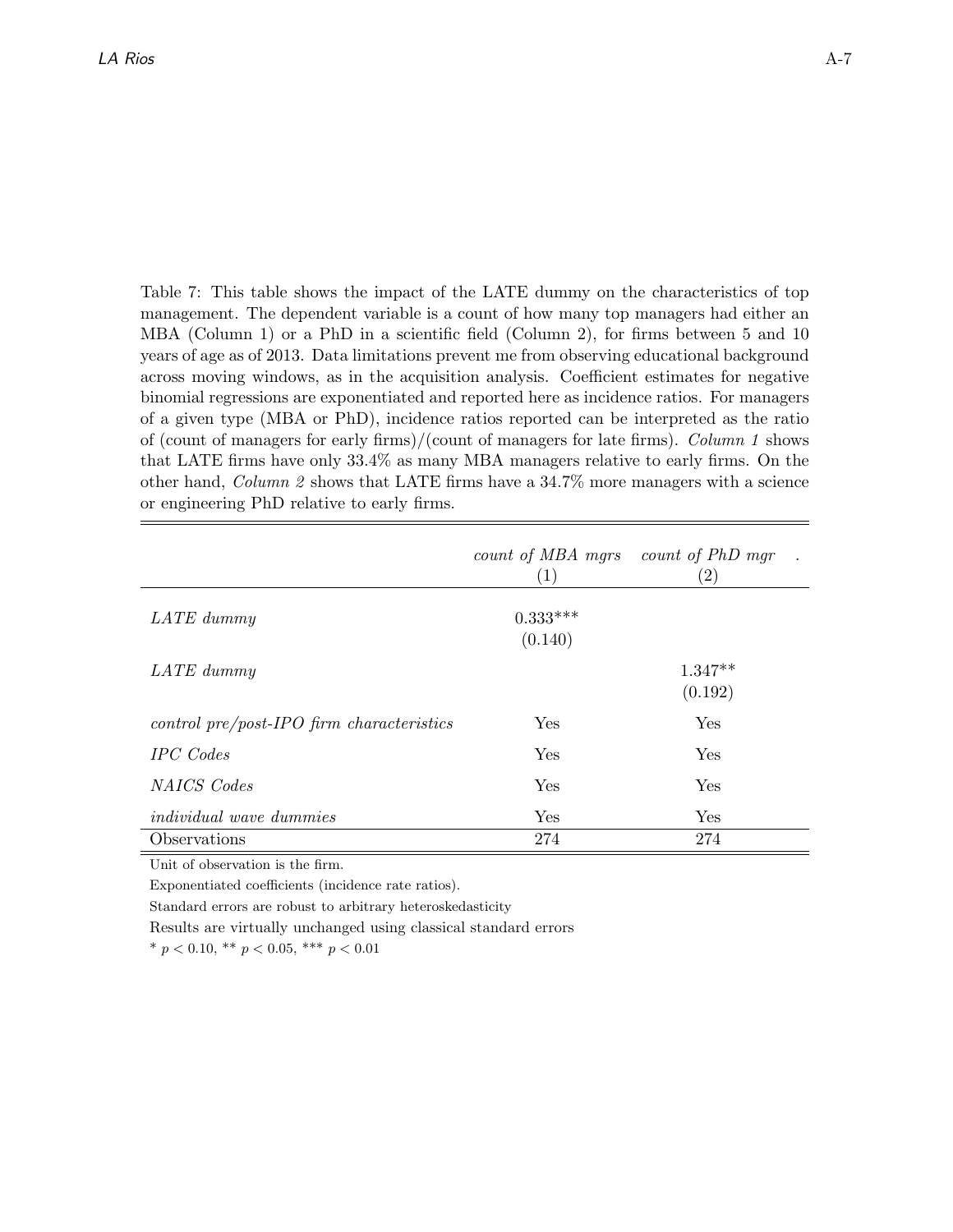Table 8: Although I find no significant difference in performance or survival between early and LATE firms, I am interested in whether there is variation within each half of the wave. Specifically, not all early firms are heavy acquirers, and conversely, not all LATE firms are strong researchers. This, I create a dummy called CONFORM which takes the value of one for firms that pursue the dominant strategy, conditional on being early or late. Firms conform if they are both LATE=1 and in the bottom quartile of acquisitions. Conversely, firms conform if they are both LATE=0 and in the top quartile of acquisitions. I find a strong and significant positive relationship between CONFORM and both survival and performance. I find that conforming firms have an increased chance of survival of about 25% when measured at the mean. These results are not sensitive to the firm's R&D investment or age at IPO.

|                              | (1)                   | (2)        | (3)                 | (4)                 | (5)                   |
|------------------------------|-----------------------|------------|---------------------|---------------------|-----------------------|
|                              | surv                  | surv       | surv                | surv                | surv                  |
| <b>CONFORM</b>               | $0.164***$            | $0.182***$ | $0.183***$          | $0.183***$          | $0.180***$            |
|                              | (0.036)               | (0.033)    | (0.034)             | (0.034)             | (0.036)               |
| $ln(age \text{ at } IPO)$    | $-0.021$<br>(0.029)   |            | $-0.041$<br>(0.028) | $-0.041$<br>(0.028) | $-0.028$<br>(0.029)   |
| $ln(assets \text{ at } IPO)$ | 0.000<br>(.)          |            |                     | 0.000<br>(.)        | 0.000<br>(.)          |
| $ln(RESD$ at IPO)            | $0.089***$<br>(0.011) |            |                     |                     | $0.089***$<br>(0.011) |
| wave $+$ firm chars          | $_{\rm Yes}$          | Yes        | Yes                 | Yes                 | Yes                   |
|                              | (.)                   | (.)        | (.)                 | (.)                 | (.)                   |
| Observations                 | 723                   | 930        | 880                 | 880                 | 723                   |
| r2                           | 0.370                 | 0.306      | 0.301               | 0.301               | 0.358                 |

Unit of observation is the firm.

Standard errors are robust to arbitrary heteroskedasticity

Results are virtually unchanged using classical standard errors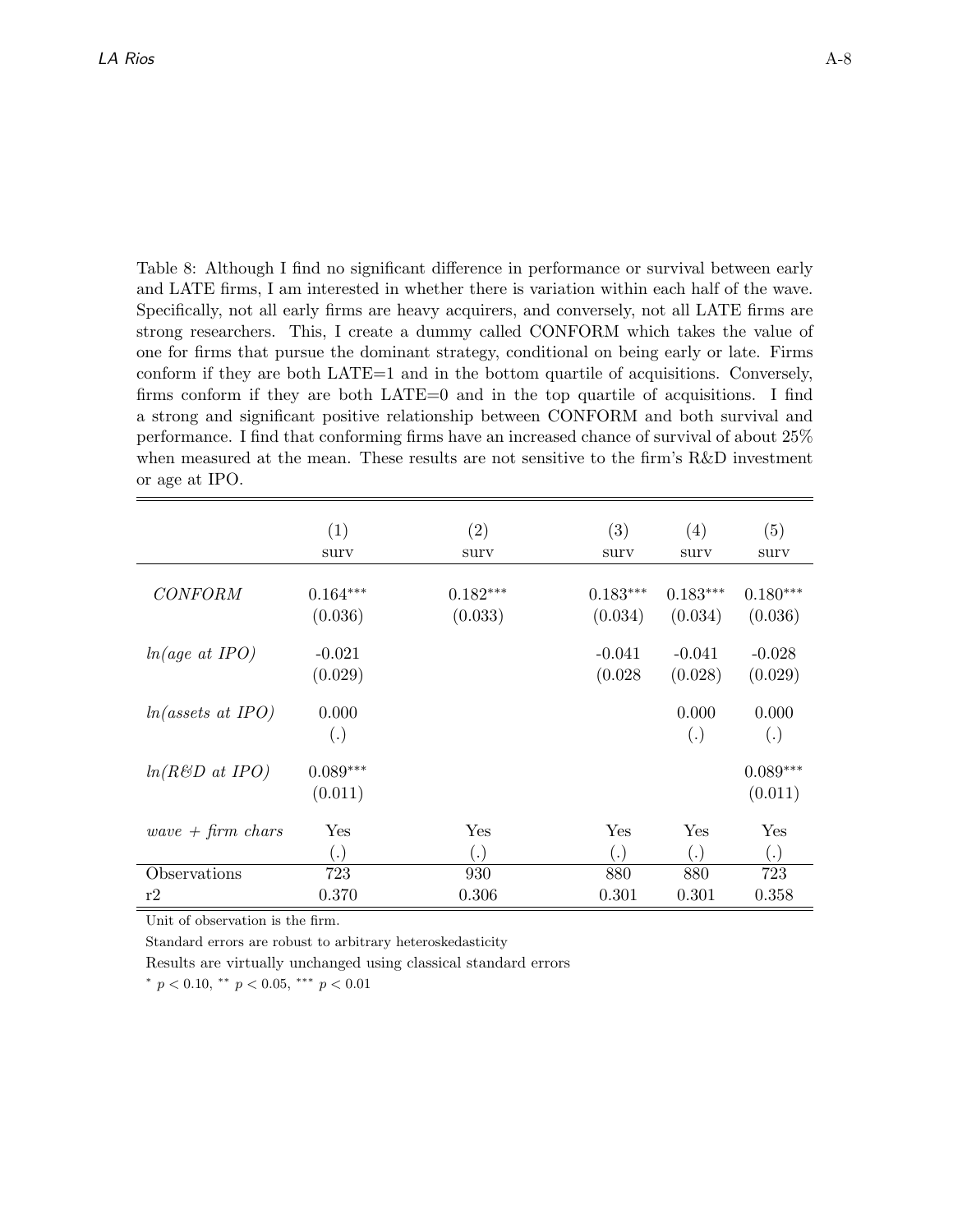Table 9: Probit test for selection into treatment group: Do pre-IPO nonpatent references, originality and generality measures predict dummy for late in wave? Despite the quasi-experimental setting, it is possible that some firms self-select to go early or LATE. This might driving the relationship between LATE firms and their differences in patenting and M&A. To mitigate this concern, I run Probit tests to see whether the type of research performed by the firms prior to IPO predicts the sorting into early or LATE. I use average originality, generality and non-patent citations for the stock of patents of firms pre-IPO. These are widely accepted proxies for quality of research, and if firms are less research intensive before IPO, it would make sense that they are more acquisitive and less research intensive after IPO. The table shows that none of the measures of research quality are significantly correlated with the LATE dummy. This suggests that firms' pre-IPO patenting was not systematically different between early and LATE firms.

|                                        | (1)                 | $Prob(late=1)$<br>$\left( 2\right)$ | (3)              |
|----------------------------------------|---------------------|-------------------------------------|------------------|
| NPL share pre-IPO                      | $-0.380$<br>(0.582) |                                     |                  |
| firm-level average originaltiy pre-IPO |                     | 0.797<br>(0.551)                    |                  |
| firm-level average generality pre-IPO  |                     |                                     | 0.687<br>(0.465) |
| control pre-IPO firm characteristics   | Yes                 | <b>Yes</b>                          | Yes              |
| <b>IPC</b> Codes                       | Yes                 | Yes                                 | Yes              |
| <b>NAICS</b> Codes                     | Yes                 | Yes                                 | Yes              |
| <i>individual</i> wave <i>dummies</i>  | Yes                 | Yes                                 | Yes              |
| Observations                           | 341                 | 292                                 | 279              |

Unit of observation is the firm.

Standard errors in parentheses.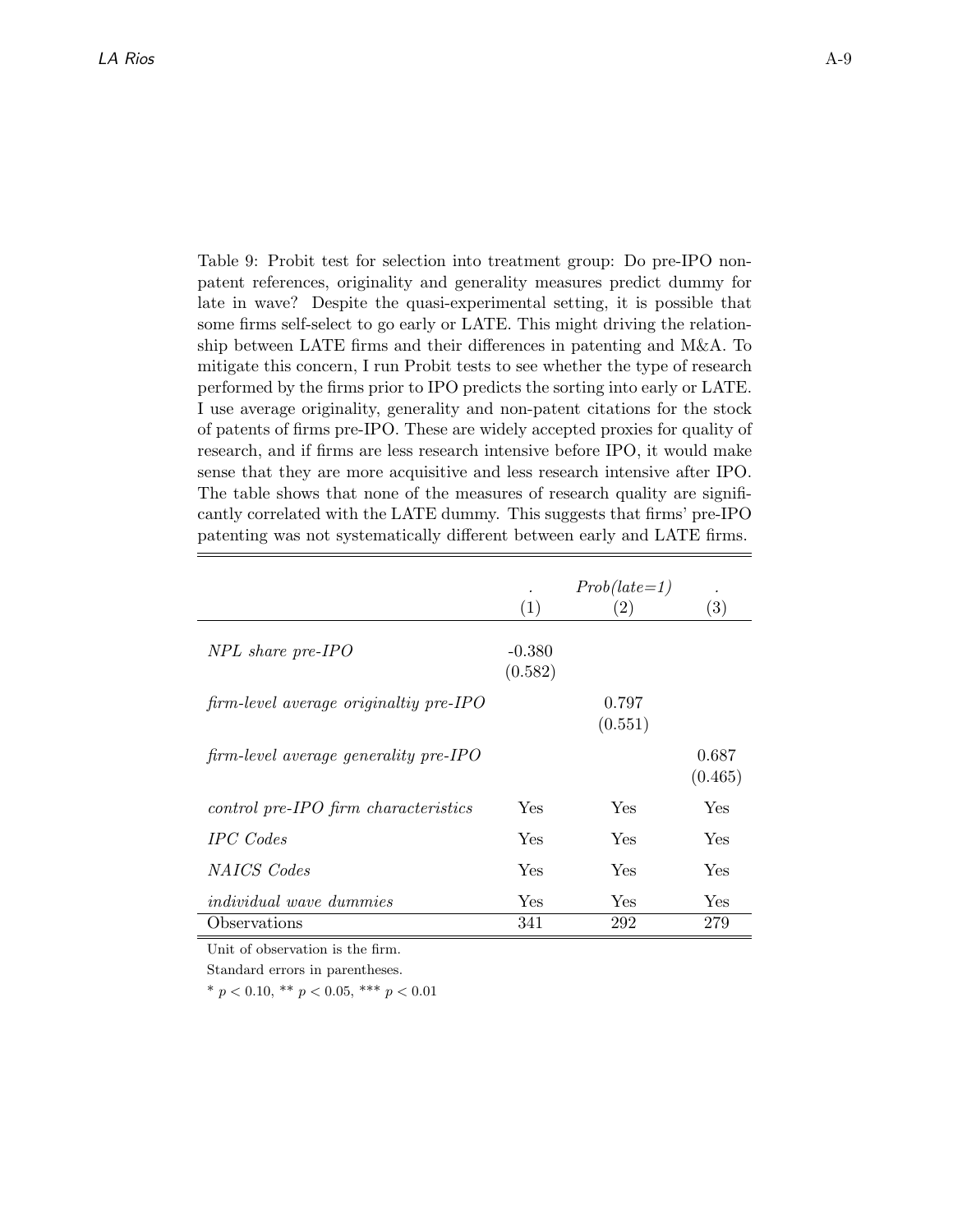# Appendix B: Figures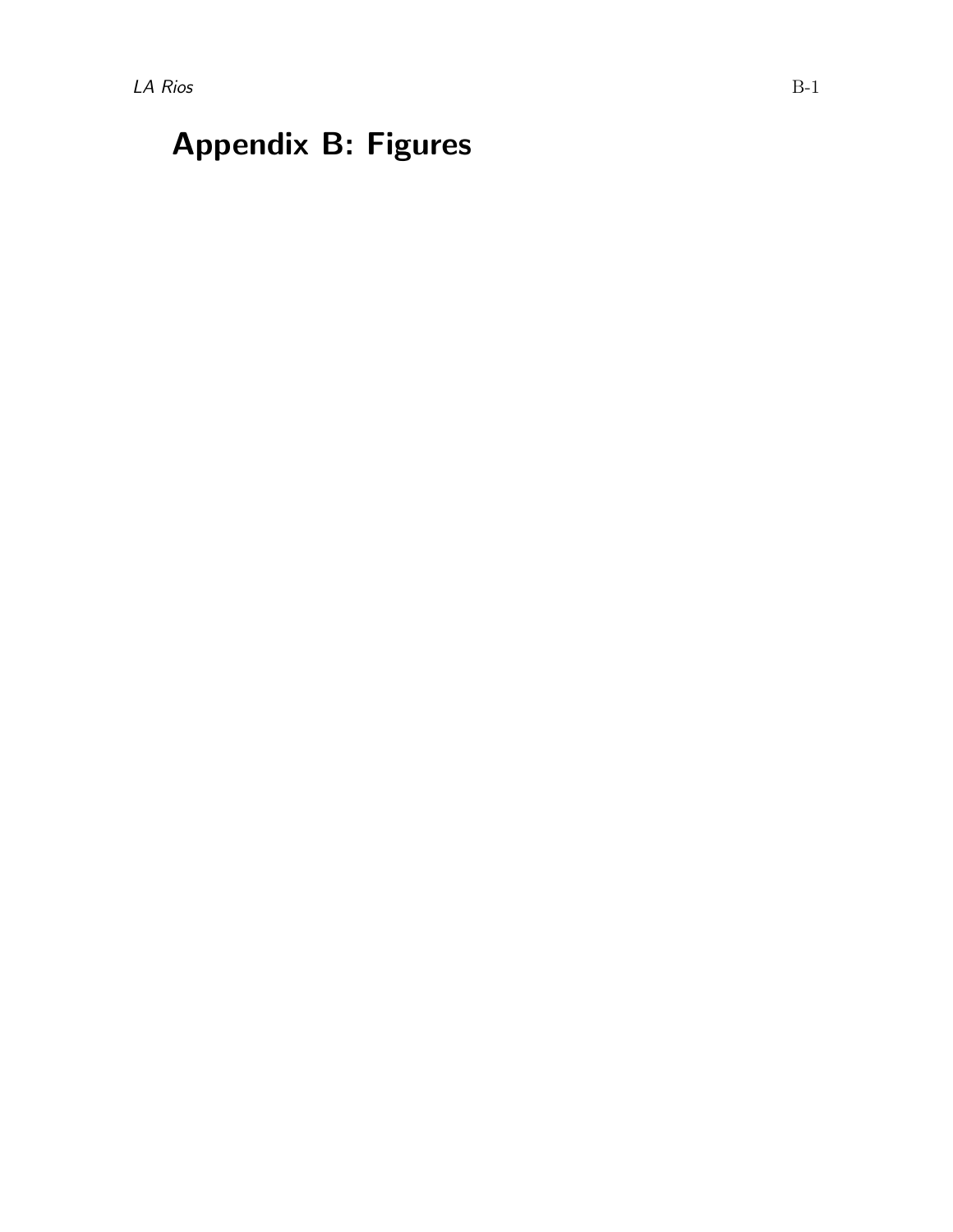

Figure 1: This figure shows a stylized depiction of the shift in technological orientation documented by Bernstein (2014).



Figure 2: This figure shows a stylized depiction of the predicted differential shift in technological orientation: If firms late to the cycle have fewer options to acquire, they may compensate by investing in internal  $R\%D$ , leading them down a different trajectory.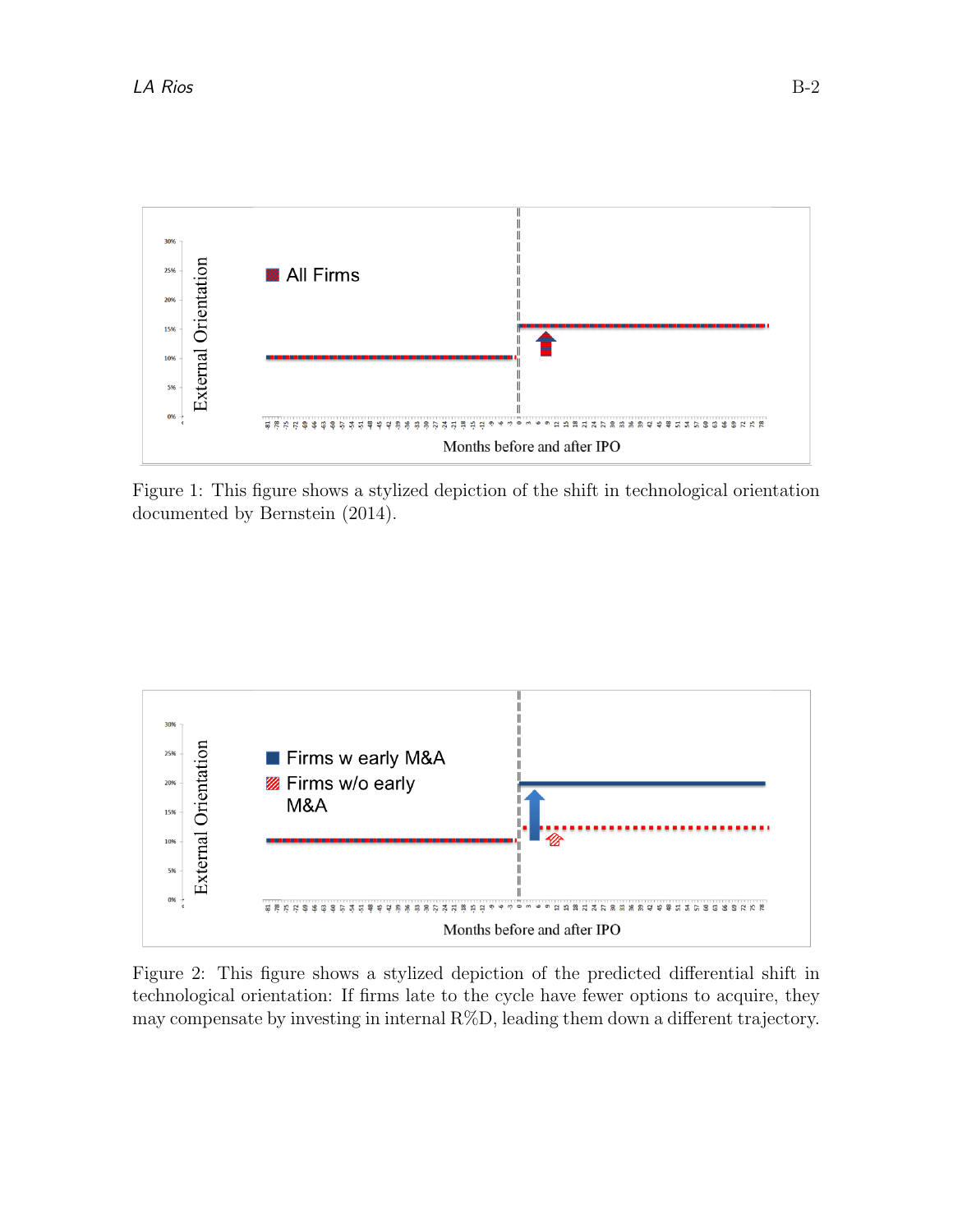

Figure 3: This figure illustrates the high degree of correlation between IPO waves and intensity of technological acquisitions, as observed during the 1999-2000 wave. Importantly, both IPO and acquisitions end sharply and almost at the same time. The horizontal axis shows months, and the vertical axis shows number of IPO and technological acquisitions.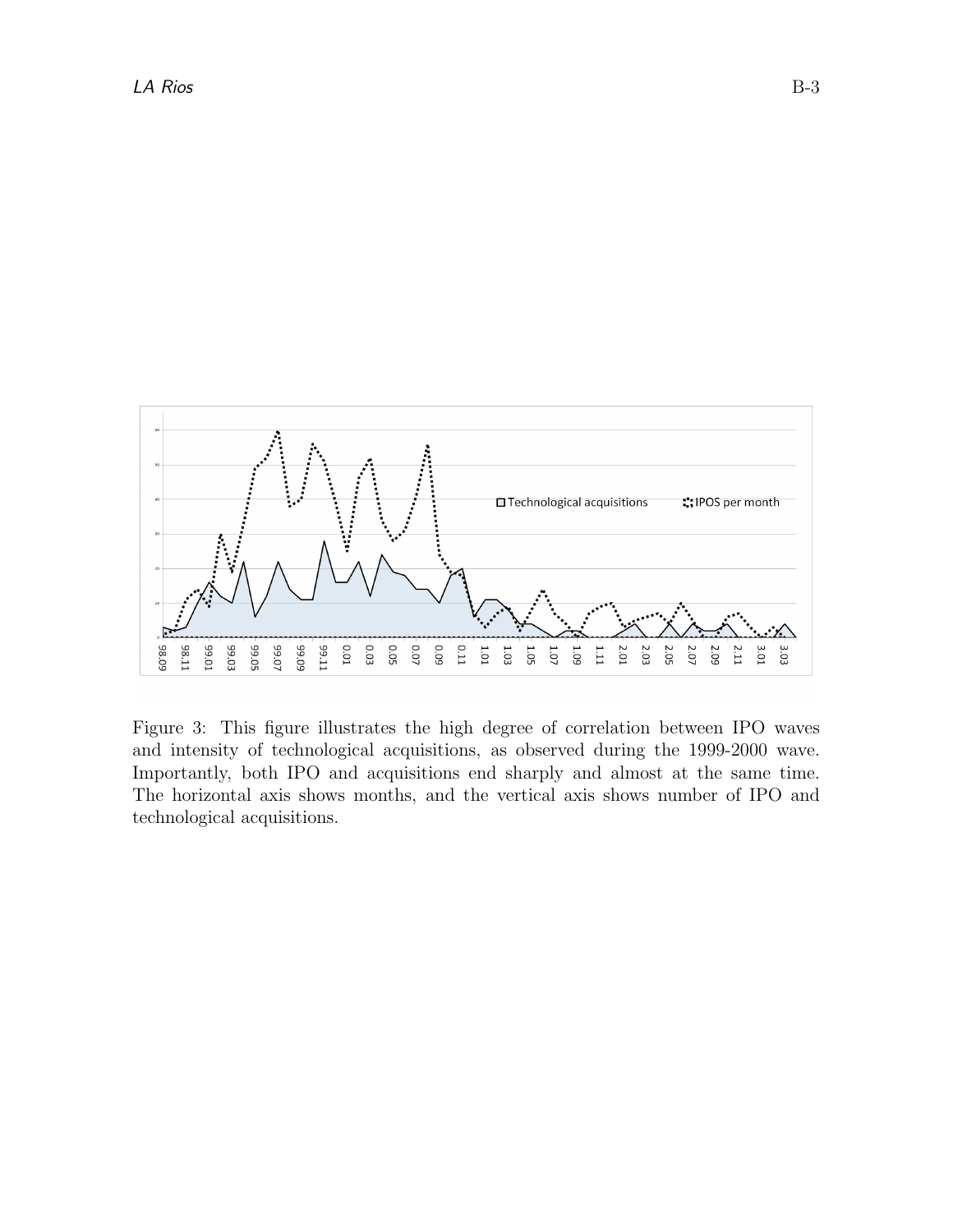

Figure 4: Hypothetical firms "Early" and "Late!" are coded LATE=0 (control) and LATE=1 (treatment) respectively, based on the timing of their IPO relative to midpoint wave. DV compares the count of technological acquisitions between treatment and control groups. The regressions look at moving 5-year windows at 0, 5, 10, 15, and 20 years post-IPO (shown here are the two different measurement windows for each firm in their years 5-10 ). We expect treated (LATE) firms to engage in fewer acquisitions in the long-run.